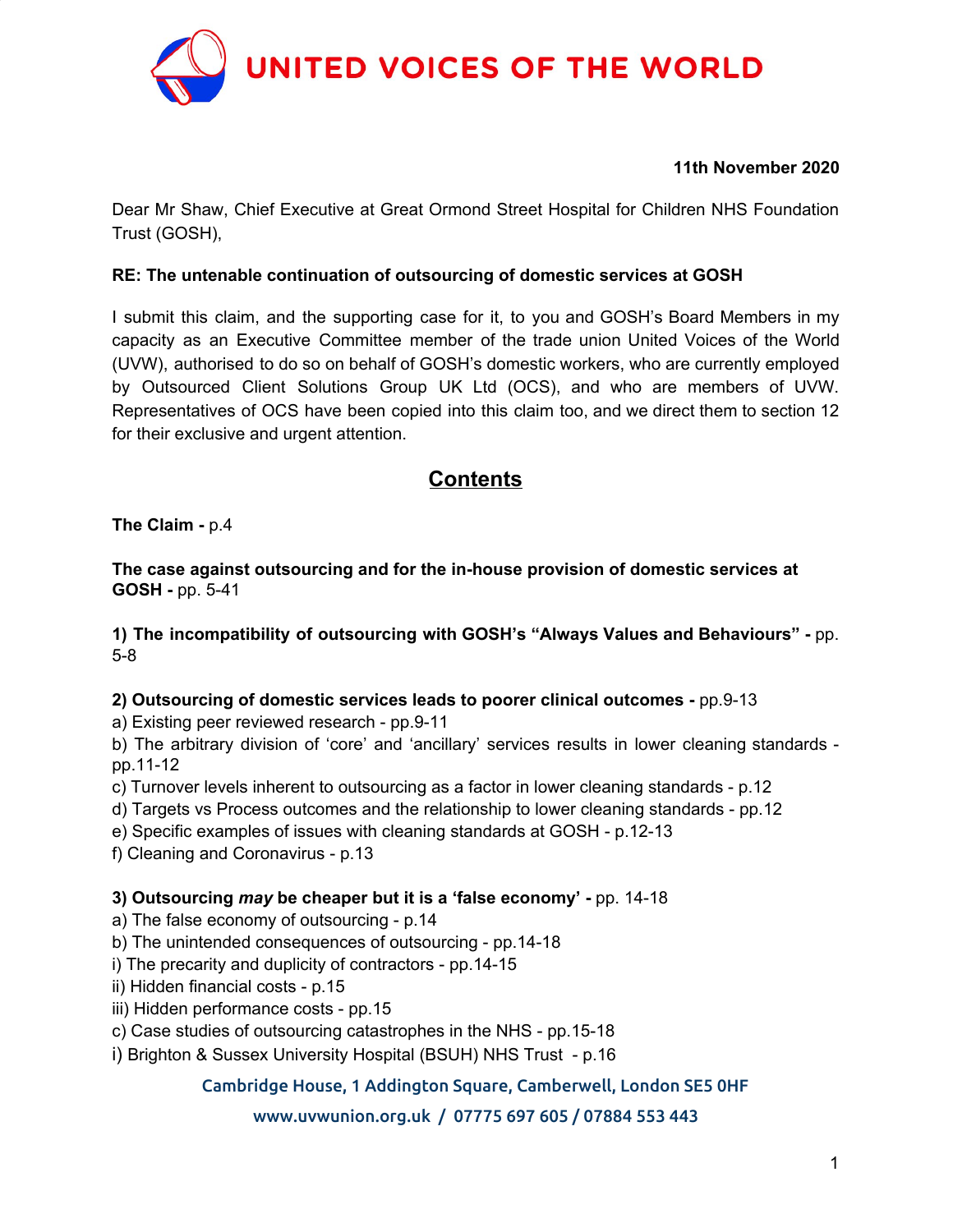

ii) University Hospitals Leicester NHS Trust, Leicestershire Partnership NHS Trust and NHS Property Services ("Leicestershire Trusts") - p.16

- iii) Nottingham University Hospitals NHS Trust ("NUH") p.17
- iv) NHS England and Capita Business Services Ltd (Capita) pp.17-18
- d) Summary of the hidden costs and false economy of outsourcing p.18

## **4) In-housing as cost neutral or a cost saving move for GOSH -** pp.19-22

- a) The VAT burden of outsourcing for GOSH p.19-21
- b) Summary of costs savings of an in-house provision of domestic services p.21
- c) The financial capacity of NHS Trusts to provide domestic services in-house pp.21-22
- d) The financial capacity of GOSH to provide domestic services in-house p.22

## **5) The inter-relationship between outsourcing and industrial disputes in the NHS**  pp.23-34

a) Outsourcing at the centre of disputes and strikes in the NHS and beyond - p.23

b) In-housing in the interests of industrial peace - p.23-24

## **6) The legal and racial implications of outsourcing -** pp.25-29

- a) The Public Sector Equality Duty (s.146 Equality Act 2010) p.25
- i) PSED duties pp.25-27
- ii) Equality Impact Assessment obligations p.27
- iii) Summary of GOSH's PSED and EIA obligations p.27
- b) Indirect race discrimination (sections 19 and 29 Equality Act 2010) p.28
- c) BAME workers v White workers at GOSH pp.28-29

## **7) Pay, terms & conditions & benefits at GOSH: outsourced vs in-house -** pp.30-34

a) How much do outsourced workers lose at GOSH - p.34

## **8) Why parity of pay and terms & conditions between outsourced and in-house staff won't suffice -** p.35

## **9) The rising tide against outsourcing in the NHS and the wider public sector -** pp.36-40

a) Examples of in-housing in the NHS

i) NHS Colchester Hospital University Foundation Trust (East Suffolk and North Essex NHS Foundation Trust)- pp.37-38

ii) Imperial College Healthcare NHS Trust - pp.38-39

iii) University Hospitals Plymouth NHS Trust - p.39

iv) Examples of in-housing in higher education - pp.39-40

## **10) The vested interests and ideologies in defence of outsourcing -** pp.41-42

## **11) Timeframe for the transition in-house -** p.43

## Cambridge House, 1 Addington Square, Camberwell, London SE5 0HF

## www.uvwunion.org.uk / 07775 697 605 / 07884 553 443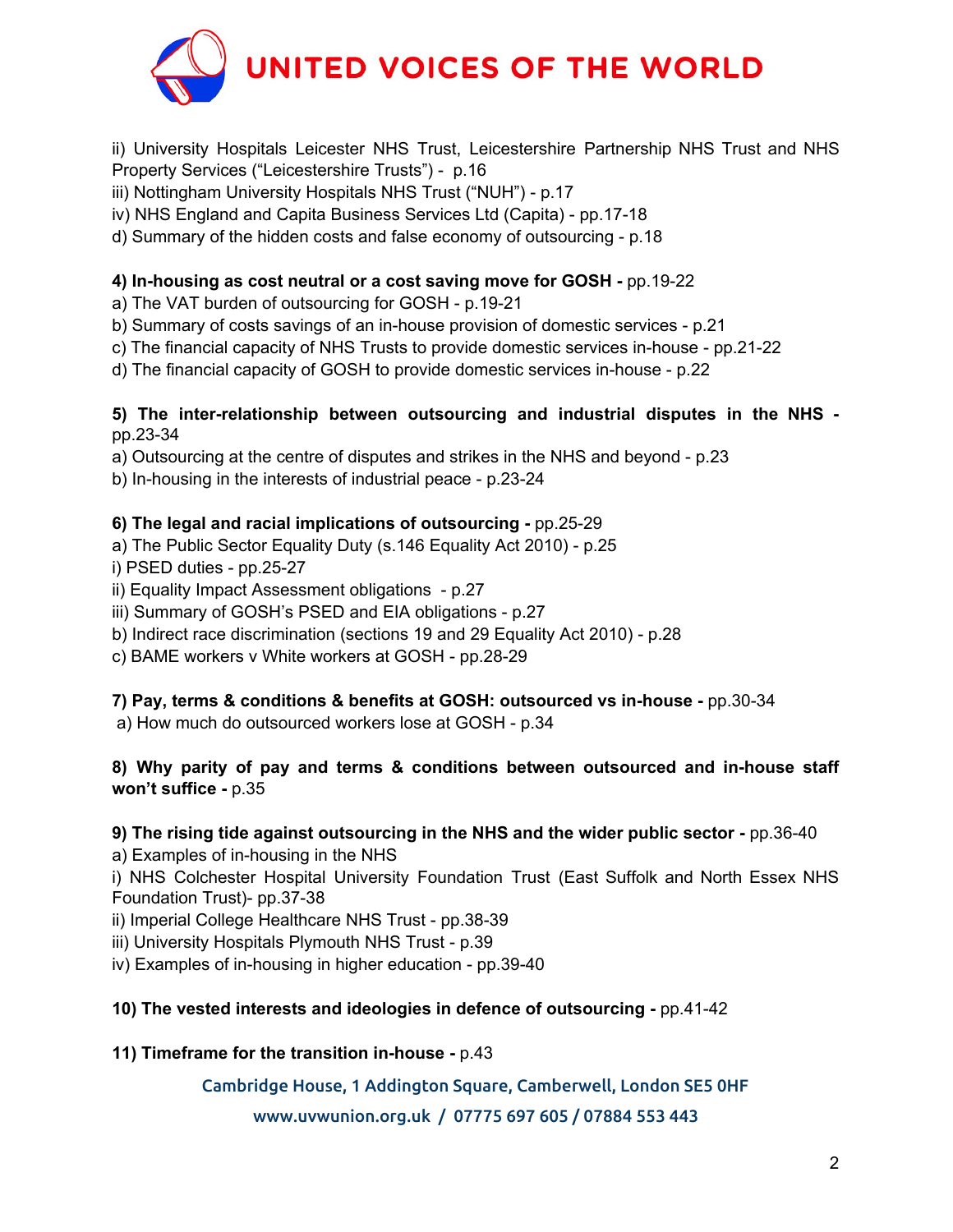

**12) For the attention of representatives of OCS only: potential trade despite and recognition -** p.44

**13) Consequences of ignoring this claim or refusing to engage with UVW -** pp.44-45

**14) Deadlines -** p.45

**15) Closing remarks -** p.45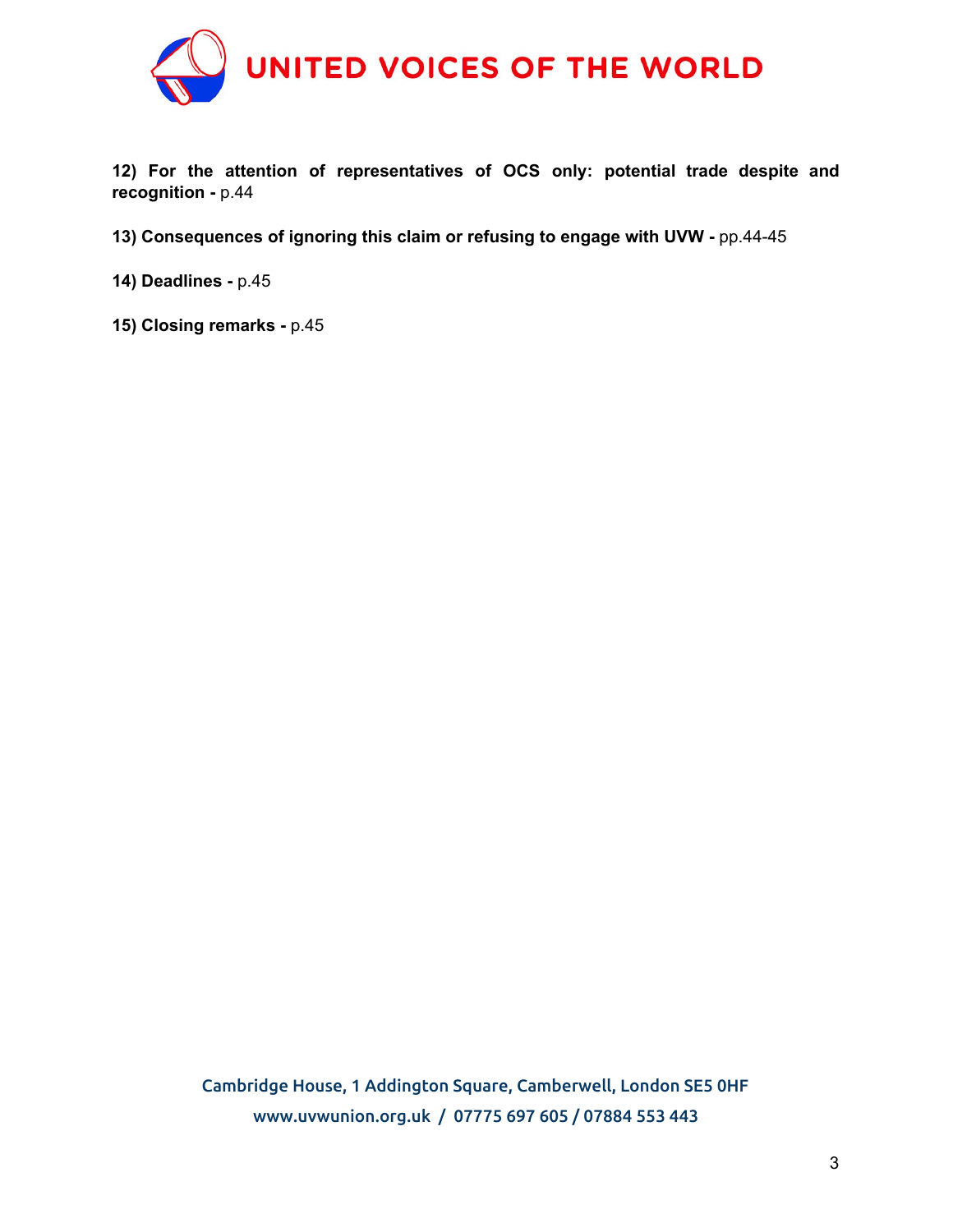

# **The Claim**

The current economic depression and pandemic precipitated by Coronoavirus necessitates the urgent reevaluation of the largely unchallenged assumptions about the efficacy of outsourcing at GOSH, and we contend that such a re-evaluation will lead to only one conclusion: the continued outsourcing of domestic services at GOSH must be ended with the utmost urgency.

The case for ending the outsourcing of domestic services, and all services covered by GOSH's Estates and Facilities and the Built Environment department, is overwhelming. Continuing to outsource is inimical to GOSH's interests, measured by almost any metric, including financial, clinical, reputational, technological, operational, and in respect of employee/industrial relations. Simply put, outsourcing is more costly, detrimental to staff health, morale, motivation, engagement and general well-being, discriminatory, financially risky, and leads to poorer patient outcomes than the in-house provision of domestic services.

UVW submits that the evidence and arguments contained herein demonstrates GOSH has the capacity to undertake and execute an ambitious insourcing programme which will place patient outcomes and staff well-being at its centre, and realign the provision of these services with GOSH's 'Always Values'.

We therefore request that GOSH confirm that the tender process in respect of domestic services will be halted, and that a decision will be taken at the next board meeting not to renew the contract with OCS when it expires on 31st July 2021, or to offer it to any other private contractor and that GOSH's domestic workers will be brought in-house at the latest by 31st July 2021. And that in the interim they will be accorded full parity of pay and terms and conditions with in-house staff on the relevant band on NHS Agenda for Change (AfC) contracts.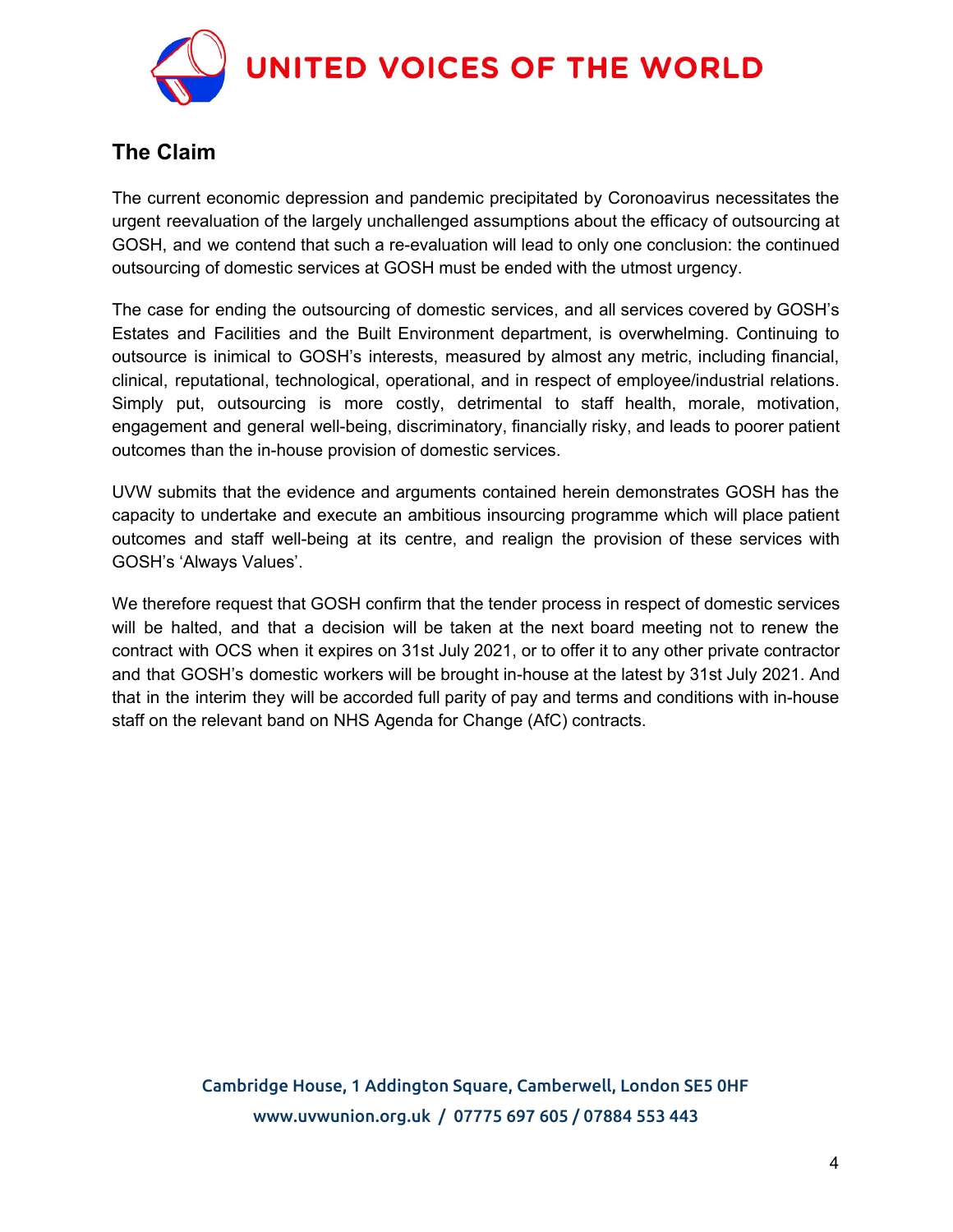

# **The case against outsourcing and for the in-house provision of domestic services at GOSH**

## **1) The incompatibility of outsourcing with GOSH's "Always Values and Behaviours"**

GOSH has proudly committed to 4 laudable values and behaviours, one of which is "Always 'One Team'", the others being "Always Expert", "Always Helpful" and "Always Welcoming". It is simply incongruous that GOSH should at once promote a "One Team" spirit in recognition of the benefits this brings, whilst excluding domestic workers by arbitrarily placing them in the employment of a private contract. In doing so, the essence of the "One Team" ethos is eviscerated, and its intended aims are rendered unattainable. In fact, the very values and behaviours GOSH's "Always One Team" commitment are designed to avoid, and those which are routinely experienced by the domestic workers. The list of these values behaviours, extracted from GOSH's own publication, are reproduced below

*Not interested in keeping people informed and updated Patronising, talk down to people Not listening… "Tells me what I think" Indifference to other people's opinions or views Dismissive, treat other people as less important Unwilling to involve people in decisions Unappreciative of other people's efforts Reluctant to give, or receive, feedback openly*

These values and behaviours simply cannot be expected of OCS, or any other private contractor, as they do not exalt or enforce the same values in their own Employee Handbooks, or in practice. And even if they did, the domestic workers would still be and feel excluded and a fragmented, two tiered, racially segregated workforce would remain in place in which domestic workers were isolated, alienated, degraded, undervalued, overworked and discriminated against.

Nurses across the country have described how in-house cleaners are much more part of the NHS family and how proud they are to work on a ward where the cleaners are employed by the hospital. One such nurse was reported in the BBC as saying that, "I can say to Monica and Arnie, 'you are coming to our Christmas party aren't you? You're an essential part of our team'."

But aside from being excluded from Christmas parties, GOSH's domestic workers are also excluded from GOSH's "staff recognition scheme, in the form of a "monthly and annual awards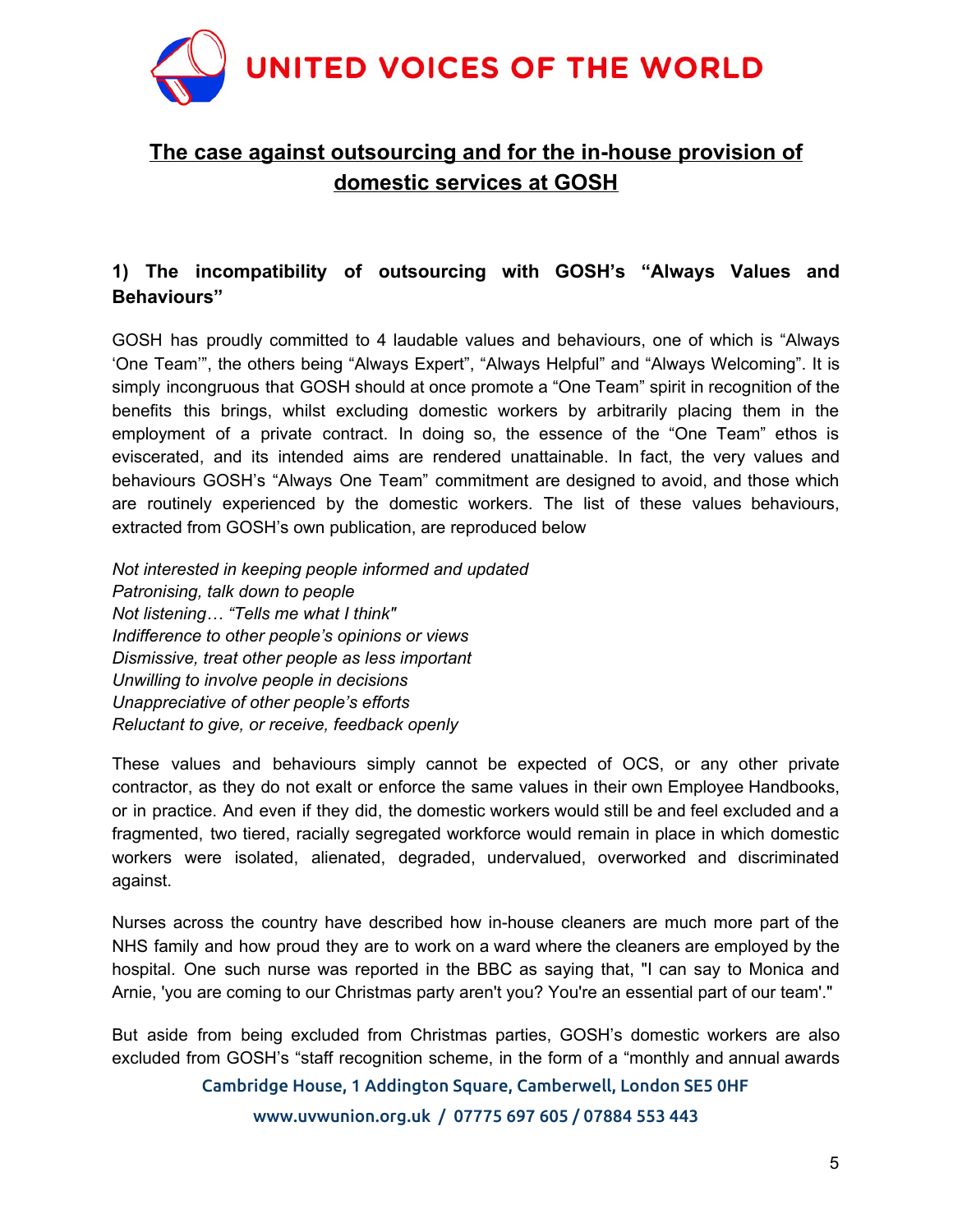

ceremony", and GOSH's "Culture Club", and all the activities offered therein. Including, "bespoke creative short courses in creative writing, drawing and photography at Central Saint Martins College of Art and Design", "GOSH's Singers" (a choir made up of staff from GOSH and GOSHCC) and GOSH's "Annual Photography Competition".

Excluding domestic workers from these groups and activities is not only obverse to a "One Team" ethos, it is also cruel.

To understand how domestic workers feel about being outsourced and excluded from GOSH, here are some anonymous quotes submitted by the workers themselves:

i) Working for GOSH would be a great opportunity for the majority of us to build a career path for *ourselves and become clinical professionals we have long been craving for.*

*ii) It'll give us a sense of belonging.*

*iii) Despite us domestics working in the NHS, we work with zero benefit.*

*iv) Holding our wages 'in bank' for 10 big days. We domestics, cannot get paid in advance even at Chrstinas time. Unfortunately, most of us spend Christmas Day with empty pockets.*

*v) To have a sense of well-being at work. To be able to work without favouritism, without getting ransom increase in our workloads, without having problem with equipment, or neglect of our needs*

*vi) We, the domestics would have a sigh of relief working directly for GOSH knowing that we are finally free from "stick, stick and no carrot management". We have been enduring terrible treatment at GOSH for years, because we are outsourced to a company that sees us as nothing more than numbers.*

vii) We'll also be glad that other GOSH staff both (clinical and non clinical) will no longer treat us *like aliens. They would hopefully start to treat us as equals, as one of them.*

*viii) To go in-house at GOSH would put an end to the constant increase in workload we are receiving that has impacted negatively on the quality of service and increased sickness levels and health related absenteeism from duties.*

*ix) We are sick of Outsourcing bullies, harassment, and racial bias by outsourcing brought in-house.*

*x) We suffer too much harassment from others. Please we want that to stop. We want equality of rights and treatment.*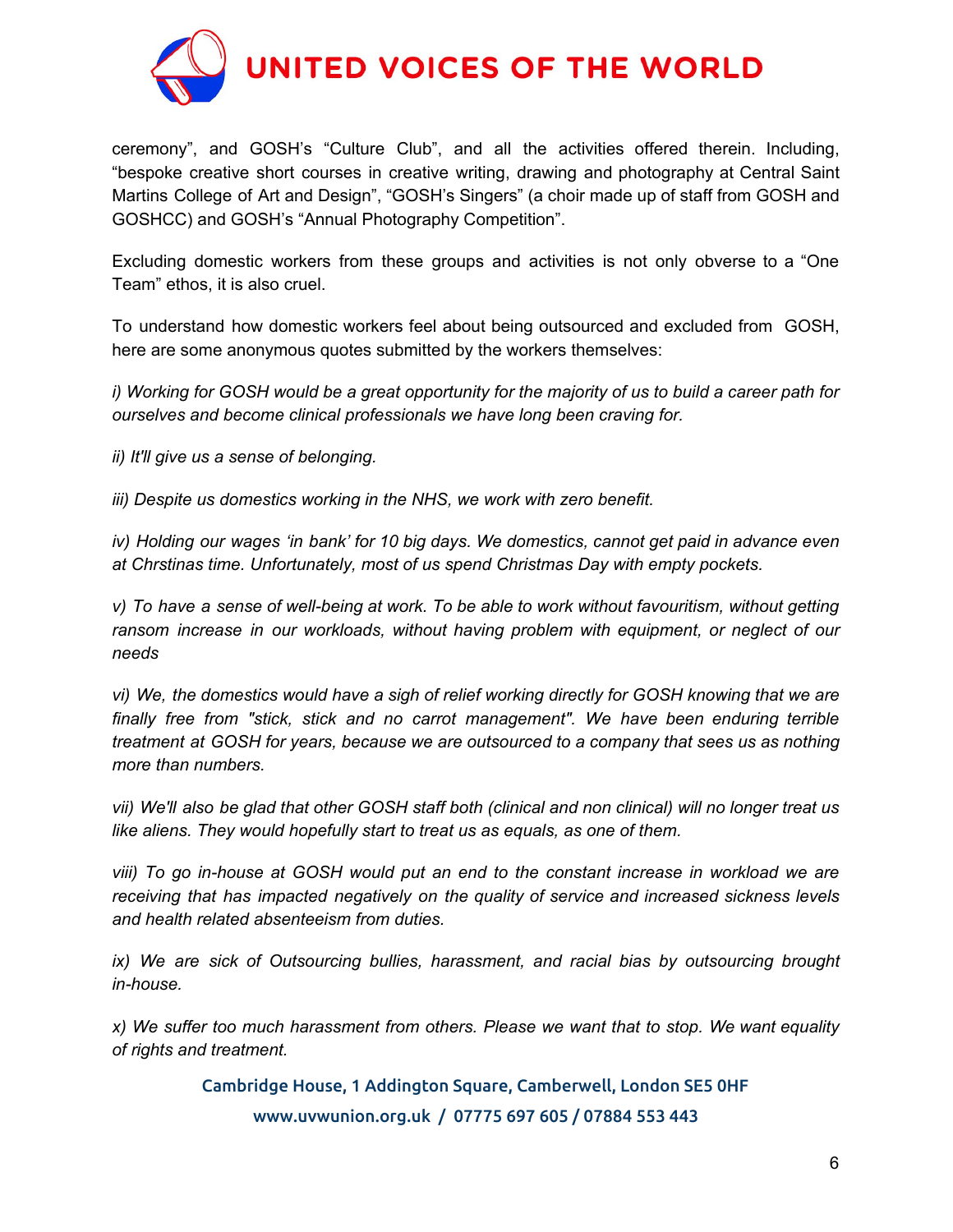

xi) I was locked in a room by my OCS supervisors and was shouted at aggressively like I was a *criminal or a prisoner. The supervisors excuse for treating me like this was that when they asked* me to do a job I sent someone else in my place because I was in the middle of another job at *the time. Being locked in a room and shouted gave me a panic attack and my GP said because* of my medical condition I'm lucky not to have had a heart attack. I have now been signed off work sick for a long time. I'm sure that if I was employed by GOSH I would not be treated like *this.*

*xii) I honestly feel that we are working in an institutionally racist organisation. The only way to end that institutional racism is to end outsourcing.*

Examples of the treatment of domestic workers at GOSH can also be found in the *GOSH 2019-2020 Quality Report,* which reads as follows:

*"February 2020 saw a significant increase due to the presentation of two petitions from OCS cleaning staff. One petition was about OCS not allowing sufficient time for Muslim staff to pray but the larger petition was about poor relations between OCS managers and OCS cleaners."*

Furthermore, OCS has been the subject of several formal and informal grievances from domestic staff relating to bullying, harassment, trade union victimisation, discrimiation, excessive workloads, breach of contract, and a failure to comply with basic statutory obligations, such as the payment of an employee's full annual leave entitlements, amongst other issues. These complaints are not anomalies, but commonplace within OCS and other contractors. Furthermore, many grievances are barely remediable without structural change. Something the contractor is unable to bring about and which results in a series of perpetually unaddressed grievances.

Cultures of fear and bullying, including unjustified suspensions and harsh disciplinary proceedings for minor infractions, are frequent due to a combination of callousness, lack of training, the pressures of the contact, and the short life span of the contract which disincentives private companies from adequately addressing grievances, instead preferring to ride the contract out.

Despite the unfavourable UK employment law framework in which workers find themselves, and the difficulty and representational costs of bringing employment tribunal claims against employers, from February 2017, when employment tribunal judgements began to be archived online, OCS has been the named Respondent in around 58 cases. By contrast, GOSH has only been the named Respondent in 4, a multiple of around 15 fewer cases.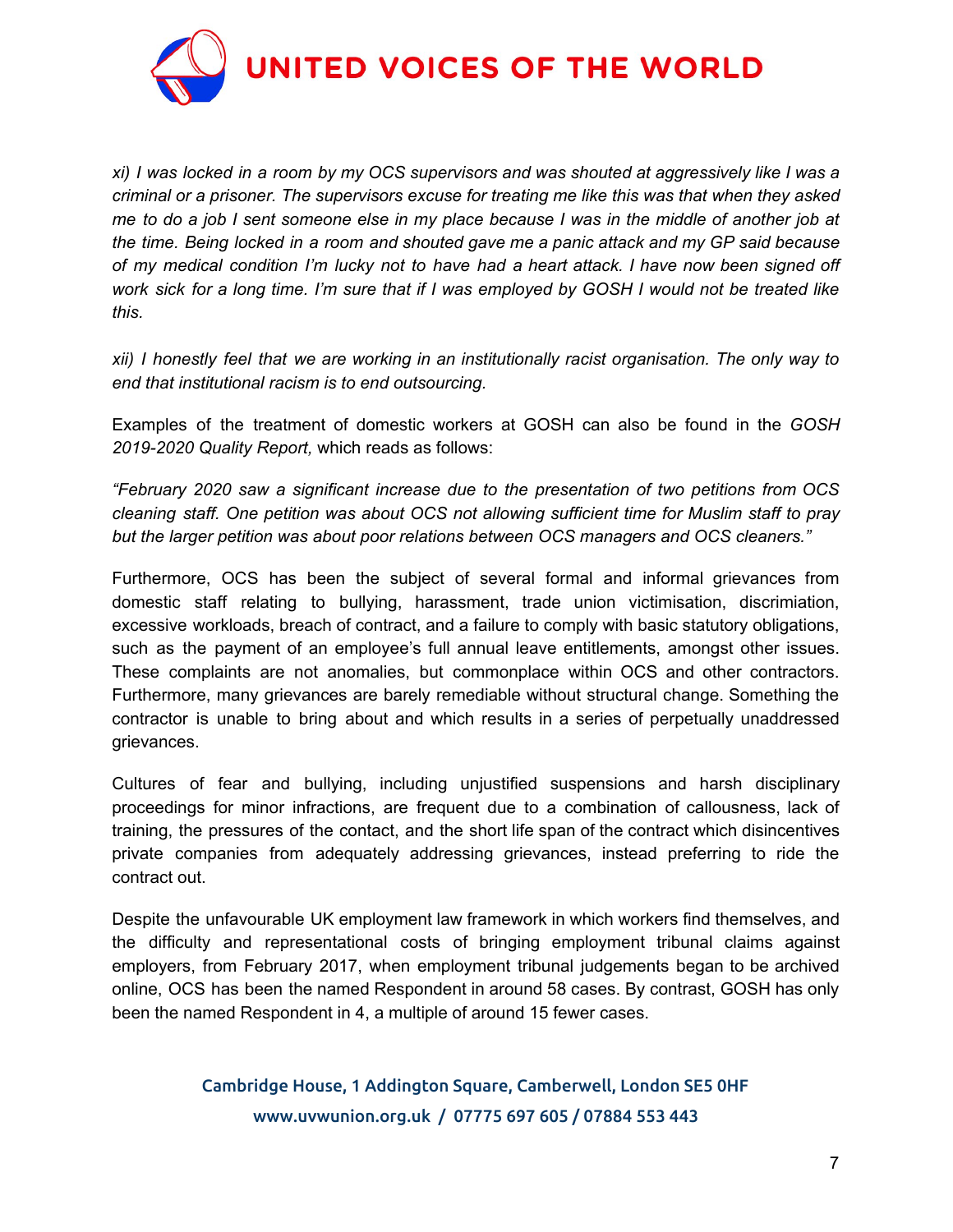

The insecurity faced by domestic workers at GOSH further contributes to the aforementioned sense of exclusion and precarity amongst domestic staff. By way of example, if an employer wishes to dismiss one of their employees there is an expectation that a fair procedure will be followed, be it provided by ACAS or the employer's employee handbook. If said procedure is not followed, or if one of the permissible grounds for dismissal cannot be established, then length of service permitting, a claim for ordinary, or depending on the circumstances, automatic unfair dismissal, may be brought in the employment tribunal.

However, we reasonably infer that there is a provision in GOSH's service contract with OCS which provides for client requests for removal of a domestic worker, either by providing a 'reasonable reason' or, and far more commonly, no reason at all. In such a situation, OCS would be contractually compelled to relocate that domestic worker to another site, uprooting them without due process from a workplace they may enjoy working in or wish to remain in, and separating them from colleagues who may also be friends or family. Whilst relocation may save them from unemployment, even if a financial loss is incurred due to inferior terms and conditions attached to the new contract, it is more common that unemployment will result. This is because if no alternative jobs are available, OCS will move to dismiss them on the catch all ground of, Some Other Substantial Reason (SOSR).

Were the domestic workers employees of GOSH, this precarity would soon disappear and they would rightly feel and actually be in a much more secure position.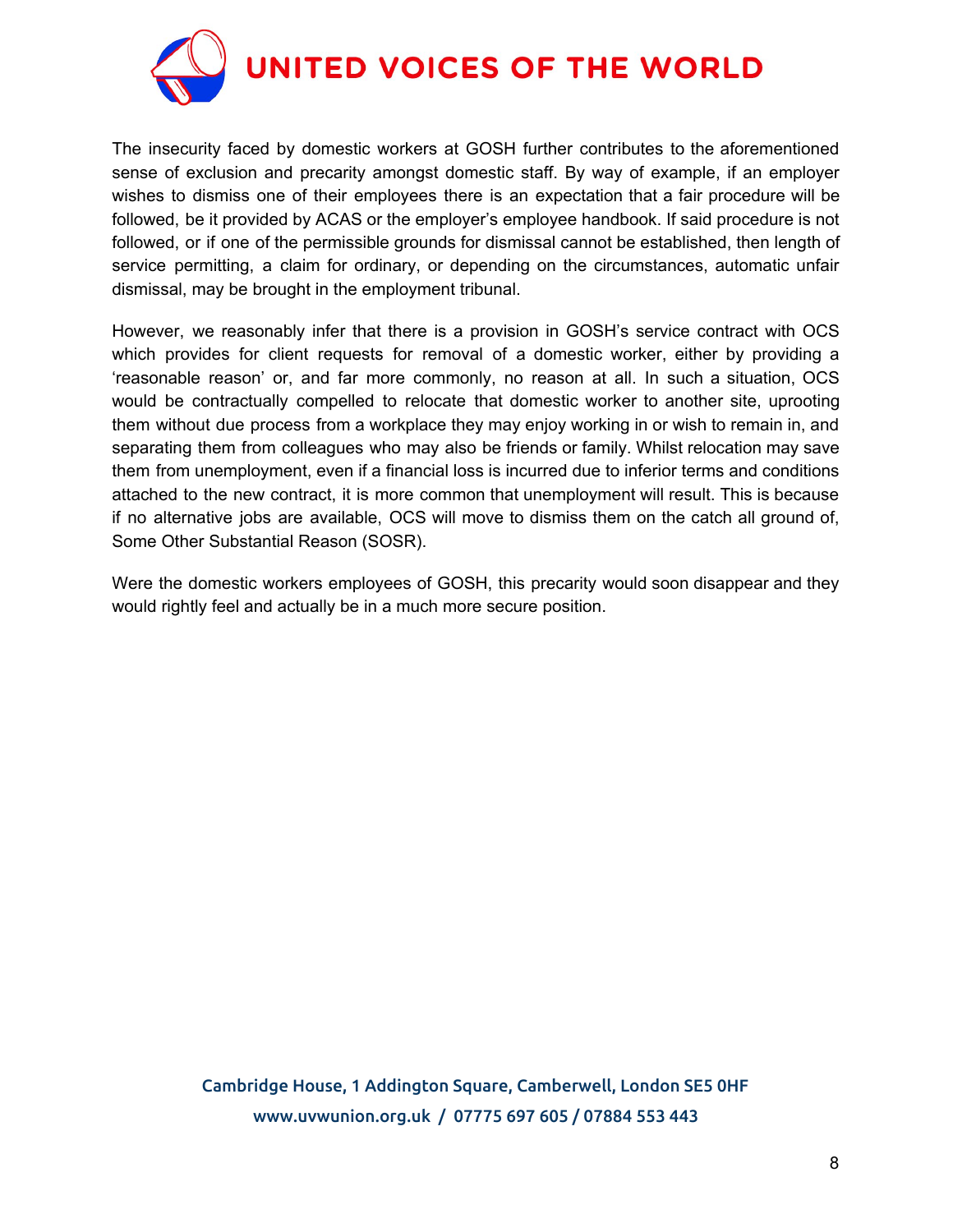

# **2) Outsourcing of domestic services leads to poorer clinical outcomes**

## **a) Existing peer reviewed research**

There is now a wealth of independent evidence and research demonstrating a clear causative link between the outsourcing of cleaning services and higher rates of Hospital Acquired Infections (HAIs), such as Methicillin-resistant Staphylococcus aureus (MRSA) and C. difficile in NHS Trusts which outsource, rather than in-house, their domestic services.

We will reference in the following the findings of two recent studies which sought to assess relations of coupling and causation between outsourced cleaning services and rates of MRSA acquisition within the English NHS.

The first is a 2017 peer reviewed paper published in Social *Science & Medicine,* entitled, *'Outsourcing cleaning services increases MRSA incidence: Evidence from 126 english acute trusts'* ("Study 1"). It was co-authored by researchers from the University of Oxford, the London School of Economics and the London School of Hygiene and Tropical medicine. Study 1 sought using multivariate regression models to link 'data on MRSA incidence per 100,000 hospital bed-days with surveys of cleanliness among patient[s] and staff in 126 English acute hospital Trusts during 2010 - 2014' using Public Health England's annual reports.

The second is a 2019 peer reviewed paper published in *Public Administration Review,* entitled, *'Cheap and Dirty: The Effect of Contracting Out Cleaning on Efficiency and Effectiveness*' ("Study 2"). It was co-authored by researchers from the New York University School of Medicine, the University of Surrey, and the Office of Health Economics. This paper sought to empirically test, 'the contestability and quality shading hypotheses' - i.e. the hypothesis that (a) private provision ("outsourcing") of cleaning services within 'the English National Health Service' led to lower quality service provision, and that (b), this lower quality of provision was 'coupled' with increased rates of MRSA acquisition.

#### Study 1 found the following:

- **outsourced cleaning services were associated with greater incidences of MRSA** (data taken for Public Health England's annual reports, 2015)

- **outsourced cleaning services consistently provided fewer cleaning staff per hospital bed in comparison to in-house services** (data taken from Estates Return Information Collection (ERIC) for the period 2010-2014)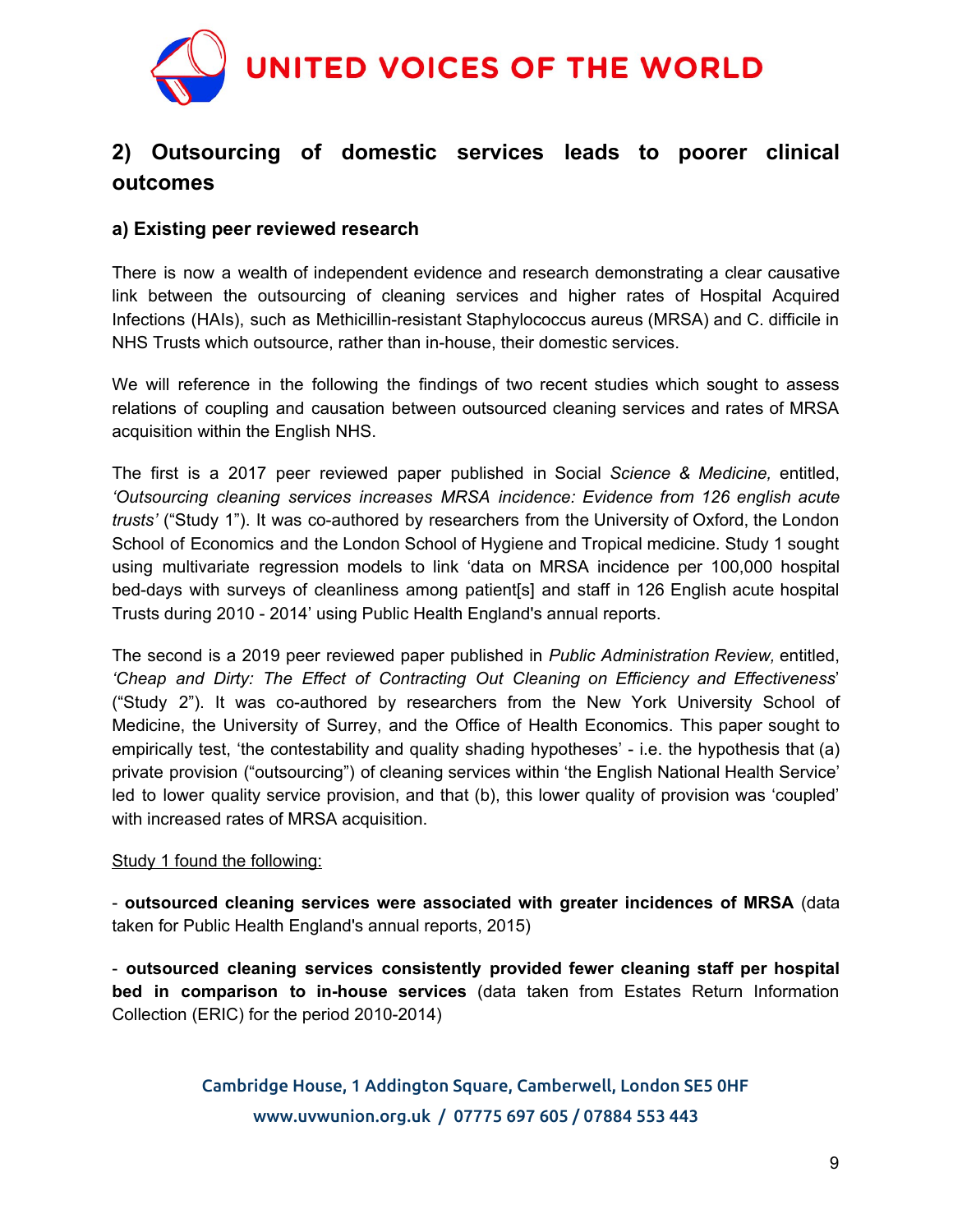

- **there was a worse patient perception of cleanliness and worse staff perception of availability of handwashing facilities** (data on patient-reported cleanliness were obtained from from the Picker Institute NHS Patient Survey Programme, while data on handwashing facilities were from the Picker NHS National Staff Survey).

Lead author Dr Veronica Toffolutti, from the Department of Sociology, University of Oxford, concluded: "*There has been plenty of anecdotal evidence but for the first time we have empirical data revealing a clear link between outsourced cleaning services and increased spread of MRSA. These findings are significant as efforts to reduce the infection of superbugs in hospitals become increasingly urgent."*

Co-author, Professor Martin McKee, London School of Hygiene & Tropical Medicine, said: *"The UK has been a world leader in the battle against antimicrobial infection, recognised as one of the greatest threats facing humanity. These findings suggest that what many had suspected is actually true. Outsourced services pose a risk to staff, patients and the wider population."*

#### Study 2 found the following:

In comparing rates of acquisition with Trusts using wholly in-house provision, the study found that:

-*Trusts with in-house cleaning services showed higher scores for cleanliness of wards and bathrooms;*

*-Trusts with outsourced cleaning services had a mean rate of MRSA acquisition of 0.94 whilst Trusts with in-house provision had a rate of 0.72 (a difference of 22%)*

#### **b) Brevity of contracts acts as a disincentive for investment and innovation resulting in lower cleaning standards**

The inferior levels of cleanliness and hygiene intrinsic to an outsourced cleaning service is further explained by the relatively short duration of contracts, usually averaging no more than 5 years, and 4 years in the case of GOSH. This brevity of contract length can serve as a disincentive to private providers to adapt and/or innovate service provision if it expects those adaptations/innovations could lead to increased costs, especially without a guarantee of contract renewal. The ability of GOSH to place effective pressure on service providers to innovate is also limited insofar as the contracts fix a specified service for a set period of time and variation can be costly and clunky.

In fact, private providers are incentivised to lower quality in order to minimise costs and maximise profits. Indeed, contractors derive all of the benefits of investing in cost-reducing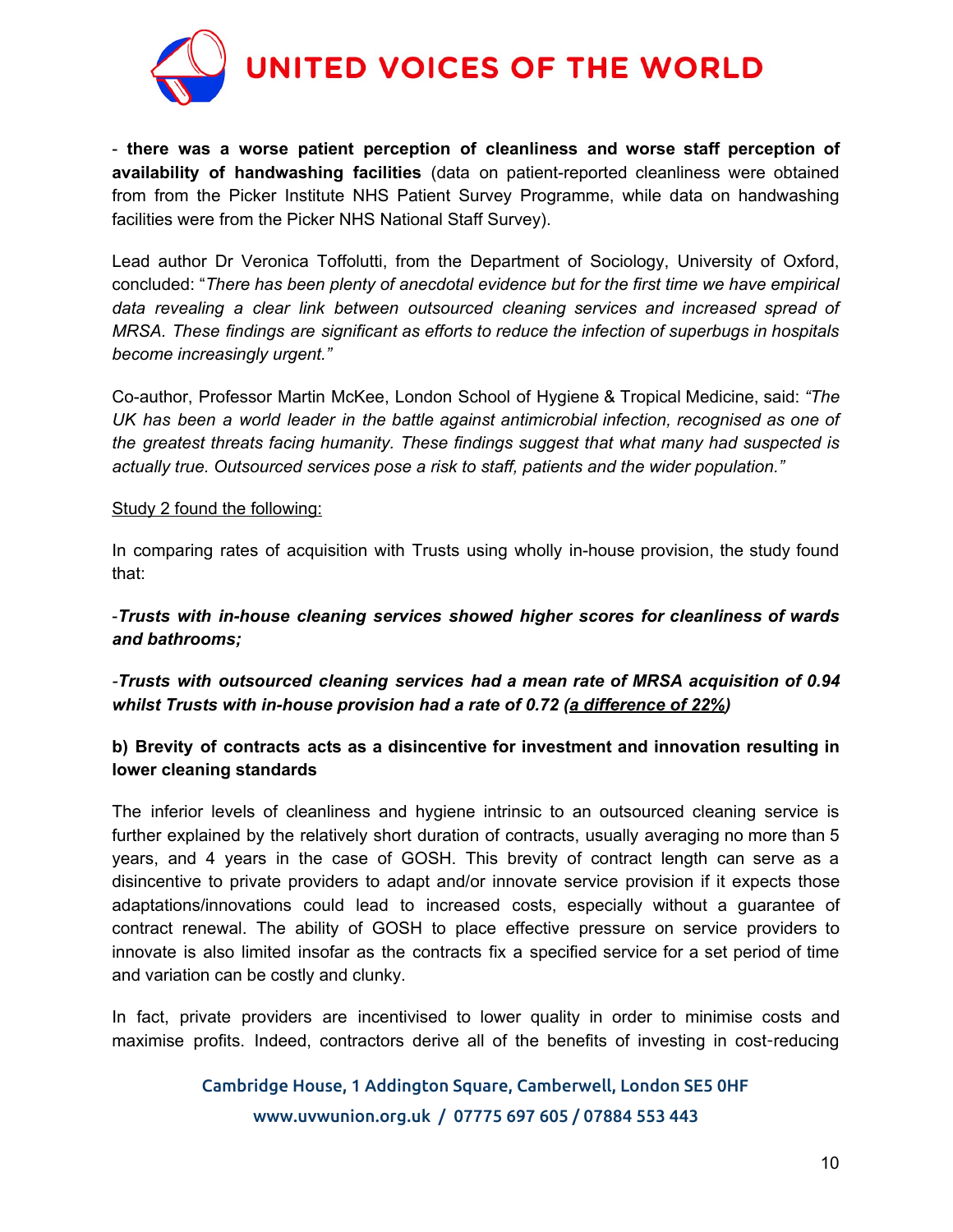

innovations but none of the benefits of quality-improving innovations. This leads to strong incentives to increase profits by lowering costs through reducing unobservable quality. The always short periods of defined contractual obligation insulate the provider from the pressure of having to execute long-term holistic service provision, as the contractor knows that it will be free of all obligations and liability within a relatively short period of time.

Further, continued reliance on outsourcing could potentially lock GOSH out from participating in future technologies and diminish sources for innovation as all such pursuits and opportunities would be abandoned and relegated to a private contractor. In comparison, an in-house team is capable of adapting and innovating in real-time in order to better respond to ever changing clinical and financial needs. In-housing is a way of future-proofing and as, confirmed by the *Association for Public Service Excellence*: "*Insourcing should be viewed as a form of innovation in both service delivery and resource allocation."*

## **b) The arbitrary division of 'core' and 'ancillary' services results in lower cleaning standards**

Another contribution to the creation of lower cleaning standards is the arbitrary and clinically nonsensical division between 'core services' and 'ancillary services' upon which the outsourcing model is based. The false notion of cleaning in healthcare being a peripheral or ancillary activity, and an unskilled job, was the primary motive for outsourcing cleaning services and separating cleaners from the rest of the ward team, including clinical teams.

This division leads to a deleterious breakdown in communication between 'clinical staff', such as nurses, and domestic staff, such as cleaners, and impedes operational coordination and cohesiveness. It also leads to lower levels of integration between the domestic staff and infection control teams, with detrimental impacts on cleaning standards. This was empirically confirmed in a paper entitled, "*A Critical review of the Implication of Outsourcing in the National Health Services (UK): A Facilities Management Perspective"*, written by the School of Built and Natural Environment, University of Central Lancashire.

In effect, so-called 'auxiliary services' affect the quality of outcomes of core/clinical services, and outsourcing fails to recognise this fact. This is especially the case with respect to cleaning, which takes place not only to make hospitals a more pleasant environment for patients, visitors, and staff, but also to minimize the risk of HAIs.

Indeed, according to the *Committee of Public Accounts*, the lack of control and oversight with regard to the extent and cost of HAIs impedes the NHS from targeting activities and resources to best effect, both in respect of combatting HAIs and also in the execution of their clinical services.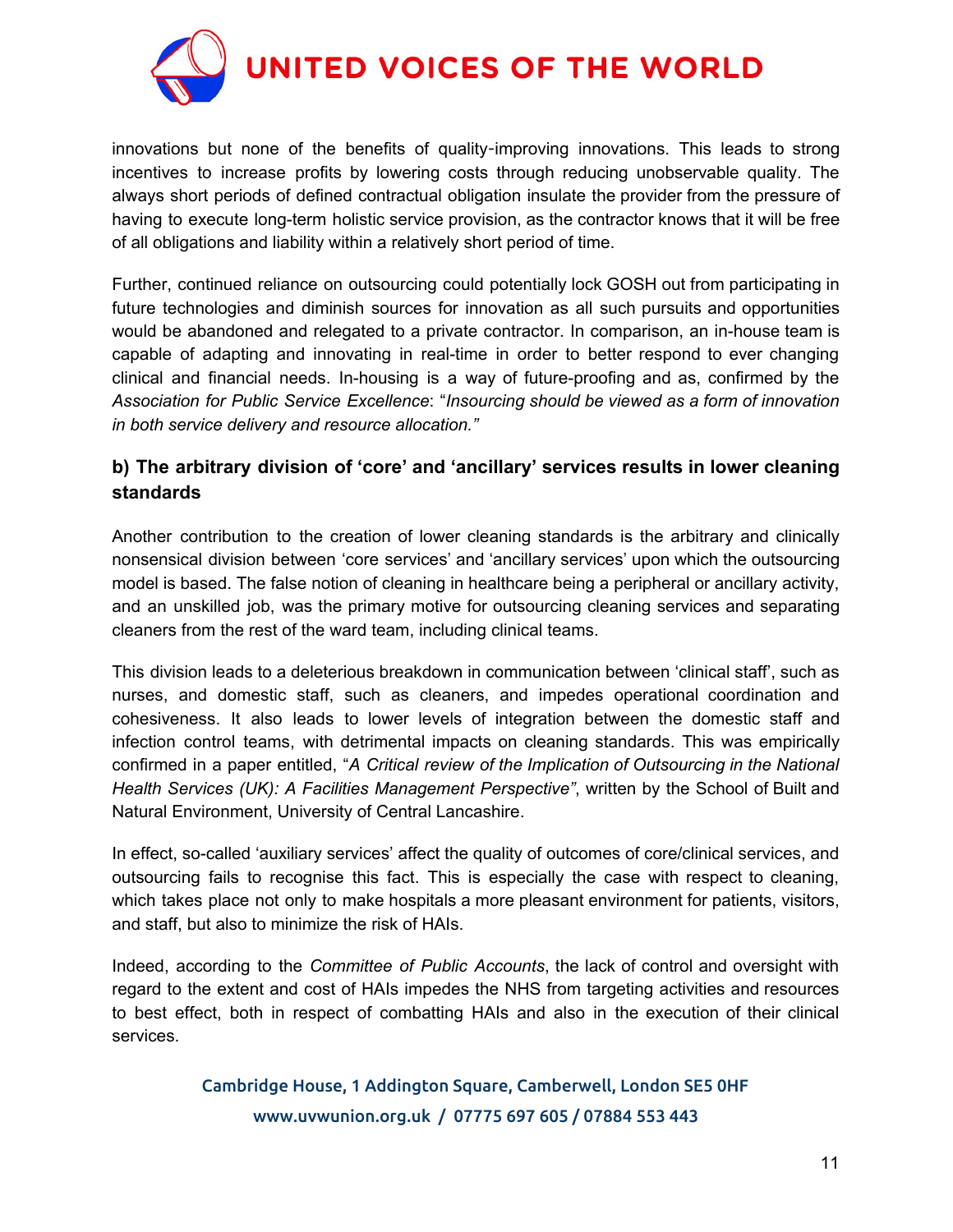

#### **c) Turnover levels inherent to outsourcing as a factor in lower cleaning standards**

A further factor contributing to lower cleaning standards is high staff turnover. This often results from the poor treatment and terms and conditions many domestic workers face. This turnover creates disharmony and dislocations in the workforce, which is not only detrimental to any prospect of the establishment of GOSH's "Always One Team" ethos, but also contributes to poorer performance as teamwork, which is essential to the continuity and diligent execution of a cleaning contract, is constantly having to be rebuilt. Likewise, there is often a high turnover amongst the managers of the contractors and no ability for GOSH to determine who runs the contract. The contract can therefore be run by whoever the contracting company sees fit to deploy. This can often lead to a constant cycle of new managers repeating old mistakes.

The turnover on the domestic contract, both amongst cleaners and managers would undoubtedly be lower in light of better treatment they would receive and the superior pay and terms and conditions they would be afforded.

#### **d) Targets vs Process outcomes and the relationship to lower cleaning standards**

Evidence abounds that cleaning contracts are often misspecified, with the desire to monitor and enforce contract terms leading to the use of quicker and cheaper metrics. These are referred to in Study 2 as **"**process indicators" viz-a-viz "outcome indicators". Study 2 concludes the following on this point:

*"The ideal outcome measurement for cleanliness in health care would reflect the impact of cleaning standards on the quality of care and, potentially, on the physical abilities and recovery of patients. Since such an outcome measure is hard to assess, policy makers resort to some performance standards that are more observable, such as how often a ward is cleaned or response times to requests for ad hoc cleaning. These indicators act as a benchmark for accountability and serve as a base for measuring performance; however, they do not necessarily reflect an ideal measurement of the final outcome. Contractors then face clear incentives to meet these targets (hitting the target) at the expense of good outcomes (missing the point).*

Therefore, focusing on process outcomes, such as the frequency and speed of cleaning, or the number of inspections, will likely fail to reflect the quality of health outcomes.

#### **e) Specific examples of issues with cleaning standards at GOSH**

In GOSH's *2018/2019 Infection and Prevention Control Annual Report* a *"serious incident* [with cleaning]*"* was noted. Stating that *"in February 2018 there was a Pan-Trust concern with standards of cleaning"* and that it was necessary to carry out a *"performance review of OCS"*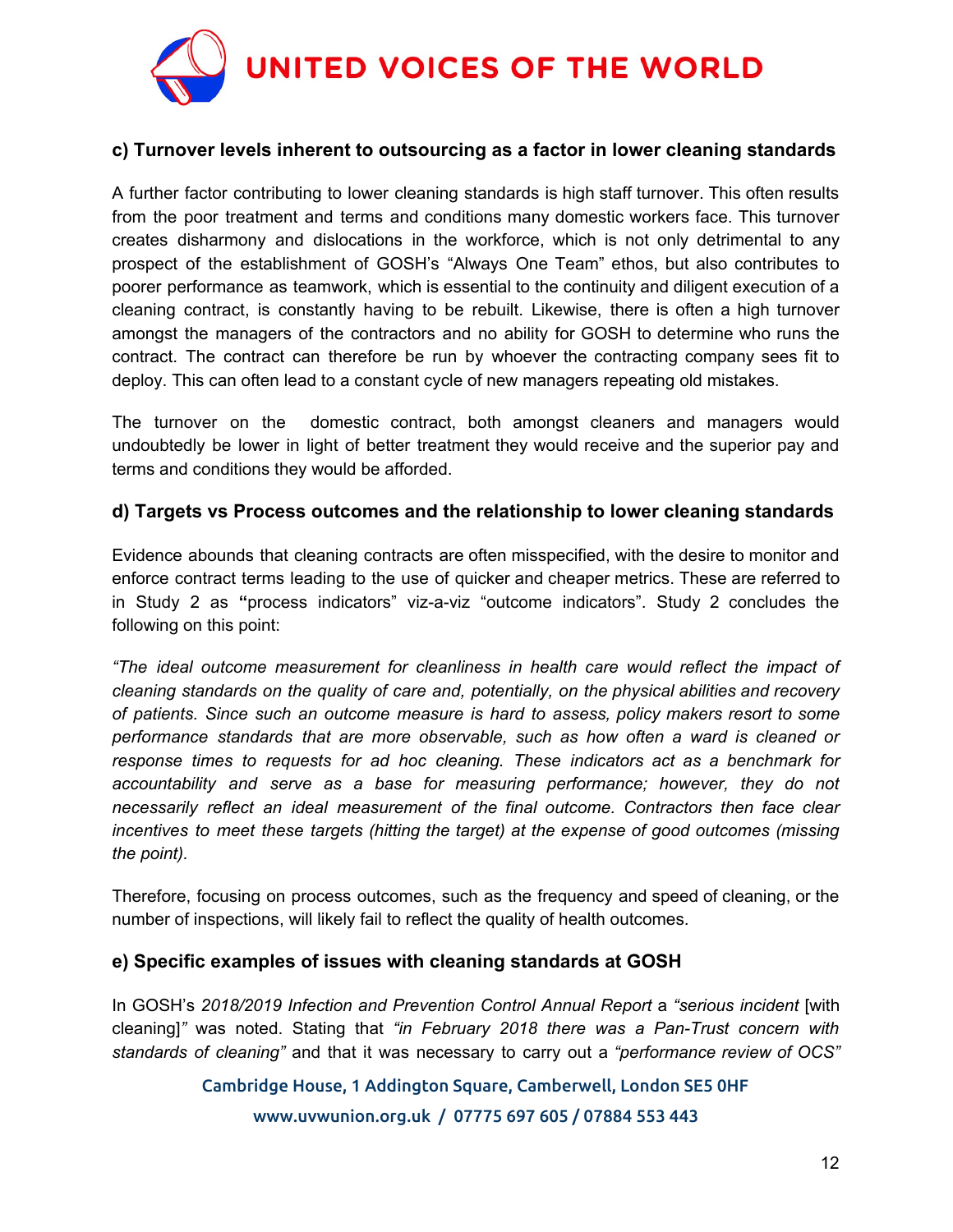

and that *"an extensive action plan"* had to be *"formulated and implemented".* This action plan was scheduled to remain in place as recently as March 2020.

And in the *2019/20 Infection and Prevention Control Annual Report* the following was noted:

*"For 2017/18 there had been an increase in the absolute numbers of children identified with C difficile toxin, and the number of trust apportioned cases. Analysis had suggested this was in part due to cross-infection in a number of wards and may have been related to the drop in cleaning standards that led to the review of cleaning."* And in an earlier*, Infection and Prevention Control Annual Report*, it was noted that *"a number of concerns were raised during the year regarding the standard of cleanliness by the senior nursing team."*

These incidents are just a few of the ones that were considered serious enough to be included in the Annual Report. However, it should also be noted that there are far more quotidian concerns around cleaning standards at GOSH.

## **f) Cleaning and Coronavirus**

The clinical significance and importance of cleaning in the NHS has been made clearer than ever by the Coronavirus pandemic. A return to a holistic, integrated, 'One Team' responsive, future-proof approach to cleaning and one that is capable of adapting to clinical challenges as they present themselves, is essential in the current climate. In such uncertain times, GOSH requires flexibility and control, rather than being locked in long-term contractual arrangements which are costly to change and in which funds are leaking out in the form of profits to shareholders.

Whilst there are no studies yet which examine the link between outsourcing cleaning services and the spread of SARS-VoV-2 (COVID-19) in a clinical setting, it would not be unreasonable to assume a similar correlation may exist as that which has been proven to exist with regard to outsourcing and HAIs. Consequently, if GOSH is serious about providing the best possible patient care it is clear that the clinical evidence points squarely in one direction: bringing domestic services in-house.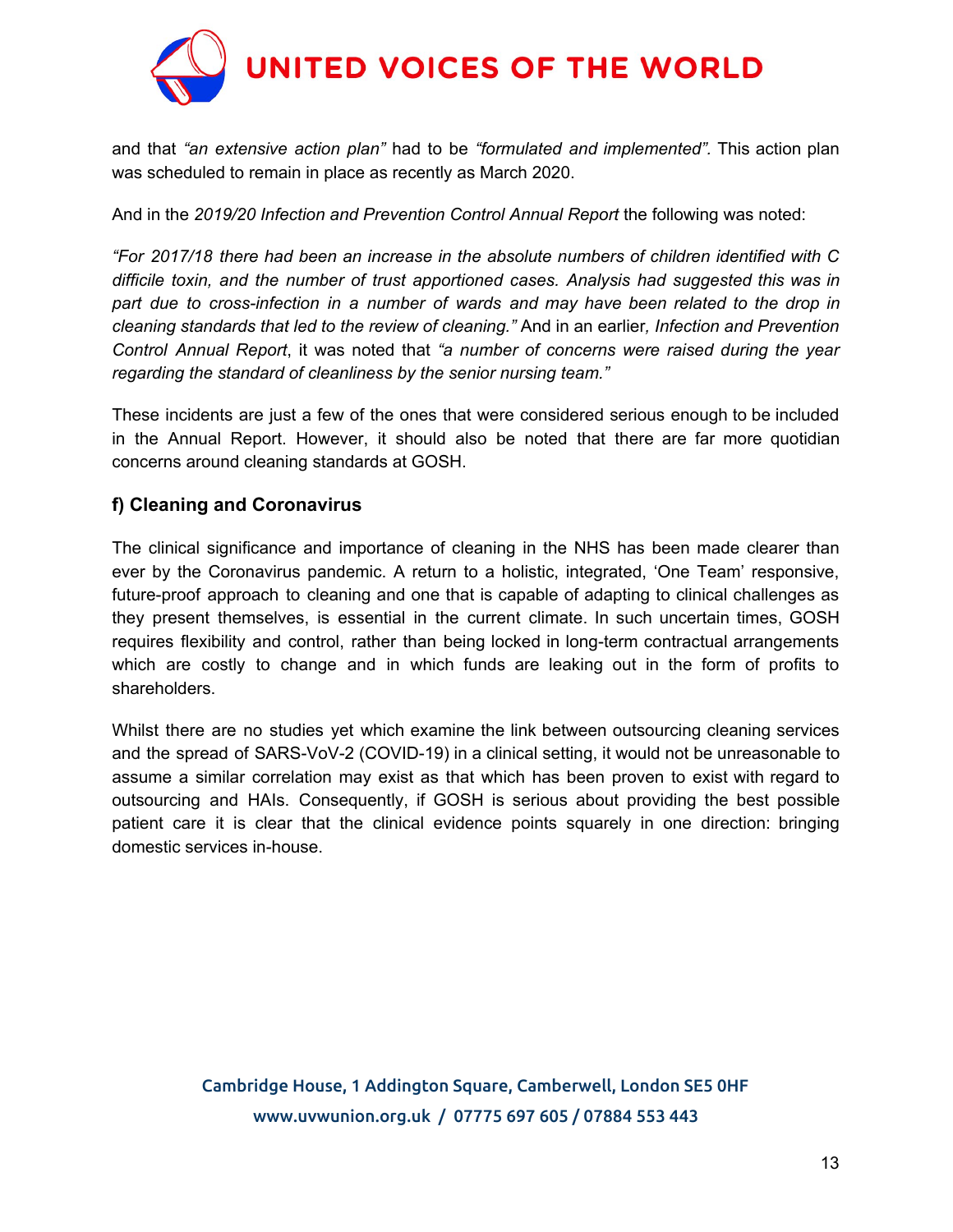

# **3) Outsourcing** *may* **be cheaper but it is a 'false economy'**

## **a) The false economy of outsourcing**

It should be noted that both Study 1 & 2 found that the private provision of domestic services could prove cheaper than an in-house provision. However, it should also be noted that both studies qualified this finding in the following ways:

Study 1: *'conduct a full economic analysis because of an absence of comprehensive data on the nature and severity of the entire range of infections associated with poor cleaning, any additional deaths, the additional cost of treatment, and any associated costs, such as litigation. This is clearly an area for future research'*.

Study 2 noted that even if outsourcing were to continue it would be, *"(a) necessary for root and branch reform of current outcome measurement systems and, (b) that such reform was unlikely insofar as, 'the "carrot and stick" approach to bring monetary rewards such as bonus payments to private providers for meeting quality standards or imposing sanctions (for example, verbal warning, financial penalty, holding back contractor payment, or terminating the contract) for poor performance is rarely used by public managers in contractual relationships for fear of the administrative burden of these processes."*

In an interview on the findings of Study 1, co-author Professor David Stuckler, University of Oxford, concluded the debate on the economic consequences of outsourcing stating that:

*"Our study finds that contracting out NHS services may save money, but this is at the price of increasing risks to patients' health. When these full costs are taken into account, contracting may prove to be a false economy."*

## **b) Unintended consequences of outsourcing**

#### **i) The precarity and duplicity of contractors**

In order to win contracts, private companies can and do regularly mislead NHS Trusts with regard to their financial solvency. UVW believes it ought to be noted that the withholding and concealing of information which places the veracity of companies claims to financial solvency in question is encouraged by the tendering process.

Indeed, in the June 2020 addition of, *The Outsourcing Playbook: Central Government Guidance on Service Delivery, including Outsourcing, Insourcing, Mixed Economy Sourcing and Contracting*, it was noted that: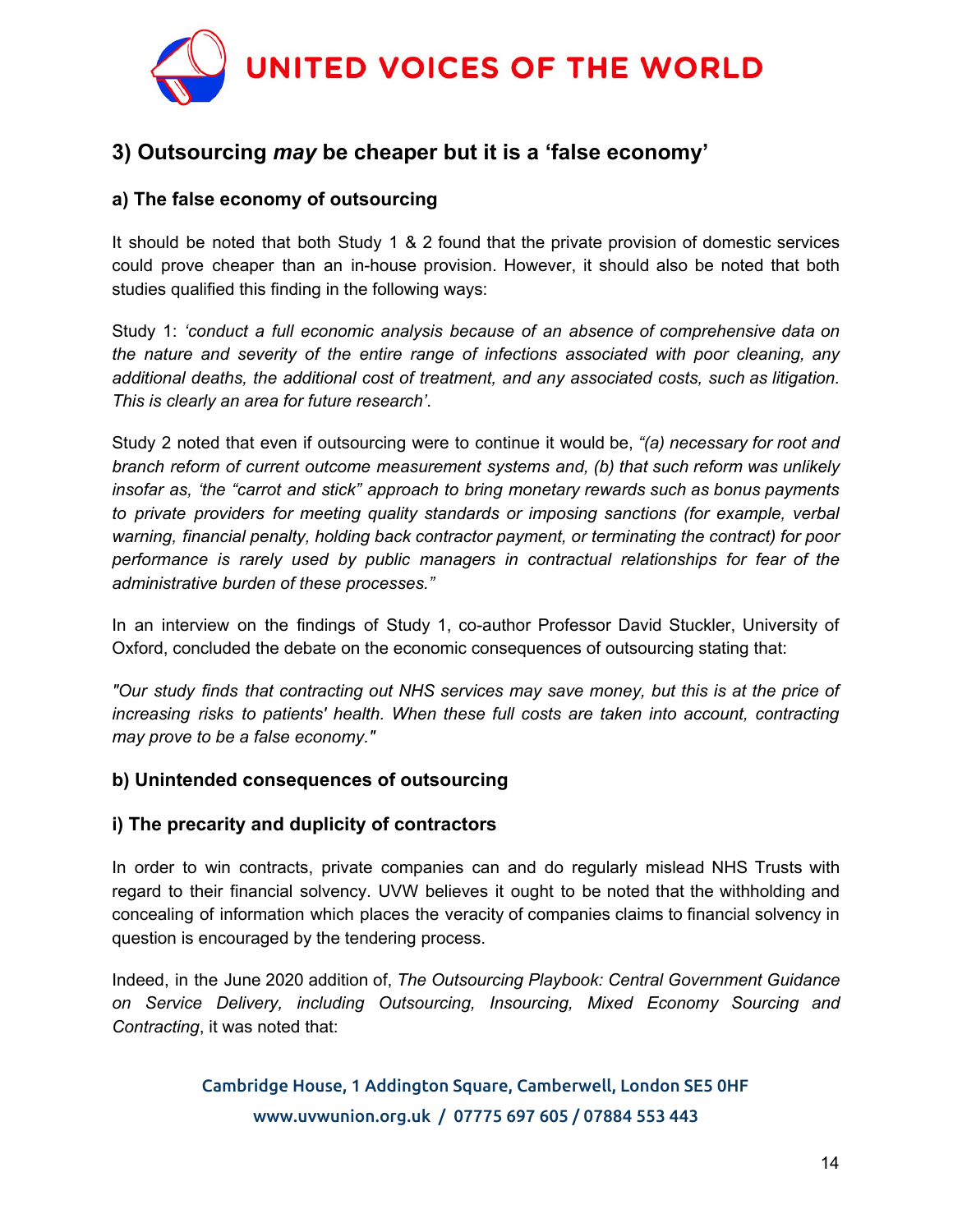

*"If a supplier becomes insolvent, services may be affected. Where these are critical public services, any interruption is likely to be unacceptable or create significant risk",* and encouraged the inclusion *"of supplier insolvency as a risk when reviewing suppliers' Business Continuity and Disaster Recovery (BCDR) and exit plans for critical service contracts*".

However, the financial stability of a contractor is pegged to the vagaries of the market, where any given year the number and size of contracts a company holds may fluctuate, therefore making solvency forecasts unreliable.

## **ii) Hidden financial costs**

Service changes and new needs or new public policy or public crises may emerge where these are not accounted for in the original contract costing. In an outsourcing arrangement meeting these new, unforeseen needs will take longer, will be more costly and complicated to realise due to additional enforcement and monitoring costs, restricted budgets, and disputes with the contractor as *c*ontracts often inflexibly lock-in a mode of delivery or a quality standard which is hard to rapidly or reliably vary and will inevitably impact on the contract

#### **iii) Hidden performance costs**

There is now a long history of private companies securing contracts through enticing promises which they are then unable to fulfill or are only able to fulfill at huge risk to the quality of service provision or at huge additional costs. In each and every case, the financial and reputational costs have been passed on to the Trust, and by extension to patients.

Furthermore, GOSH's Performance management can transfer management of day to day operational performance back to GOSH as an unintended consequence of managing a contractor, and this performance management can add costs as variations to meet performance expectations may be considered variations to the original contract. And if GOSH's client side performance management were ever weakened overtime orits capacity to monitor performance is reduced then serious operational consequences could ensue, and thus the tendency is to play an ever greater role in the day to day which creates additional costs, conflicts and burdens.

## **c) Case studies of outsourcing catastrophes in the NHS**

Whilst dozens of examples of increased performance management and service failure costs could be provided, we believe the following few will suffice for the purposes of this claim: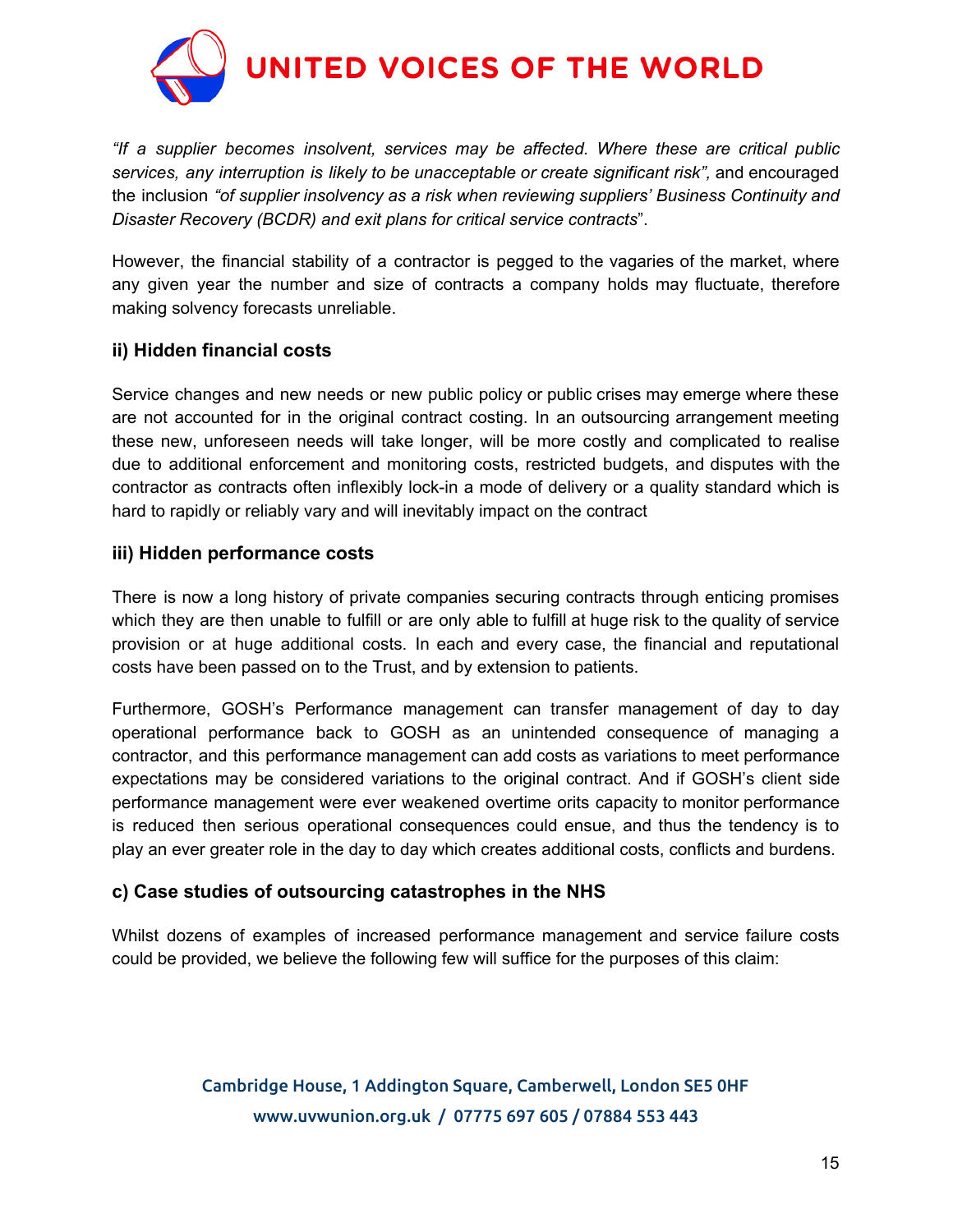

#### **i) Brighton & Sussex University Hospital (BSUH) NHS Trust**

In 2013 Brighton and Sussex University Hospital Trust signed a five-year contract with Sodexo worth £15m. The contract covered catering, portering, cleaning and housekeeping at the trust's two main sites, Brighton's Royal Sussex County hospital, and Princess Royal hospital at Haywards Heath. Only 2 years later the early termination clause was triggered and services were brought back in-house.

It was clear the Trust and the company had attempted to make unsustainable savings, resulting in what management described as, *"inconsistencies in standards such as difficulties with maintaining cleaning standards, including the risk of cross-infection".* It was further noted that issues with staff were leading, *"to potential disputes including not giving staff their proper wages for four weeks over Christmas."*

The then chief executive of BSUH, Matthew Kershaw, stated at the time that, *"A transfer of this size and complexity is a huge undertaking and there will inevitably be some challenges along* the way. It is, though, the right thing to do at this point in time for everyone involved, and for the *organisation as a whole."*

## **ii) University Hospitals Leicester NHS Trust, Leicestershire Partnership NHS Trust and NHS Property Services ("Leicestershire Trusts")**

Leicestershire Trusts signed a 7-year £300m contract with Interserve to provide catering, maintenance and support services to two NHS trusts and NHS Property Services. It was scrapped four years early in 2016 and around 2,000 staff were brought back into the NHS.

The catalyst for this decision was Interserve's drive to meet the expected £100 million savings on FM Soft services resulting in patients being brought meals 3 hours late and for which a public apology was required in 2013. Then in a bid to save more money, Interserve merged catering and cleaning services with cleaners heating up patient's meals. This caused 100 people to lose their jobs and led the Leicestershire Trusts to issue Interserve with a compliance notice forcing them to reverse the changes after complaints about a decline in services.

Then, two years later, the Trusts admitted that cleaning and maintenance required significant additional investment, requesting an additional £12 million, including an extra £2m in pay for the lowest-paid staff. In a joint statement, the Trusts and Interserve said: *"The original contracts were designed over five years ago and though they have delivered the intended savings, it has become apparent that the contracts are no longer appropriate to the needs of the trusts today."*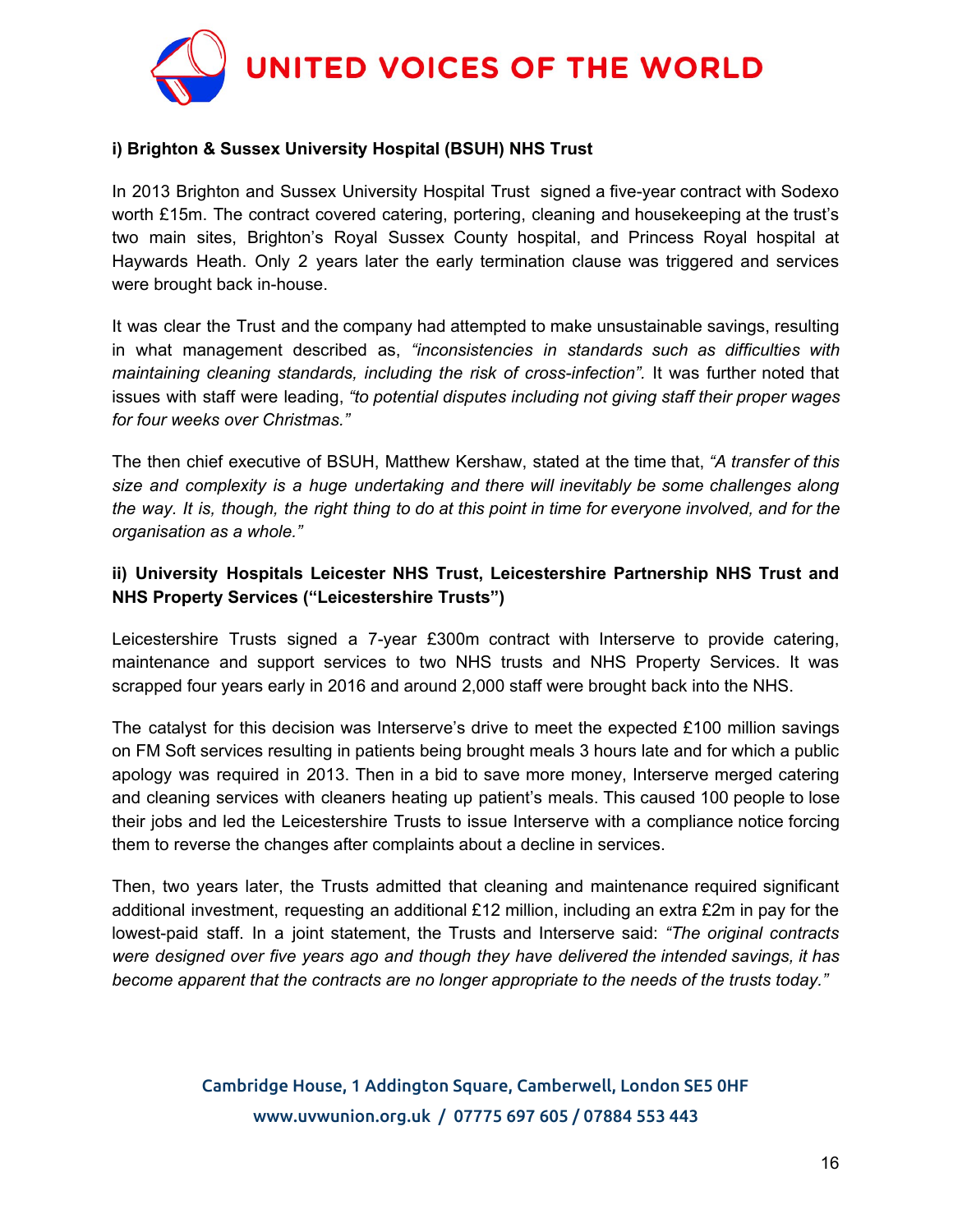

#### **iii) Nottingham University Hospitals NHS Trust ("NUH")**

In 2014, NUH signed a 5-year £200 million contract with Carillion to provide cleaning, catering, laundry, car parking and security services. Carillion employees in Nottingham complained of being short-staffed and lacking the right equipment to do their jobs. The Trust argued Carillion was employing about 70 fewer cleaning staff than required and nursing staff were undertaking cleaning tasks because they were not satisfied with the work of Carillion's staff. In 2017 the contract was terminated early, two years before the expiration of the contract, and 1,500 staff were brought back in house.

#### **iv) NHS England and Capita Business Services Ltd (Capita)**

The problems with outsourcing are not restricted to facilities services. The experience of NHS England's outsourcing of the delivery of primary care support services to Capita suffered many of the same inevitable consequences of outsourcing and is a useful reference for the aforementioned 'false economy' upon which outsourcing is based.

In August 2015, a seven-year, £330 million contract was awarded to Capita with a view to reducing NHS costs by 35% from the first year of the contract. The contract was also touted as leading to better quality and more efficient support services that would be easy to use. Predictably, none of the intended benefits were realised.

As detailed in the *Fifty-Seventh Report of Session 2017–19* of the House of Commons Committee of Public Accounts entitled, S*upporting Primary Care Services: NHS England's contract with Capita*, Capita's delivery of the contract was described in the following terms:

"[It] was a shambles. Its short-sighted rush to slash by a third the £90 million it cost to provide *these services was heedless of the impact it would have on the 39,000 GPs, dentists, opticians and pharmacists affected. Capita recognises that the service it provided was not good enough. Its failures have not only been disruptive to thousands of GPs, dentists, opticians and pharmacists, but potentially have also put patients at risk of serious harm….[and] failure to deliver services led to disruptions and extra costs for doctors, dentists, opticians and pharmacists."*

The Capita experience also provides further evidential support for the case that contractor's compulsively misrepresent their capability to deliver the contract specifications:

*"NHS England's outsourcing strategy led to a short-sighted rush to achieve savings, heedless of the impact on patients or practitioners...NHS England incentivised Capita to close offices as quickly as possible but did not have the mechanisms to stop the office closure programme when* it proved to be a costly mistake. Capita expected to make losses of £64 million in the first two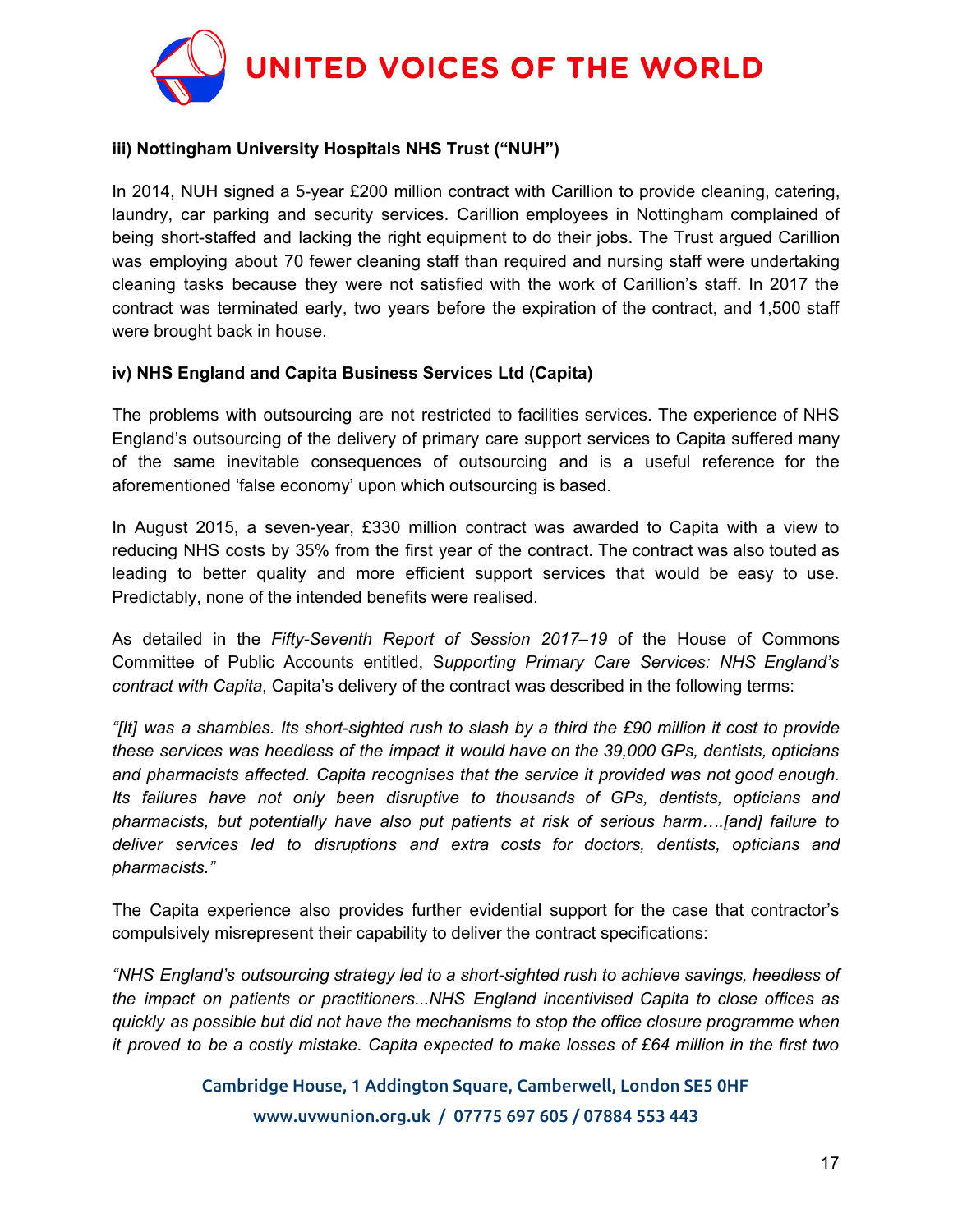

*years of the contract, in order that NHS England could meet its objective to reduce its costs. Capita therefore had a financial incentive to close primary care support offices and reduce staff as quickly as possible, in order to minimise those losses and, between December 2015 and November 2016, it closed 35 of the 38 support offices it inherited. The office closures resulted in the loss of local expertise and meant that Capita did not have the resources needed to deliver the services required. NHS England raised concerns about the office closures in May 2016, too late in the day, and it did not have the contractual mechanisms to stop Capita from going ahead with its plans. Capita now acknowledges that it was a mistake to carry on closing offices and that in continuing to do so "we just made the problem worse as we went along…we should have stopped."*

## **d) Summary of the hidden costs and false economy of outsourcing**

The above case studies clearly illustrate that the outsourcing of domestic services can pose a high risk not only to the provision of domestic services themselves, but also to other inter-connected clinical and non clinical services. They also clearly illustrate that outsourcing can pose a risk to the reputation and finances of NHS Trusts. Furthermore, these examples demonstrate that outsourcing companies will seldom admit to the unviability or the hidden costs of meeting specifications in an undervalued contract and/or will seek to meet the contract price and KPIs by treating domestic staff like disposable work-horses.

UVW is of the position that GOSH is under the dual obligation to both safeguard the future viability of its finances and to ensure that patients are protected from the all-too real risks of service failure. UVW contends that the adoption of an in-house provision would allow the Trust to realise this dual duty.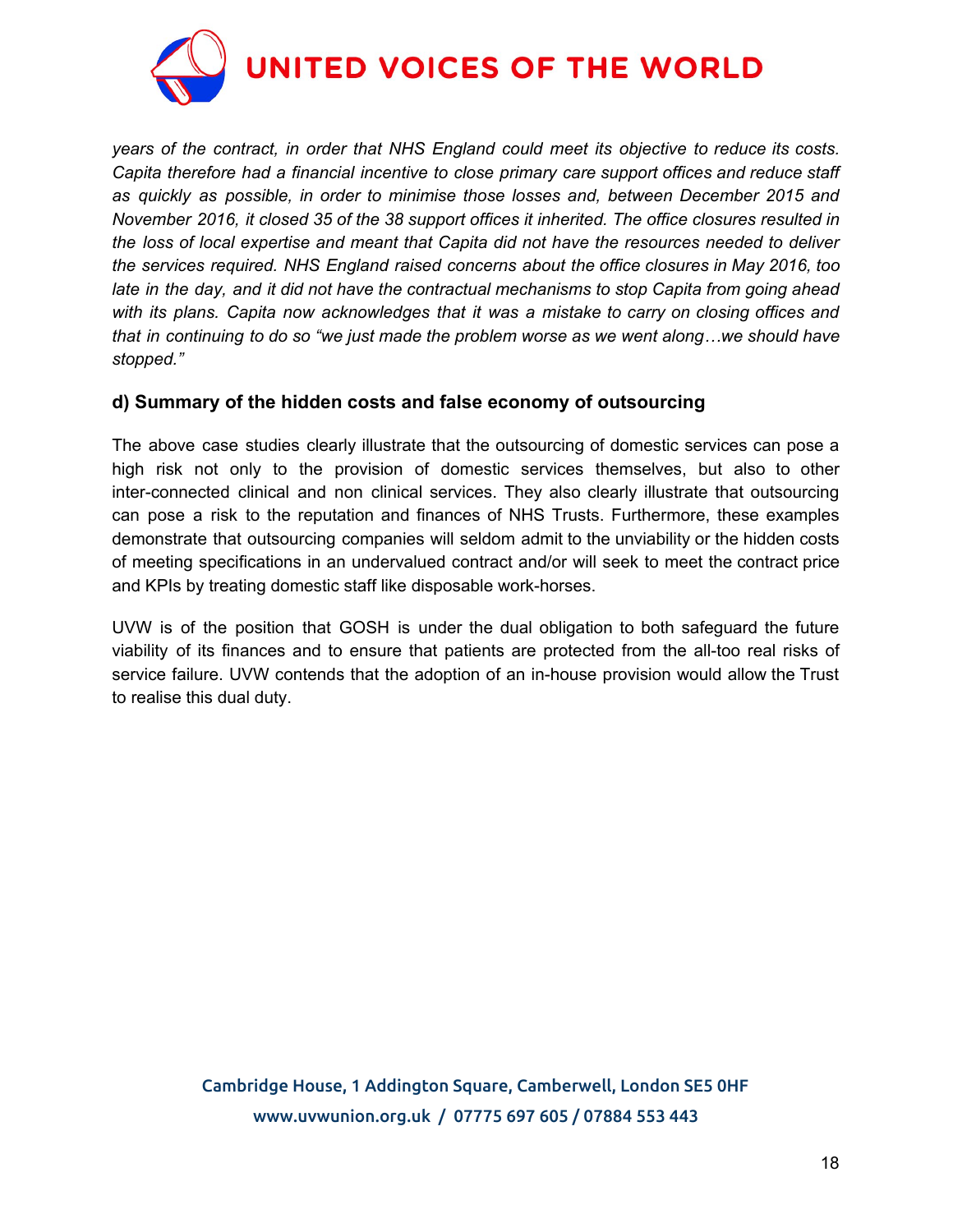

# **4) In-housing as cost neutral or a cost saving move for GOSH**

Further to the false economy of outsourcing described above, independent studies have found that in-housing may be a cost neutral or a cost saving exercise. For example, at St George's University of London, which provides almost identical T&CS to AfC contracts, an internal investigation examining the potential for an in-house provision of Soft FM Services including cleaning, security, reception and helpdesk services concluded that:

*"It is anticipated that following one off capital costs for equipment and uniform, the University will be able to reduce the costs of its Soft FM services by approximately £200K per annum from November".* We would be happy to provide you with this report upon request.

The cost neutral or cost saving of insourcing has been further evidenced by the *Association for Public Service Excellence*'s 2019 report titled '*Rebuilding Capacity: the case for insourcing public contracts'*. The report confirmed the following:

*"The majority of respondents (58.82%) suggested that insourcing would not increase costs and of those that expected a marginal increase, up to £100,000, this represented less than 1% of respondents. Less than 2% suggested costs could increase by up to £1M but by contrast when asked about savings 4.90% suggested they would save up to £1M per annum with near to 3% suggesting that they would save up to £2M per annum. This data on efficiency and cost reductions is further correlated by the qualitative case study data; for example in Nottingham it was found that by achieving direct control of the supply chain there was an 'immediate reduction of 17% of costs' leading to in-house savings of some £0.5m."*

## **a) The VAT burden of outsourcing for GOSH**

Having reviewed GOSH's accounts of all payments exceeding £25,000 from September 2019 to September 2020, gross payments from GOSH to OCS totalled £10,277,010.31, with the corresponding VAT payments totalling £1,981,183.89.

If GOSH were to in-house its cleaning services it would save roughly £2,000,000 a year on VAT. The payments from which the total gross and VAT payments arise are broken down for ease of reference in the following table: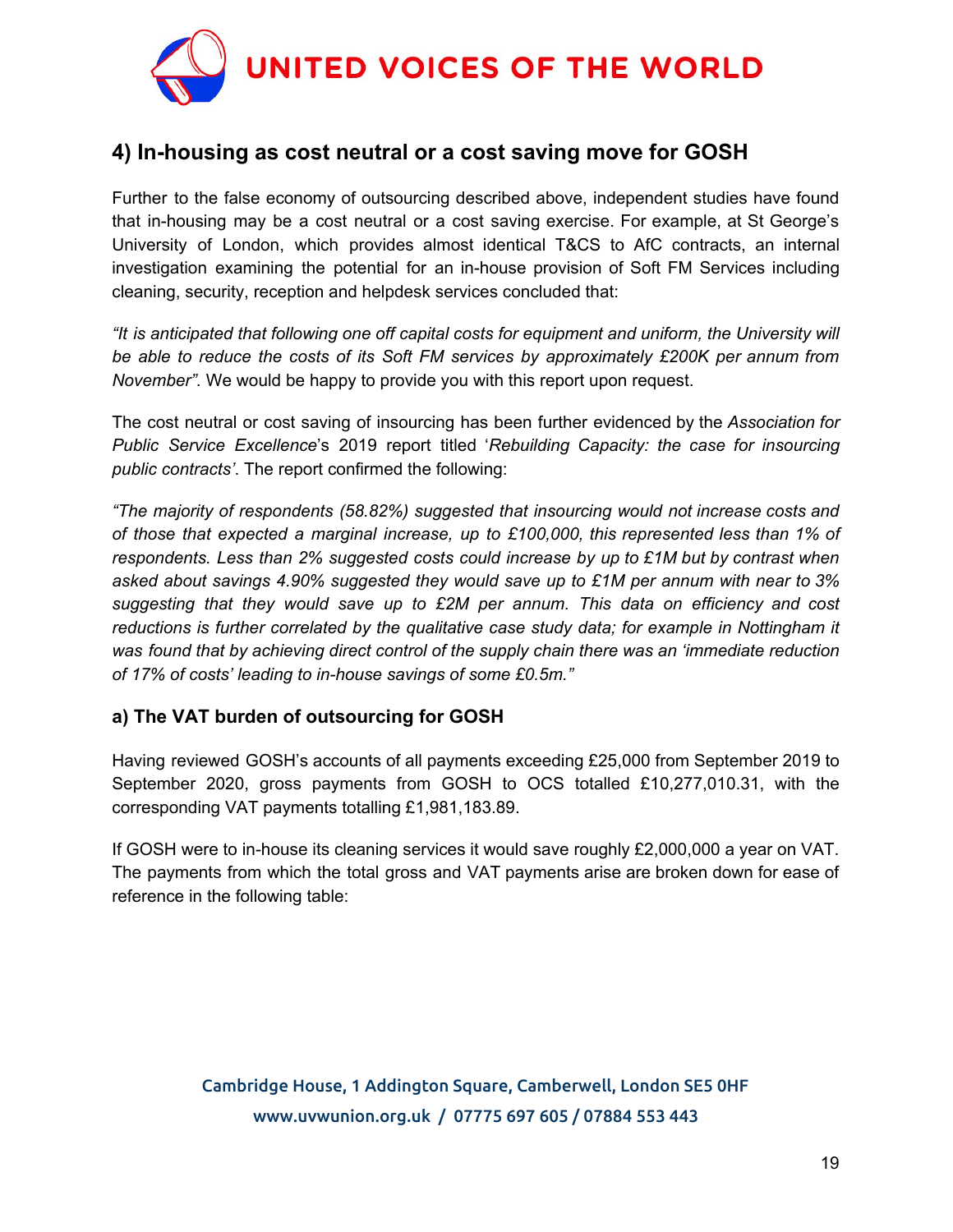

| <b>Date</b>      | Gross amount in £                                                | VAT in £                                                      |
|------------------|------------------------------------------------------------------|---------------------------------------------------------------|
| Sept 2019        | 829,024.12                                                       | 138,170.69                                                    |
| Oct 2019         | $\mathbf 0$                                                      | $\mathbf 0$                                                   |
| Nov 2019         | 138,170.69<br>690,853.43                                         | 138,170.69<br>0                                               |
| Dec 2019         | 853,701.68                                                       | 142,283.61                                                    |
| Jan 2020         | 912,549.37<br>853,701.68                                         | 152,091.56<br>142,283.61                                      |
| Feb 2020         | $\mathbf 0$                                                      | 0                                                             |
| March 2020       | 683,409.49<br>170,292.19<br>49,039.74<br>58,594.49<br>853,701.68 | 113,901.58<br>28,382.03<br>9,807.95<br>9,765.75<br>142,283.61 |
| April 2020       | 71,748                                                           | 11,958                                                        |
| May 2020         | 888,544.66<br>59,329.84                                          | 148,090.78<br>9,888.31                                        |
| <b>June 2020</b> | 853,701.68<br>59,329.84                                          | 142,283.61<br>9,888.31                                        |
| <b>July 2020</b> | 34,338.59<br>59,329.84<br>895,025.33<br>58,594.49                | 5,723.1<br>9,888.31<br>149,170.89<br>9,765.75                 |
| August 2020      | 897,114.71<br>59,329.84<br>895,025.33                            | 149,519.12<br>9,888.31<br>149,170.89                          |
| Sept 2020        | 59,329.84                                                        | 9,888.31                                                      |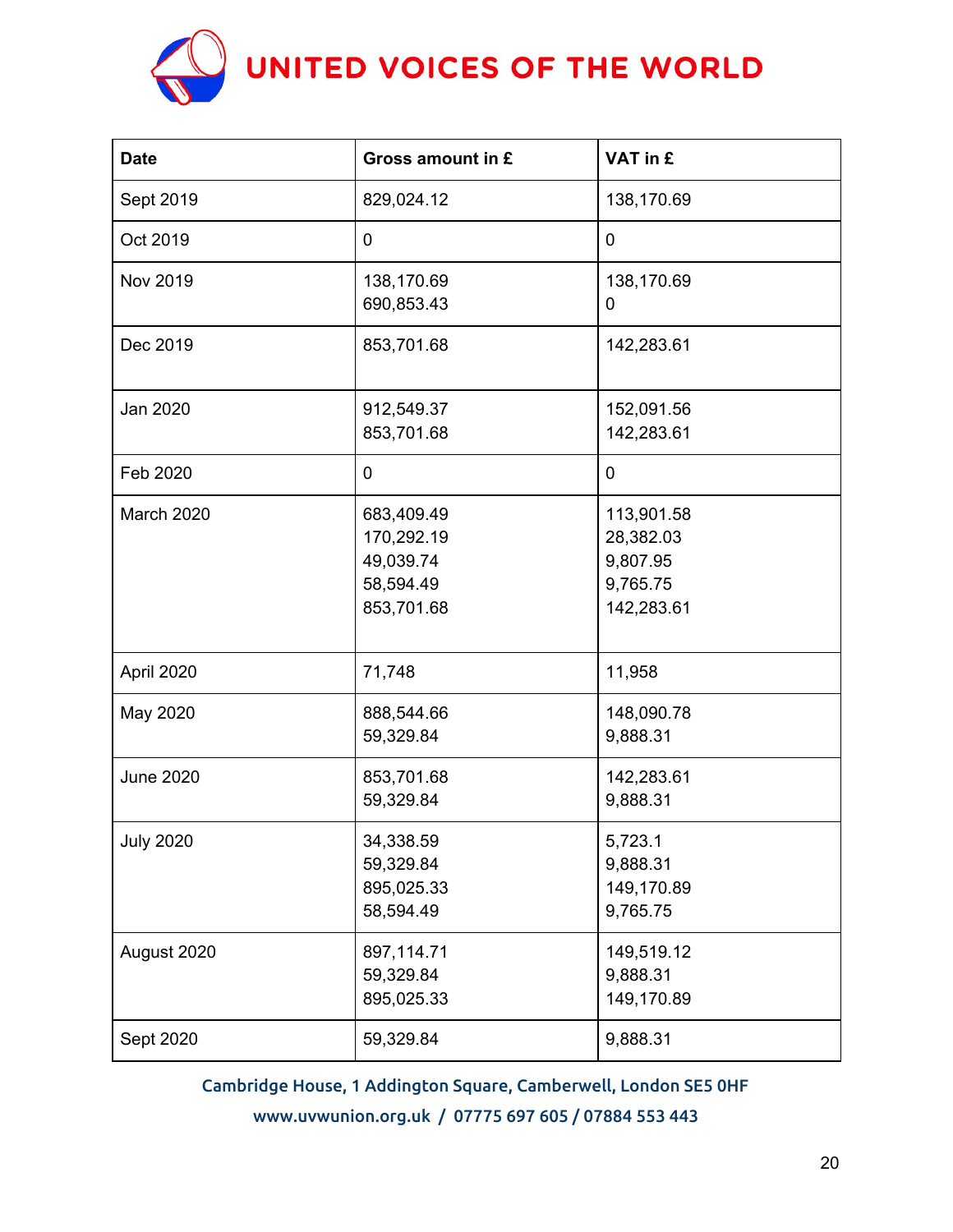

|              | £897,114.71   | 149,519.12    |
|--------------|---------------|---------------|
| <b>TOTAL</b> | 10,277,010.31 | 1,981,183.89. |

## **b) Summary of costs savings of an in-house provision of domestic services**

As well as the VAT savings, in-housing domestic services at GOSH would create further savings by:

- reducing the costs associated with the monitoring and measurement of the performance and compliance of the contractor, which is an increasingly resource intensive task in light of greater sophistication and details of service specifications and deliverables.
- reducing the legal costs associated with the contract and the costs of establishing and administering dispute resolution mechanisms.
- not incurring costs associated with future service changes (e.g. improved cleaning standards to meet HAIs regulations) that would be charged as a variation to contract.
- eliminating management fees on top of contract costs, or the prospect thereof
- improving cleaning standards and therefore reducing the costs associated with HAIs.
- reducing the costs associated with industrial disputes, which exist at a higher prevalence amongst outsourced staff.
- taking control of the supply chains
- being able to develop cost saving innovations and technologies.

In addition to actual cost savings, the financial risks inherent in outsourcing arrangements would also be eliminated by providing an in-house service.

And as ASPE's 2019 report concluded: "*The failure of outsourced contracts is not just about price or better contract management and performance but increasingly the changing dynamics of public sector management. As local councils continue to battle austerity the lines are increasingly blurred between the makers and the implementers of public policy; charged with continuing to provide services but with resources at a premium the implementers are responding in increasingly innovative ways".*

## **c) The financial capacity of NHS Trusts to provide domestic services in-house**

Whilst there is a severe and seemingly unabting pressure on NHS finances across the UK, according to Study 1, only 39% of NHS Trusts currently opt for a private provision of cleaning, whilst 59% opt for an in-house provision, and only 2% for mixed provision.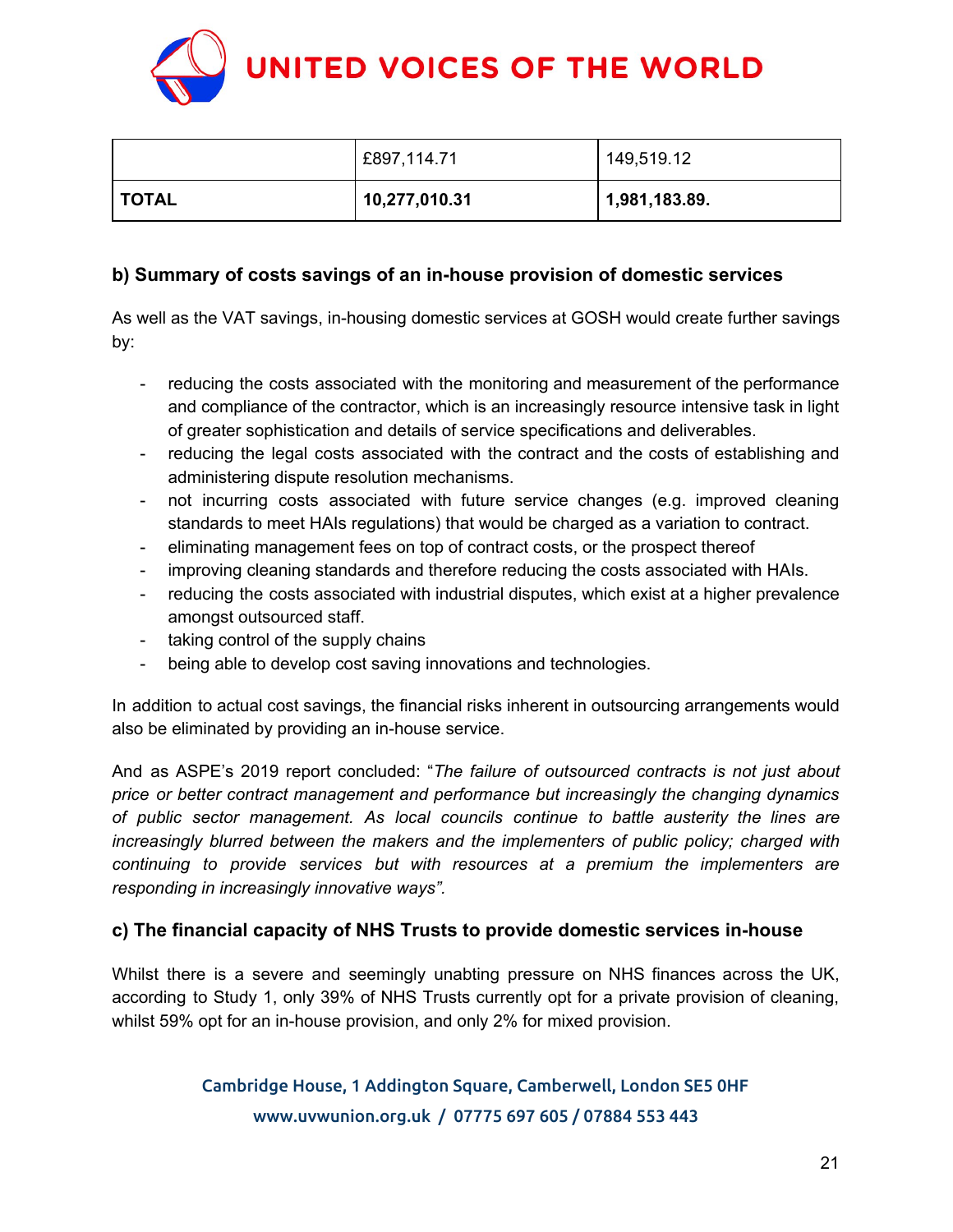

UVW believes these findings are significant insofar as:

i) Study 1 covered a 3-year time span from the fiscal year 2011–12 to 2013–14, four-fifths of which coincides with the period in which the then Coalition Government implemented what were historically unprecedented reductions in real terms of annual NHS spending increases, which were significantly below the average yearly spending increase of 3.8% that the NHS has received since its foundation in 1948.

Despite Trusts facing the harshest and longest squeeze on funds in the NHS' then 70 year history, there was a 37% reduction in the contracting out of cleaning services between 2013 -14.

ii) they demonstrate that a majority of English NHS Trusts have both successfully maintained, and in fact increased, the rate of implementation of in-house provision during this period of crisis.

In other words, the findings above clearly contradict the protestations of those who argue that in-sourcing cannot be done because it is "too costly", "operationally risky" or simply "not the done thing".

## **d) The financial capacity of GOSH to provide services in-house**

If NHS Trusts across England have been able to maintain and increase the prevalence of in-housing in the face of significant financial pressures, GOSH - who's financial standing is relatively strong - would comfortably be able to follow suit.

An analysis of GOSH's annual accounts from 2015 – 2020 demonstrates that its income reserves have increased on an annual basis from £226,809,000 to £356,197,000. This amounts to an increase of £129,388,000 or 57%, an average annual increase of £21,564,666. Similarly, GOSH's cash reserves between the same period have never dropped below £42,494,000 and currently stand at £61,314,000.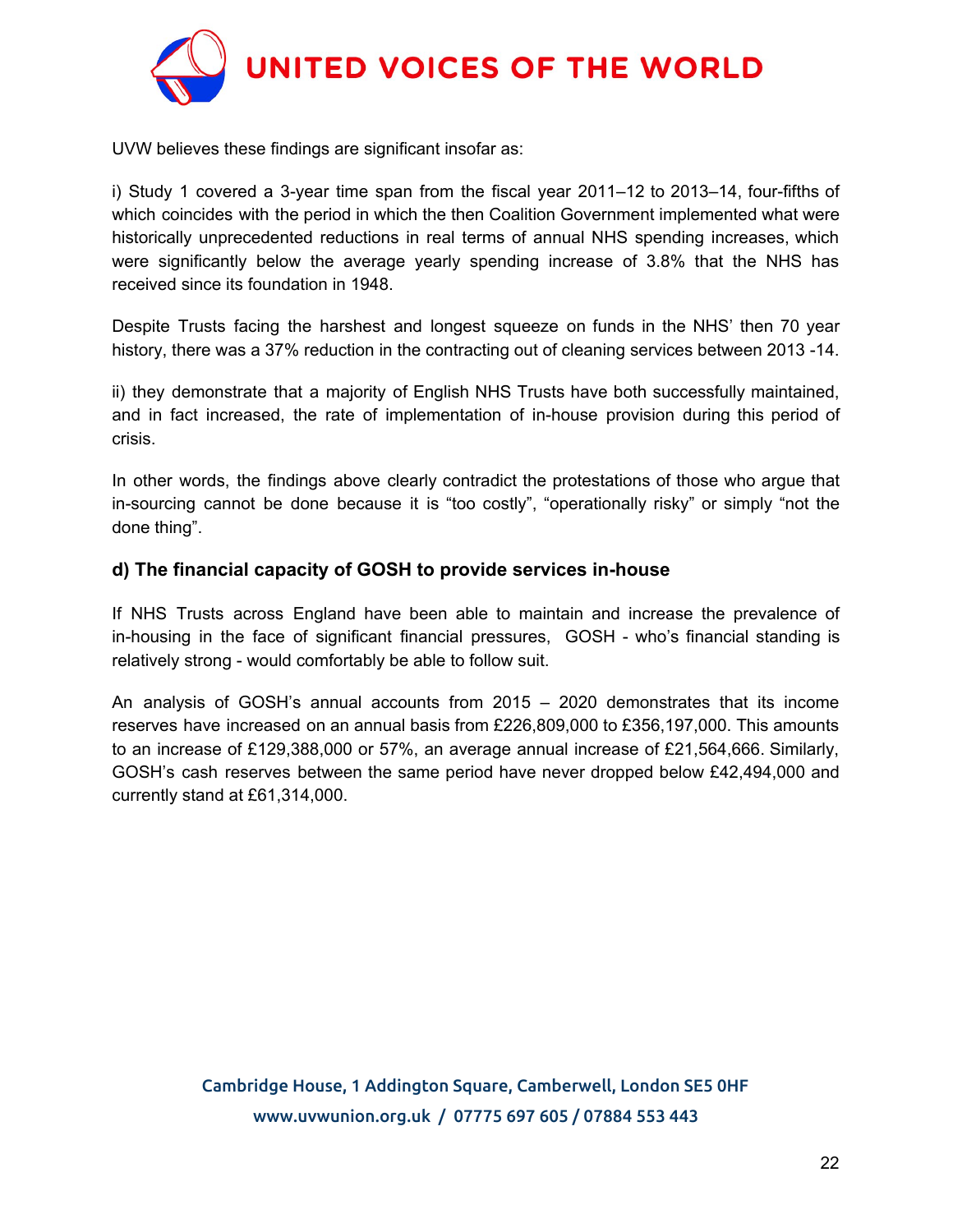

# **5) The inter-relationship between outsourcing and industrial disputes in the NHS**

## **a) Outsourcing at the centre of disputes and strikes in the NHS and beyond**

There is a direct correlation between outsourcing domestic services in the NHS and the likelihood of there being an industrial dispute. The same correlation applies in other sectors as well. While numerous strikes have taken place with outsourced domestic staff in hospitals across the UK, UVW is only aware of two disputes involving in-housed domestic staff, and in both cases strike action was taken due to the threat of being outsourced.

These two disputes involved The Princess Alexandra Hospital NHS Trust, and Wrightington, Wigan and Leigh Teaching Hospitals NHS Foundation Trust.

Four prominent examples, and by no means all of them, of outsourced domestic workers taking strike action in protest at the inequality and degradation of being outsourced in the NHS include:

i) **Doncaster and Bassetlaw Teaching Hospitals NHS Foundation Trust** saw a strike in 2019 of catering staff outsourced to Sodexo.

ii) **NHS Teaching Hospitals, St Helens and Whiston** saw a strike of cleaners, caterers and porters who were outsourced to Compass.

iii) **Barts Health NHS Trust** saw a strike by cleaners, security guards, porters and caterers outsourced to Serco across 4 of its hospitals.

iv) **Imperial College Healthcare NHS Trust** ("Imperial Trust") saw a strike of cleaners, caterers and porters who were outsourced to Sodexo.

The strike at Imperial Trust was organised by UVW and was the subject of a documentary produced by the Guardian which you can find by searching on Google for '*United Voices: outsourced key workers fighting for equal rights'* or '*Fight for your rights: the trade union for outsourced workers.'*

## **b) In-housing in the interests of industrial peace**

UVW contends that in-housing significantly reduces the prospect of an industrial dispute with domestic workers. It also reduces the prospect of strike action given that the workers would be incorporated into a bargaining unit covered by a collective bargaining agreement with dispute resolution procedures. While industrial disputes reflect a dissatisfied workforce and cause significant financial and reputational damage, industrial peace is key in allowing operations to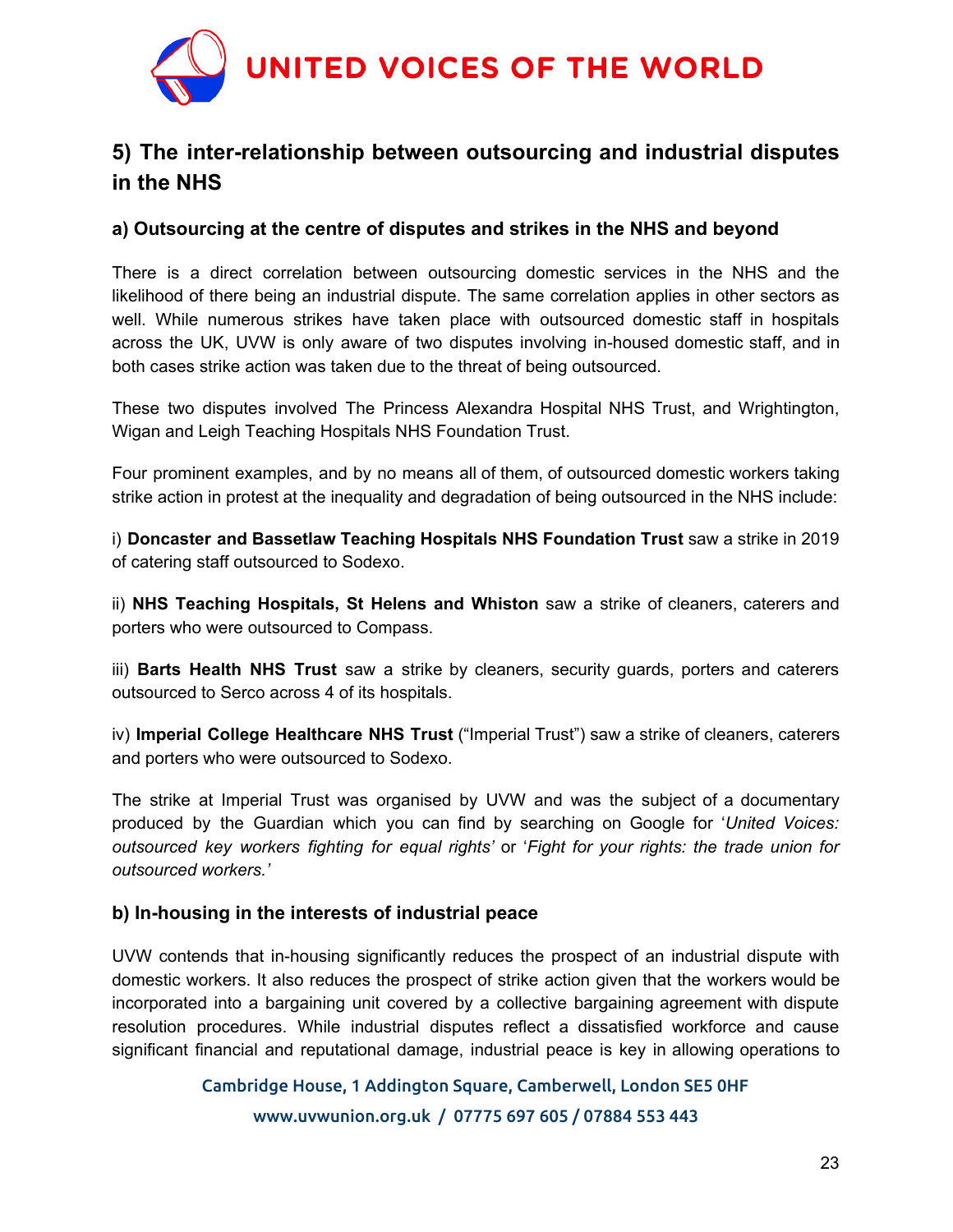

run smoothly and in maintaining a high quality service to patients. It would therefore be remiss of GOSH not to account for the multiple risk factors posed by industrial disputes when determining its operational and strategic decisions.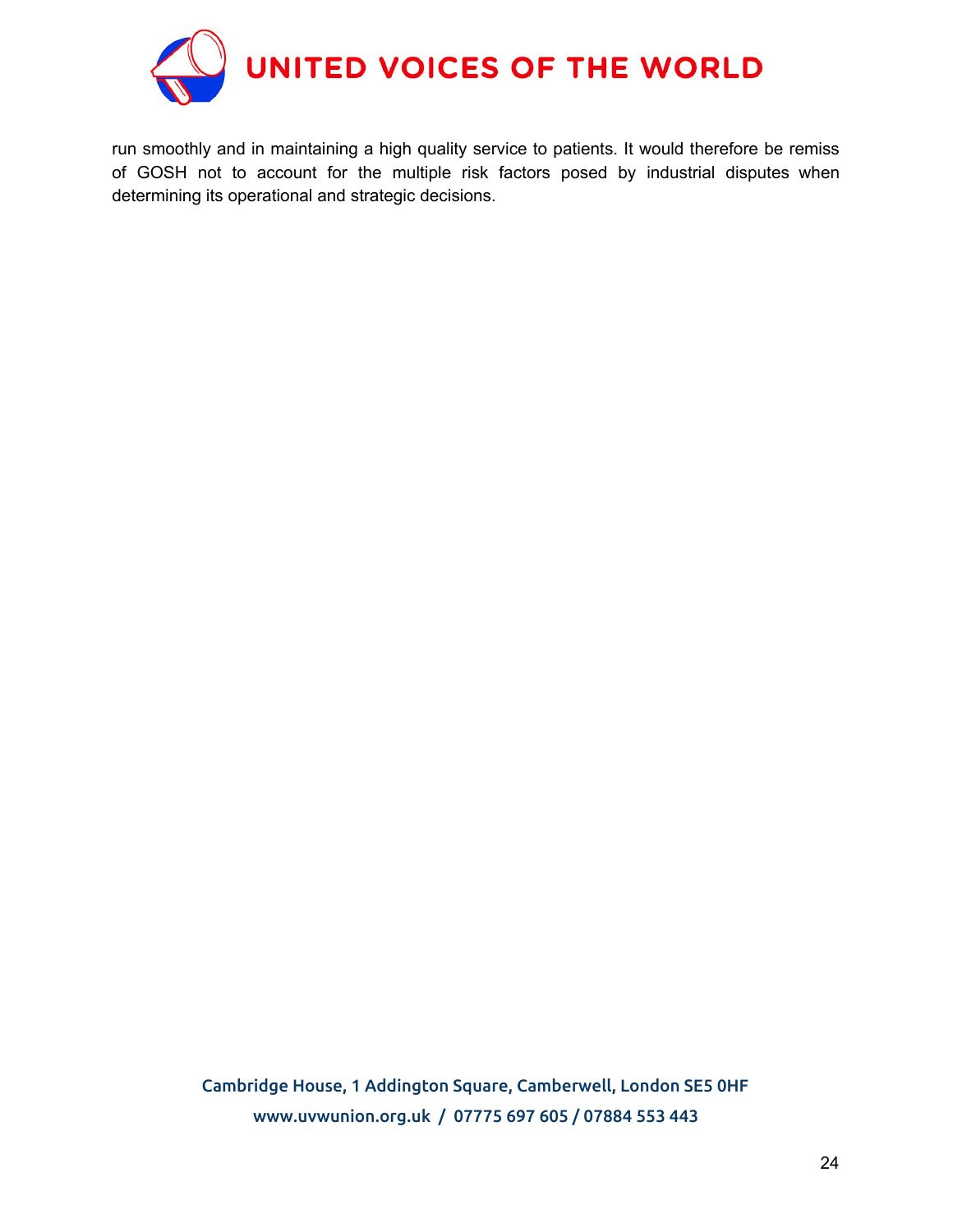

# **6) The legal and racial implications of outsourcing**

## **a) The Public Sector Equality Duty (s.146 Equality Act 2010)**

In September 2020 pursuant to the Freedom of Information Act 2000 the following question was put to GOSH:

*On what date did the Trust undertake its most recent Equality Impact Assessment (EIA) with regard to the outsourcing of its cleaning and security services?*

The reply received on 2nd October 2020 was as follows: *"There are no records available for this. Outsourcing at GOSH has been in place for over 15 years and the records are not available."*

We can therefore reasonably infer that GOSH did not carry out an Equality Impact Assessment (EIA) in respect of its original decision to outsource domestic services and it has not carried out an EIA in respect of its continuing decision to outsource domestic services.

As GOSH appears unfamiliar with EIAs and its Public Sector Equality Duty (PSED) we have taken the liberty to lay out the law for your perusal.

## **i) PSED duties**

The PSED comprises three limbs reproduced below and as set out in section 149(1) of The Equality Act 2010:

*A public authority must, in the exercise of its functions, have due regard to the need to: (a) eliminate discrimination, harassment, victimisation and any other conduct that is prohibited by or under this Act; (b) advance equality of opportunity between persons who share a relevant protected characteristic and persons who do not share it; (c) foster good relations between persons who share a relevant protected characteristic and persons who do not share it.*

The Equality Act does not identify what is meant by the requirement to "have due regard". Thus, in order to approximate a definition of "due regard" it is necessary to look at the case law. One of the leading cases is *R (Brown) v Secretary of State for Work and Pensions [2008] EWHC 3158* which established six principles, known as the "Brown Principles":

*i) decision-makers must be made aware of their duty to have due regard to the identified needs; ii) the duty must be fulfilled both before and during consideration of a particular policy, and involves a "conscious approach and state of mind";*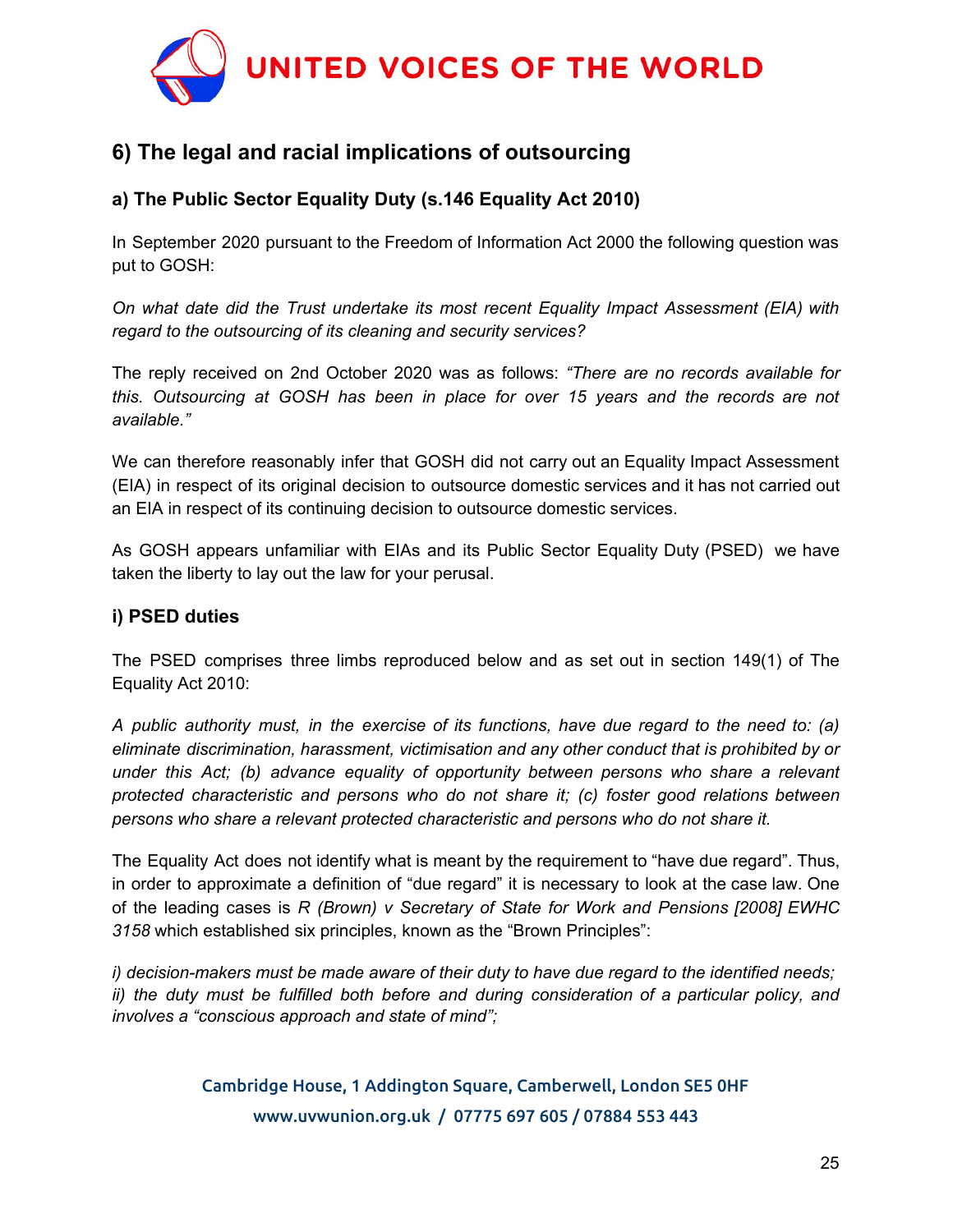

*iii) it is not a question of ticking boxes, the duty must be approached in substance, with rigour and with an open mind, and a failure to refer expressly to the duty whilst exercising a public function will not be determinative of whether due regard has been had;*

*iv) the duty is non-delegable;*

*v) the duty is continuing;*

*vi) it is good practice for an authority to keep a record showing that it has considered the identified needs.*

In the case of *R (Meany) v Harlow DC [2009] EWHC 559 (Admin)*, later approved in *R (Bailey) v Brent LBC [2011] EWCA Civ 1586*, it was noted that *"[g]eneral regard to issues of equality is not the same as having specific regard, by way of conscious approach to the statutory criteria."*

Further, in the case of *Bracking v Secretary of State for Work and Pensions [2013] EWCA Civ 1345,* it was stated that: *"The duty to have due regard concerns the impact of the proposal on all persons with the protected characteristic and also, specifically, upon any particular class of persons within a protected category who might most obviously be adversely affected by the proposal".*

The judgment in *Bracking* went on to say that:

*"it seems to me that the 2010 Act imposes a heavy burden upon public authorities in discharging the PSED and in ensuring that there is evidence available, if necessary, to demonstrate that discharge. It seems to have been the intention of Parliament that these considerations of equality of opportunity (where they arise) are now to be placed at the centre of formulation of policy by all public authorities, side by side with all other pressing circumstances of whatever magnitude".* It went on to say that, *"In the absence of evidence of a 'structured* attempt to focus upon the details of equality issues' (per my Lord, Elias LJ in Hurley & Moore) a *decision maker is likely to be in difficulties if his or her subsequent decision is challenged".*

By GOSHs' own admission, none of Brown's Principles, nor any of the other tests outlined above, have been met.

You may be aware that GOSH's failure to comply with its PSED "does not not confer a cause of action at private law" as per s.156 The Equality Act. However, aggrieved members of the domestic team at GOSH may bring a claim by way of judicial review (public law).

Further, the Equality and Human Rights Commission ("EHRC") may also issue a claim for judicial review against GOSH. And in the alternative, if the EHRC suspects that GOSH is not complying with the PSED, it has a power to conduct an assessment and, if necessary, serve a compliance notice on GOSH requiring it to set out in writing, steps it proposes to take to address the non-compliance. GOSH would then be obliged to give this written information to the EHRC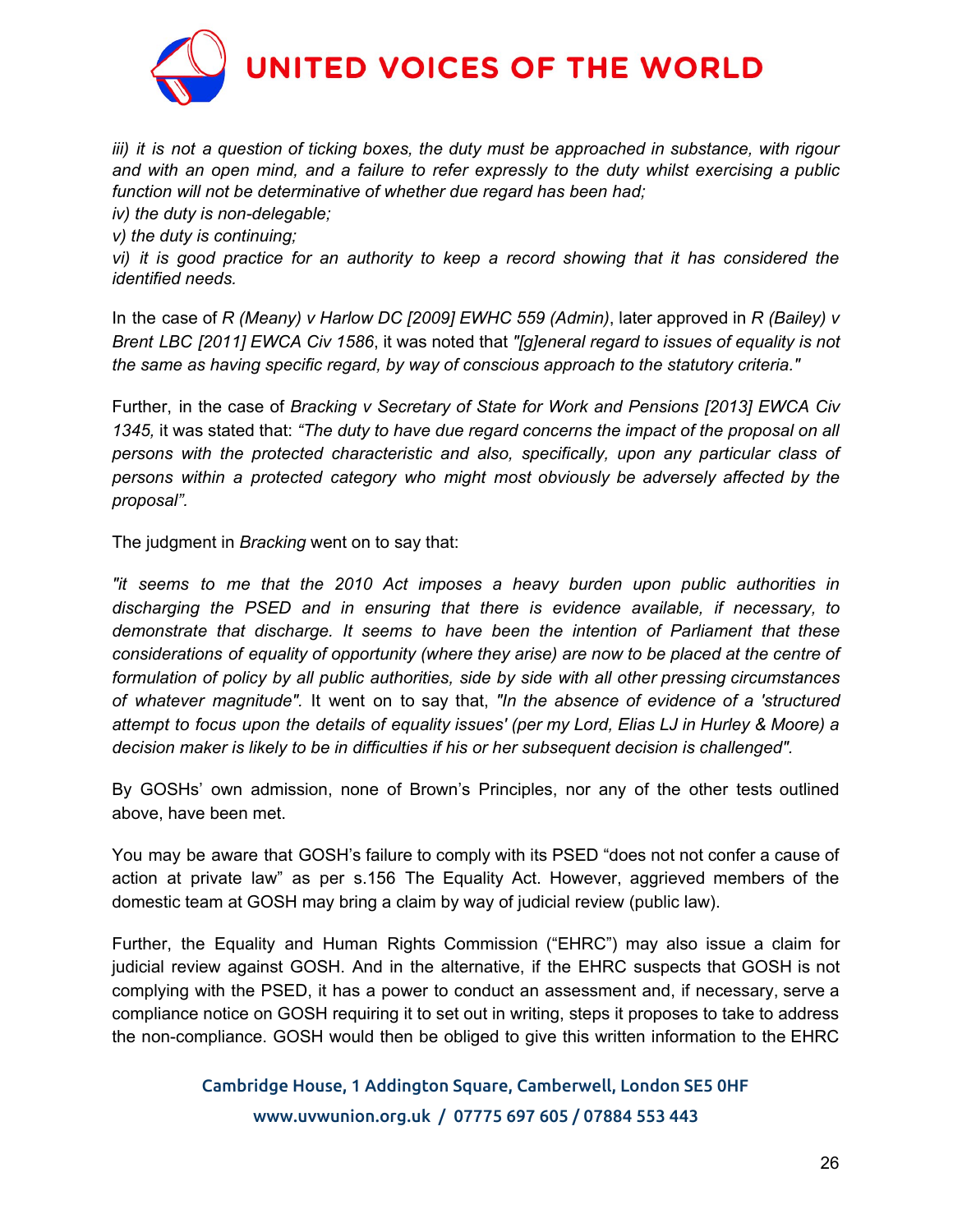

within 28 days of its receipt of the compliance notice. Lastly, aside from the legal and moral obligation upon GOSH to discharge its PSED, the EHRC confirms that doing so:

"....*also makes good business sense. An organisation that is able to provide services to meet* the diverse needs of its users should find that it carries out its core business more efficiently. A *workforce that has a supportive working environment is more productive. Many organisations have also found it beneficial to draw on a broader range of talent and to better represent the community that they serve. It should also result in better informed decision-making and policy development. Overall, it can lead to services that are more appropriate to the user, and services that are more effective and cost-effective. This can lead to increased satisfaction with public services."*

## **ii) Equality Impact Assessment obligations**

An Equality Impact Assessment (EIA) is an evidence based analysis of a proposed organisational policy (including employment policies and strategic decisions), or practices, or a change to an existing one, which assesses whether the policy has a disparate impact on persons with protected characteristics. The Equality Act does not require public authorities to carry out an EIA *per se,* but the importance of collating and keeping documentary evidence to show that a public authority has discharged its Equality Act duties was stressed in *Brown* in the following way:

"...*it is good practice for those exercising public functions in public authorities to keep an adequate record showing that they had actually considered their ... equality duties and pondered relevant questions. Proper record-keeping encourages transparency and will discipline those carrying out the relevant function to undertake their... equality duties conscientiously. If records are not kept it may make it more difficult, evidentially, for a public authority to persuade a court that it has fulfilled the duty…"*

Furthermore, an EHRC note on the judgment confirmed that whilst there is no prescriptive way to show compliance with the PSED and that an EIA was not explicitly and strictly required, public authorities nonetheless did have to assess the impact their proposed policies had on equality in some written, evidential form, including for example, reports, or research/data gathered from fieldwork and consultations.

## **iii) Summary of GOSH's PSED and EIA obligations**

GOSH has evidently failed to discharge its duties under The Equality Act, a concerning omission which we trust will be remedied forthwith, failing which, GOSH's domestic team may feel constrained to bring a Judicial Review or to refer these matters to the EHRC.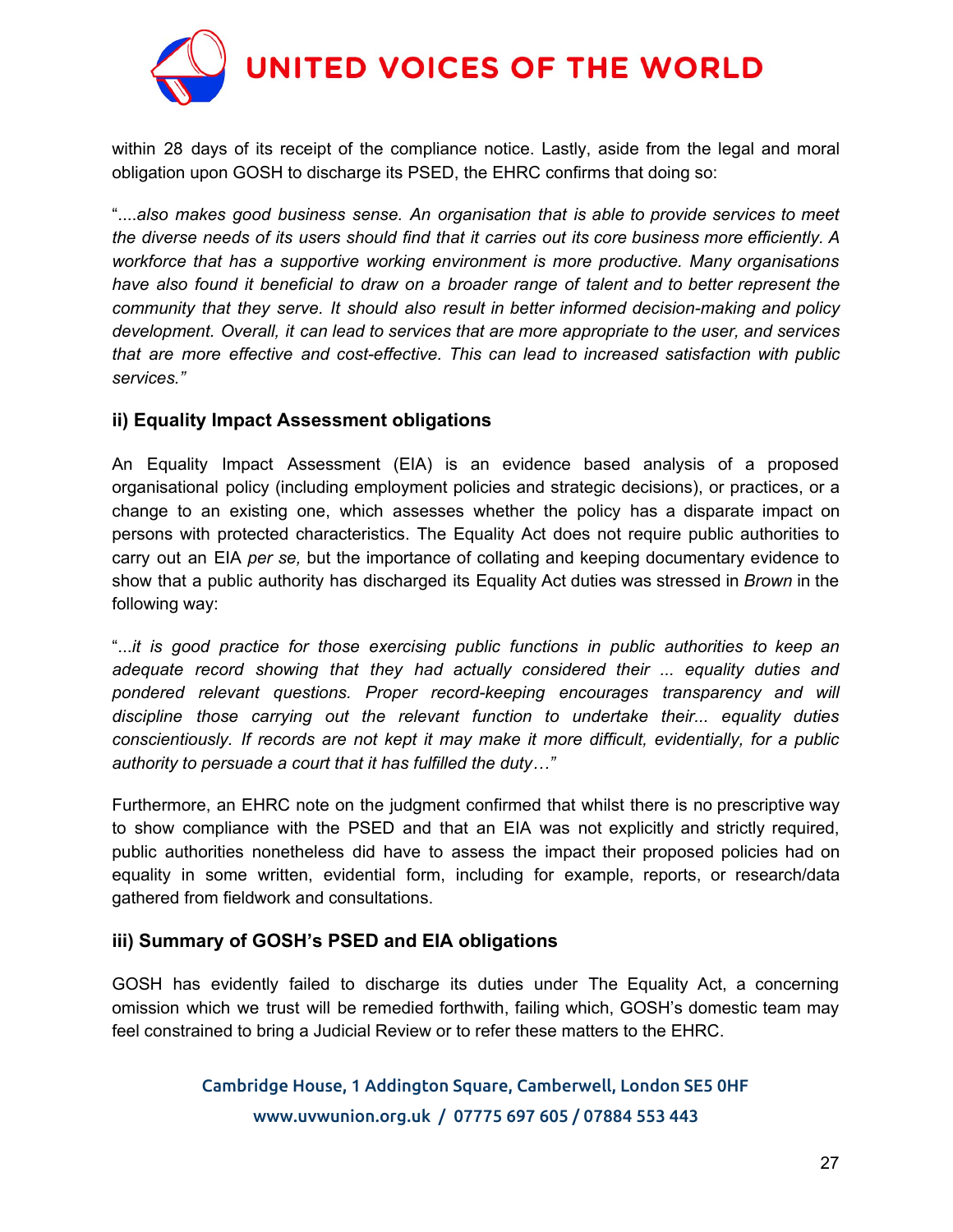

## **c) Indirect race discrimination (sections 19 and 29 Equality Act 2010)**

For the avoidance of doubt, GOSH meets all the elements of the definition of a "principal" under s.41(5) Eqaulity Act 2010. Equally, all of the domestic workers employed by OCS to work at GOSH meet the definition of a "contract worker" under s.41(7) Equality Act 2010. GOSH is therefore legally liable to the domestic workers for any discriminatory consequences of its decisions.

Indirect discrimination under s.19 Equality Act is defined as follows:

*(1)A person (A) discriminates against another (B) if A applies to B a provision, criterion or practice which is discriminatory in relation to a relevant protected characteristic of B's.*

*(2)For the purposes of subsection (1), a provision, criterion or practice is discriminatory in relation to a relevant protected characteristic of B's if—*

*(a)A applies, or would apply, it to persons with whom B does not share the characteristic,*

*(b)it puts, or would put, persons with whom B shares the characteristic at a particular disadvantage when compared with persons with whom B does not share it,*

*(c)it puts, or would put, B at that disadvantage, and*

*(d)A cannot show it to be a proportionate means of achieving a legitimate aim.*

It is clear that the decisions to outsource, and to set the terms comprising the outsourcing agreement, amounts to a PCP, a concept that is construed widely and was recently considered in *Ishola v Transport for London [2020] EWCA Civ 112.* The Court confirmed that a PCP will not always consist of a formal or documented "policy" as such, but can be inferred from a decision or series of decisions.

The PCP GOSH has used is the deliberate or calculated practice of adopting a double-standard or a two-tier approach to the acceptable minimum rates of pay for workers which vary depending on whether they are direct employees or sub-contracted workers. And a further PCP is GOSH's practice of adopting a double-standard, or a two-tier policy, as regards entitlement to pension, sick pay, redundancy pay, maternity pay, and other terms and conditions.

We are aware that GOSH has required OCS to pay the London Living Wage since January 2020. GOSH does therefore have an express policy in relation to the outsourced domestic workers' terms and conditions and those terms and conditions are influenced by the terms on which GOSH has contracted with OCS.

## **e) BAME workers vs. White workers at GOSH**

The latest publically available data set published pursuant to GOSH's obligations under the Workforce Race Equality Standard (WRES) show that out of the roughly 4,100 full-time and part-time staff employed by the GOSH, 67% are White and only 29% BAME. While workers

## Cambridge House, 1 Addington Square, Camberwell, London SE5 0HF

www.uvwunion.org.uk / 07775 697 605 / 07884 553 443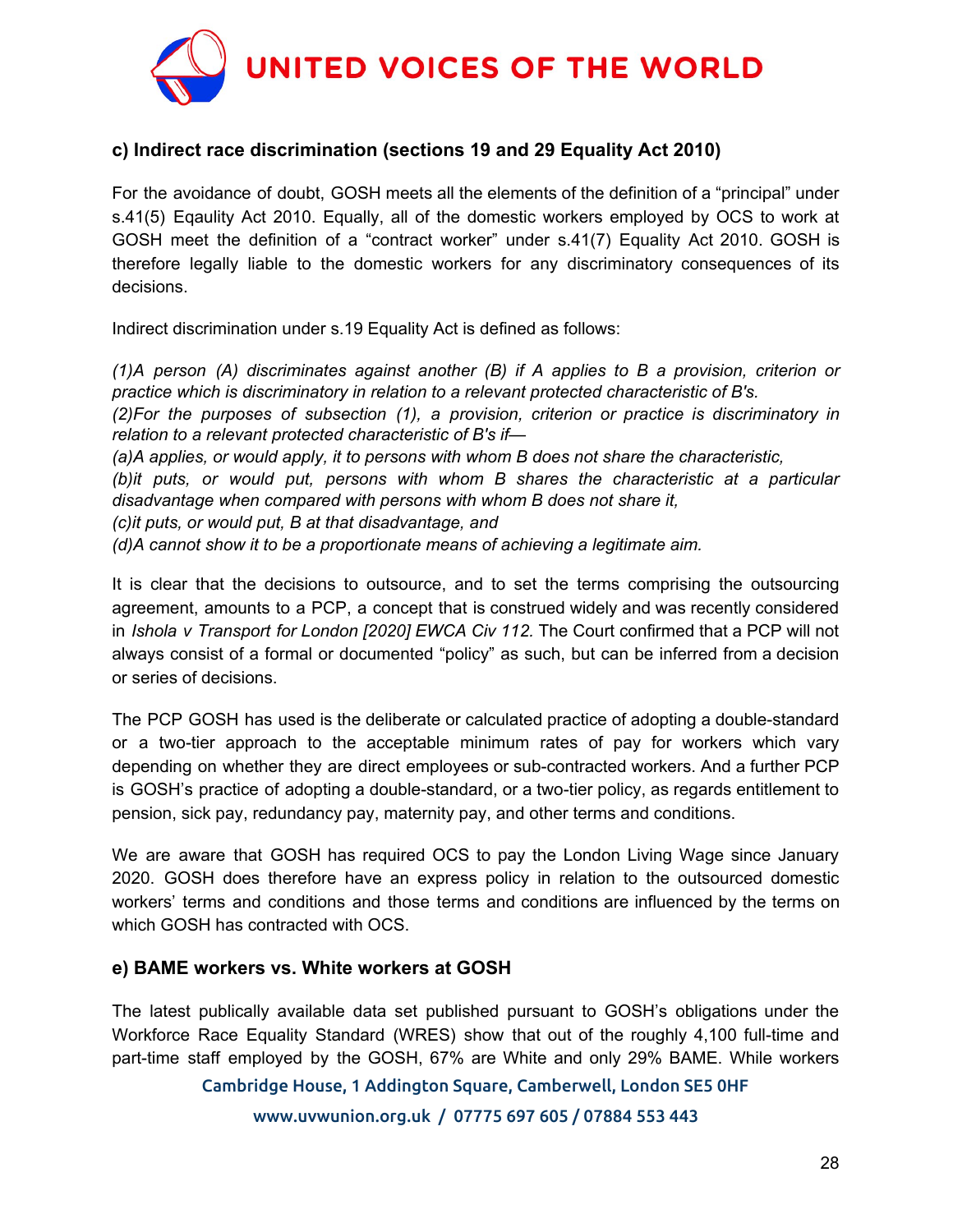

employed by OCS to service GOSH managed sites are predominantly, and almost entirely, migrant and/or BAME.

We contend that because of these PCPs, BAME workers as a group at GOSH are put at a disadvantage when compared to non-BAME workers as a group at GOSH. The disadvantage is that the BAME workers are disproportionately less likely to benefit from the AfC pay and terms and conditions. Please note that once disparate impact is shown, there is no need to go further and explain why BAME staff are disproportionately affected by the PCP – see *Essop v Home Office (UK Border Agency) [2017]* confirmed in *R (on the application of Gullu) v Hillingdon LBC [2019].* In any event, there are cogent socio-economic reasons which explain why people from a BAME background are more likely to find themselves in outsourced jobs than in directly employed roles.

We cannot see any justification for this double standard beyond perceived cost benefits, which you will appreciate is not a complete answer to an indirect discrimination allegation in any event. We contend that had GOSH had regard to the need to eliminate indirect discrimination, a decision would have already been taken to bring these workers in-house.

As you are aware, indirect discrimination can be a standalone ground of Judicial Review, and can also be brought as an individual or group claim in an employment tribunal. We trust neither claim will prove necessary.

Lastl, we note with concern that the WRES data shows clear evidence of institutional racism within GOSH expressed through the following non exhaustive list of facts:

-the highest representation of BAME staff continues to be found at lower pay bands. In the most poulsou bands of 5 and 6 White staff ournuber BAME staff by 4 and 3 to 1, respectively -BAME staff are nearly 3 times as likely to be involved in formal disciplinary action than Wihte staff

-BME staff personally experiencing discrimination increase by 7% on the previous year

Once the domestic service is brought in-house we would welcome the opportunity to work with GOSH in addressing the issue highlighted by the WRES data.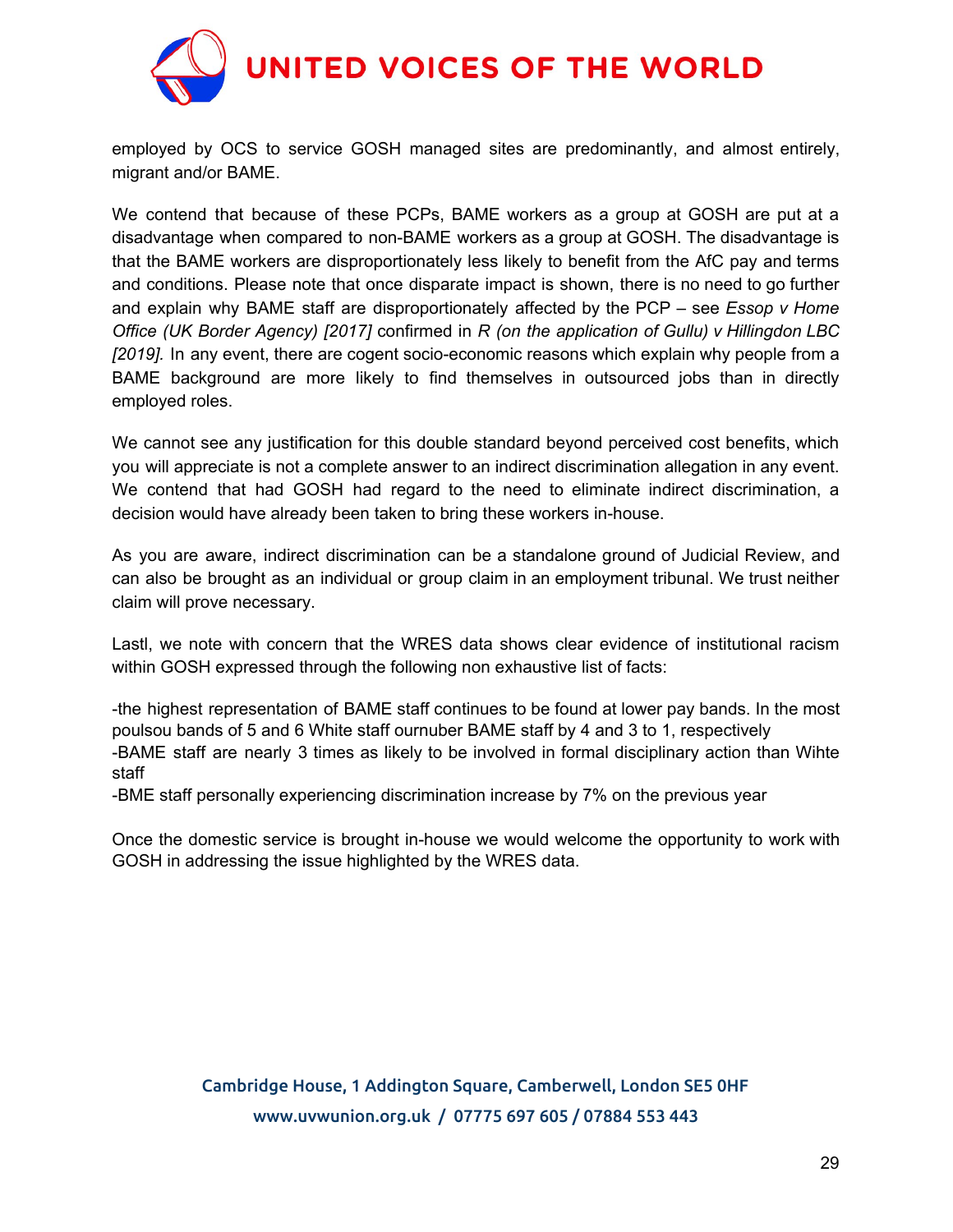

# **7) Pay, terms & conditions & benefits at GOSH: outsourced vs in-house**

We have put together the following table to highlight how stark and unfair the differentials in pay, terms and conditions and other benefits are, between staff employed directly by GOSH on the lowest pay band, and staff employed by OCS to work at GOSH.

| <b>GOSH pay and T&amp;Cs</b>                                                                                                                | OCS pay and T&Cs (with some exceptions<br>for the longest serving cohort)                                                                                                                                |
|---------------------------------------------------------------------------------------------------------------------------------------------|----------------------------------------------------------------------------------------------------------------------------------------------------------------------------------------------------------|
| Minimum hourly wage £11.50                                                                                                                  | <b>DENIED</b>                                                                                                                                                                                            |
|                                                                                                                                             | Instead, they get                                                                                                                                                                                        |
|                                                                                                                                             | Minimum hourly wage £10.75                                                                                                                                                                               |
|                                                                                                                                             | £1,462.50 less per year on a 37.5 hour<br>week                                                                                                                                                           |
| Annual leave between 35 and 41 days<br>inclusive of public holidays                                                                         | <b>DENIED</b>                                                                                                                                                                                            |
|                                                                                                                                             | Instead, they get                                                                                                                                                                                        |
|                                                                                                                                             | Statutory minimum annual leave entitlement<br>of 28 days only                                                                                                                                            |
|                                                                                                                                             | Between 8 days (1.25 weeks) and 13 days<br>(2.5 weeks) less annual leave per year                                                                                                                        |
| Sick leave between one month's full pay and                                                                                                 | <b>DENIED</b>                                                                                                                                                                                            |
| two months' half pay in the first year of<br>service, up to six months' full pay and six                                                    | Instead, they get                                                                                                                                                                                        |
| months' half pay after 5 years of service                                                                                                   | Statutory Sick Pay (SSP) only                                                                                                                                                                            |
| An employee of GOSH with over 5 years<br>service who earned £11.50 an hour and<br>took 12 months of sick leave would<br>receive £16,817.75. | This provides nothing for the first 3 days of<br>absence (except if Coronavirus related which<br>commences payments from day 1) and then<br>only £95.85 per week (£19.17 per day) for up<br>to 28 weeks. |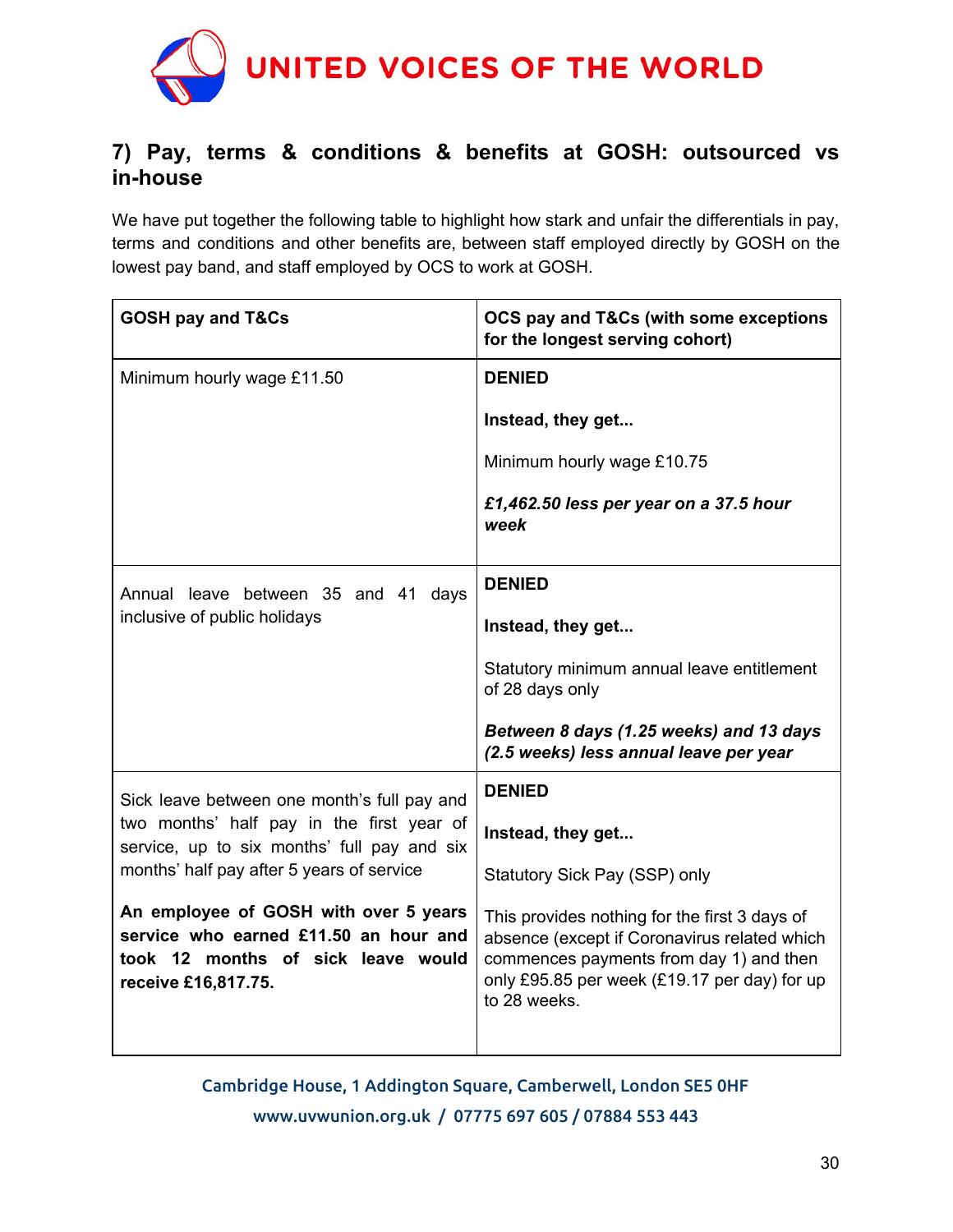

 $\Gamma$ 

|                                                                                                                                                                                                                                                                                                     | An employee of OCS at GOSH with over 5<br>years service who earned and took 12<br>months of sick leave would<br>receive<br>£2,626.28.<br>OCS employees at GOSH get £14,191.47<br>less than they would do if they were direct<br>employees of GOSH.                                                                                                                                                                                                                     |
|-----------------------------------------------------------------------------------------------------------------------------------------------------------------------------------------------------------------------------------------------------------------------------------------------------|------------------------------------------------------------------------------------------------------------------------------------------------------------------------------------------------------------------------------------------------------------------------------------------------------------------------------------------------------------------------------------------------------------------------------------------------------------------------|
| Maternity pay - full pay for the first 8 weeks of<br>absence, then half pay for the next 18 weeks,<br>then Statutory Maternity Pay or maternity<br>allowance for the next 13 weeks, then no pay<br>for the final 13 weeks.<br>Full maternity pay allowance at £11.50 per<br>hour would be £9296.85. | <b>DENIED</b><br>Instead, they get<br><b>Statutory Maternity Pay only</b><br>90% of average weekly earnings for the first 6<br>weeks then £151.20 or 90% of your average<br>weekly earnings (whichever is lower) for the<br>next 33 weeks.<br>Full maternity allowance at £10.75 per hour<br>with SMP would be £7116.48.<br>A mother on maternity leave employed by<br>OCS at GOSH receives £2,180.37 less than<br>she would if she were a direct employee of<br>GOSH. |
| Redundancy pay at one month's pay for each<br>complete year up to a maximum of 24 years'<br>service.<br>A GOSH employee on £11.50 per hour would<br>receive £44,850 if made redundant after 24<br>years service.                                                                                    | <b>DENIED</b><br>Instead, they get<br>Statutory Redundancy Pay only:<br>-Half a week's pay for each full year you were<br>under 22<br>-One week's pay for each full year you were<br>22 or older, but under 41<br>-One and half week's pay for each full year                                                                                                                                                                                                          |

Cambridge House, 1 Addington Square, Camberwell, London SE5 0HF www.uvwunion.org.uk / 07775 697 605 / 07884 553 443

٦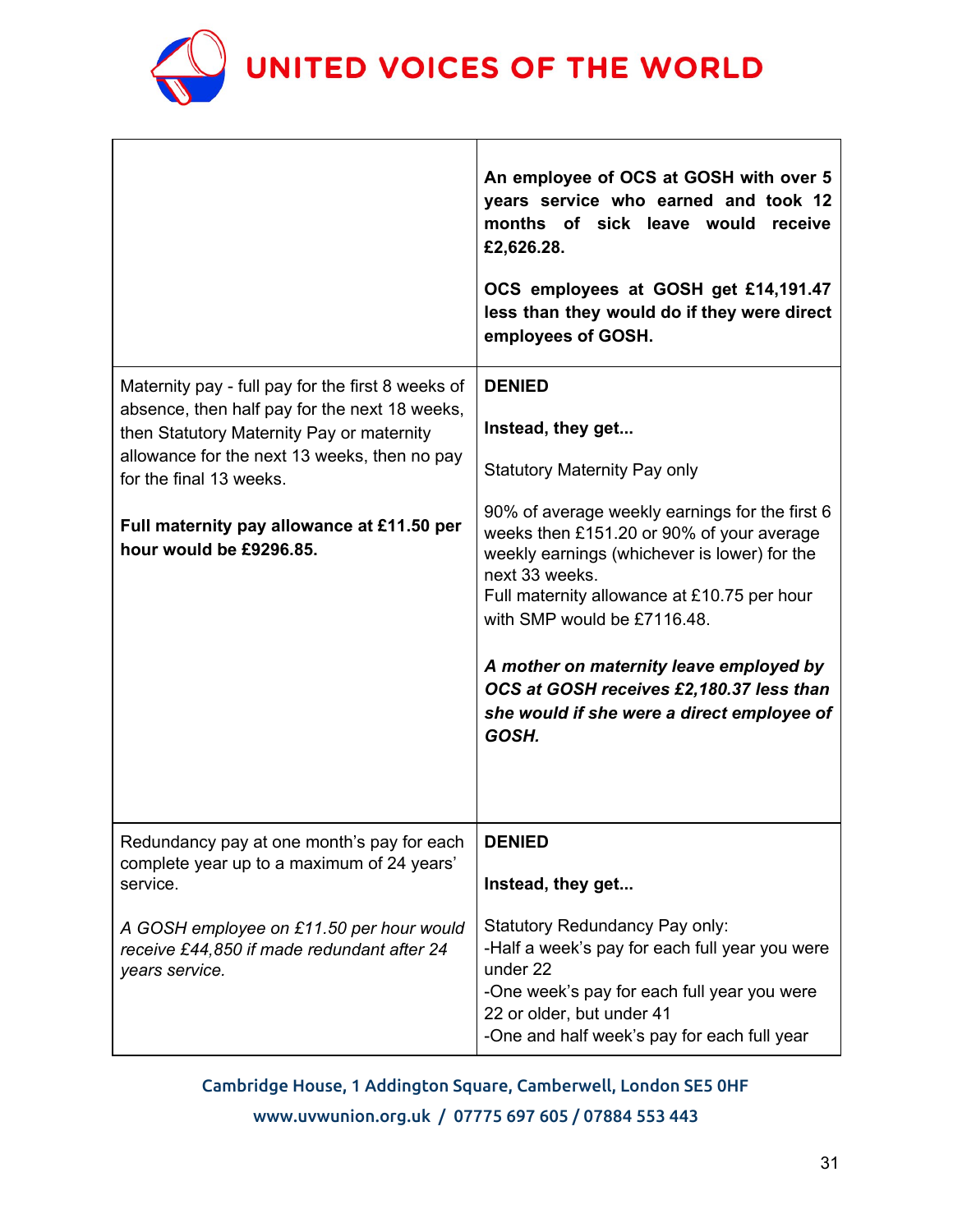

| you were 41 or older.                                                                                                                                            |
|------------------------------------------------------------------------------------------------------------------------------------------------------------------|
| An OCS employee at GOSH on £10.75 per<br>hour would receive £8,062.50 if made<br>redundant after 24 years service.                                               |
| An employee of OCS at GOSH retiring<br>after<br>24 years service will receive<br>£36,787.50 less than they would do if they<br>were a derelict employee of GOSH. |
| <b>DENIED</b><br>Instead, they get<br>Nothing                                                                                                                    |
| <b>DENIED</b><br>Instead, they get<br>Nothing                                                                                                                    |
| <b>DENIED</b><br>Instead, they get<br>Nothing                                                                                                                    |
| <b>DENIED</b><br>Instead, they get<br>Nothing                                                                                                                    |
|                                                                                                                                                                  |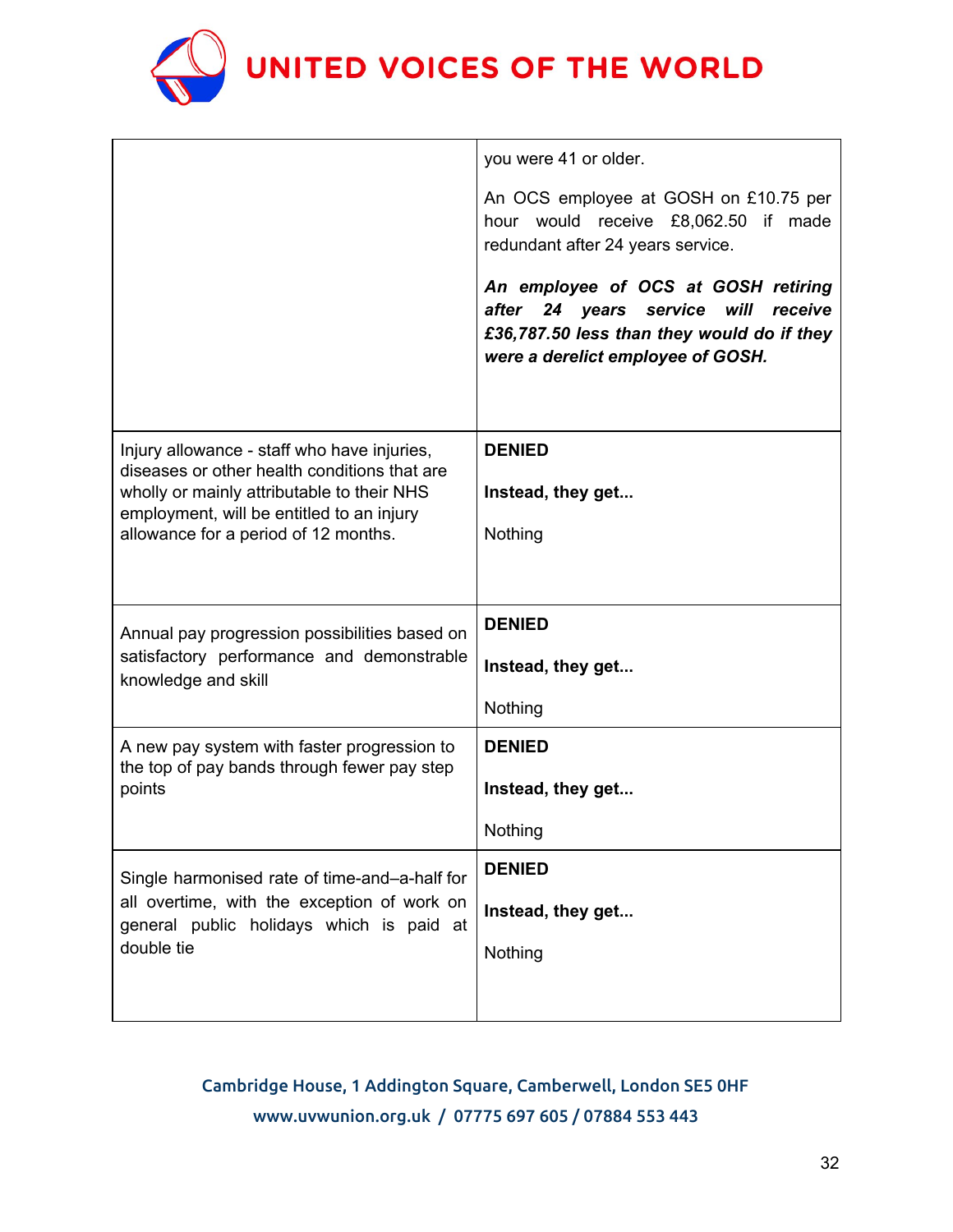

| Staff may request to take time off in lieu as an<br>alternative to overtime payments.                                                                                         | <b>DENIED</b>     |
|-------------------------------------------------------------------------------------------------------------------------------------------------------------------------------|-------------------|
|                                                                                                                                                                               | Instead, they get |
|                                                                                                                                                                               | Nothing           |
| High cost area supplements                                                                                                                                                    | <b>DENIED</b>     |
|                                                                                                                                                                               | Instead, they get |
|                                                                                                                                                                               | Nothing           |
| Reimbursement of travel costs, subject to<br>conditions                                                                                                                       | <b>DENIED</b>     |
|                                                                                                                                                                               | Instead, they get |
|                                                                                                                                                                               | Nothing           |
| A recruitment and retention premium                                                                                                                                           | <b>DENIED</b>     |
|                                                                                                                                                                               | Instead, they get |
|                                                                                                                                                                               | Nothing           |
| Annual personalised development reviews<br>resulting in the production of a personal<br>development plan.                                                                     | <b>DENIED</b>     |
|                                                                                                                                                                               | Instead, they get |
|                                                                                                                                                                               | Nothing           |
| The standard hours of all full-time NHS staff<br>will be 37.5 hours, excluding meal breaks.                                                                                   | <b>DENIED</b>     |
|                                                                                                                                                                               | Instead, they get |
|                                                                                                                                                                               | Nothing           |
| Child bereavement leave - all bereaved<br>parents will be eligible for a minimum of two<br>weeks of child bereavement leave<br>irrespective of the age of the child at death. | <b>DENIED</b>     |
|                                                                                                                                                                               | Instead, they get |
|                                                                                                                                                                               | Nothing           |
| A range of subsidised and free benefits.                                                                                                                                      | <b>DENIED</b>     |
|                                                                                                                                                                               |                   |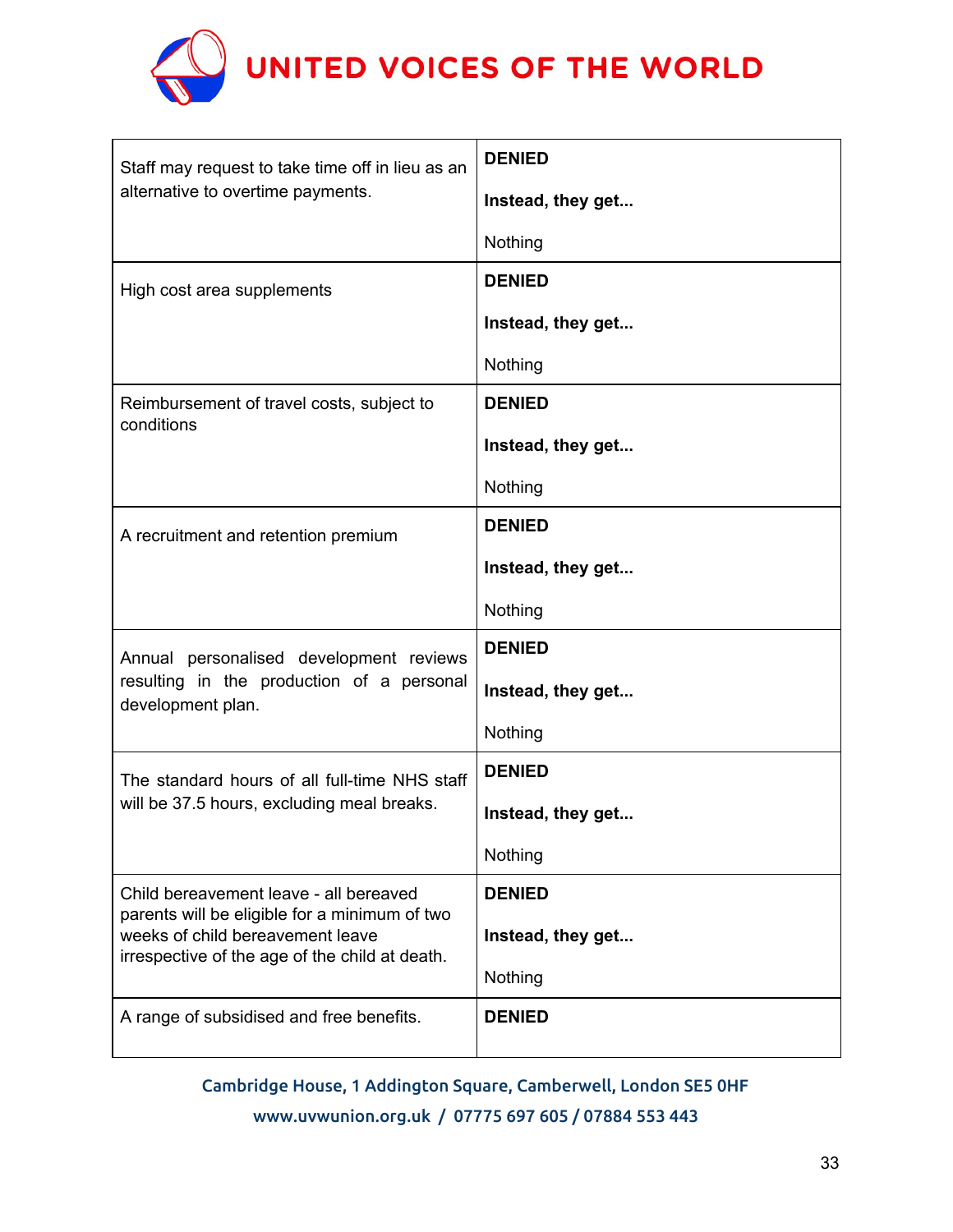# UNITED VOICES OF THE WORLD

| These include:                                                                                                                                                                                                                                                                                                                                       | Instead, they get |
|------------------------------------------------------------------------------------------------------------------------------------------------------------------------------------------------------------------------------------------------------------------------------------------------------------------------------------------------------|-------------------|
| massage<br>physiotherapy<br>interest-free season ticket loans<br>help with childcare<br>a wide range of sports and social<br>$\bullet$<br>activities<br>help with finding accommodation<br>$\bullet$<br>a staff counselling and advice service<br>a staff recognition scheme, in the form<br>$\bullet$<br>of a monthly and annual awards<br>ceremony | Nothing           |

## **a) How much do outsourced workers lose at GOSH**

Based on current figures, if an outsourced female worker at GOSH is made redundant after 24 years within which time they took 12 months of sick leave and maternity leave, they would be **£88,229.34** worse off than they would have been had they been a direct employee of GOSH. And if we calculate the value of the annual leave that she could have had, that would add a further £26,910, which brings the total to **£115,139.34.**

The total figure of **£88,229.34** is worked out from the following:

Over a 34 year period they would earn £35,100 less in wages, £36,787.50 less in redundancy pay, £2,180.37 less in maternity pay, and £14,191.47 less in sick pay.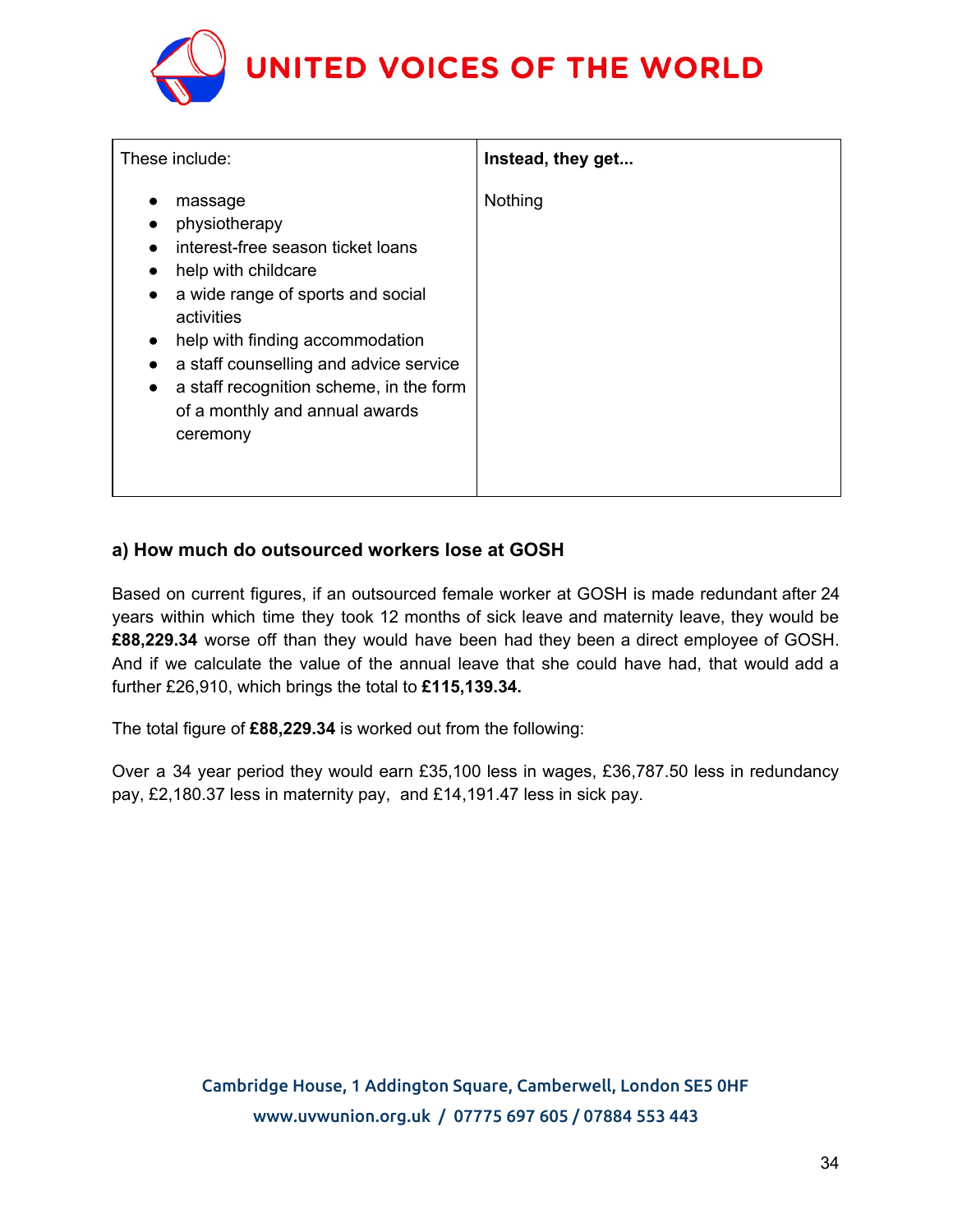

# **8) Why parity of pay and terms & conditions between outsourced and in-house staff won't suffice**

Continuing to outsource domestic staff even if providing them with parity of pay and terms & conditions with in-house staff is not the answer for two reasons. The first is that none of the current problems intrinsic to outsourcing detailed herein would be fixed. These include problems arising from the fragmentation of the workforce, inferior clinical outcomes, a sense of discrimination & exclusion, low morale and motivation, the private contractor's inability to work holistically or flexibily, and the private contractor's lack of incentive to make any long term investments, amongst other issues.

Secondly, the European Court of Justice in the case of *Alemo-Herron v Parkwood Leisure* held that employees who transfer to a new organisation are not entitled to benefit from collectively agreed terms where; (1) those terms are agreed to after the date of the transfer; and (2) the new organisation was not a party to the negotiations of those terms.

This means that if the domestic workers at GOSH remained outsourced to a private contractor they would have no right in law and no guarantee, save for successful industrial action, that they would benefit from any future collectively bargained pay increases or other improvements in terms and conditions, as a new contractor and employees would not be party to GOSH's collective bargaining body.

Consequently, this means that true parity of pay and terms and conditions can only ever be temporarily legally guaranteed and that the risk of industrial and legal action would linger.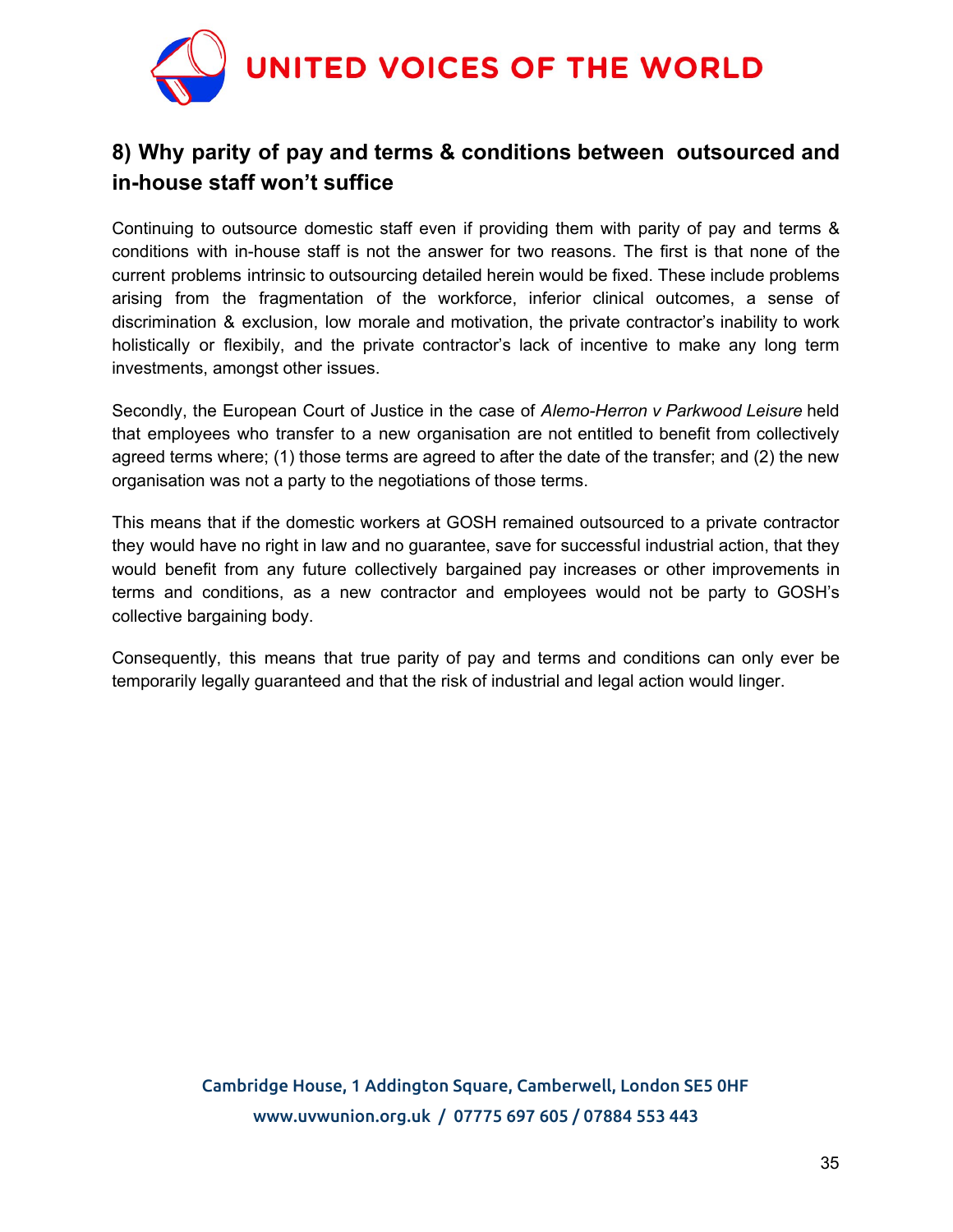

# **9) The rising tide against outsourcing in the NHS and the wider public sector**

The tide is turning against the continued use of outsourcing in many public sector institutions, including hospitals, councils and universities, many of which have already moved to in-house provision and report favourably on this decision. In fact, the tide is not only turning in the public sector. A study by Deloitte - one of the Big Four accounting organisations and the largest professional services network in the world - has uncovered widespread dissatisfaction with outsourcing, as 7 out of 10 of the firms surveyed reported negative experiences with outsourcing projects, with dissatisfaction with cost savings and reduced flexibility being the primary problems encountered. This led to 25% of the firms surveyed - which combined spent \$50 billion annually on outsourcing - to bring functions back in-house after realising they could be addressed more successfully and/or at a lower cost internally while almost half failed to see cost savings materialise as a result of outsourcing.

Richard Punt, strategy partner at Deloitte, confirmed that, "*In the short-term, outsourcing may become less appealing for large companies because it is not delivering the value as promised, and its appeal as a cost-savings strategy will also diminish as the economy recovers from recession."*

Returning to the public sector, the rationale of this turning tide is neatly summarised in a report by the *Association for Public Service Excellence* (APSE) - a not for profit local government body working with over 300 councils throughout the UK - which identified 4 core reasons why councils are bringing services back in-house, though the rationale applies to other public bodies, and particularly NHS Trusts.

These 4 core reasons are:

1) Poor performance provided by the outsourcing company: *"A primary reason for insourcing services appears to be related to poor performance of the service area against key local and national targets and low levels of service user satisfaction."*

2) Drive for quality and value for money: *"service reviews, Performance Indicators and benchmarking have enabled local authorities to prove an in-house team can provide better value for money in service delivery than an outsourced contract. Additionally, it was felt that there was a degree of inflexibility on the part of private sector contractors to deliver new, added value and quality improvements to service delivery."*

Without exception all of the primary case study interviews in ASPE's 2019 report referenced 'quality' as a driver for insourcing.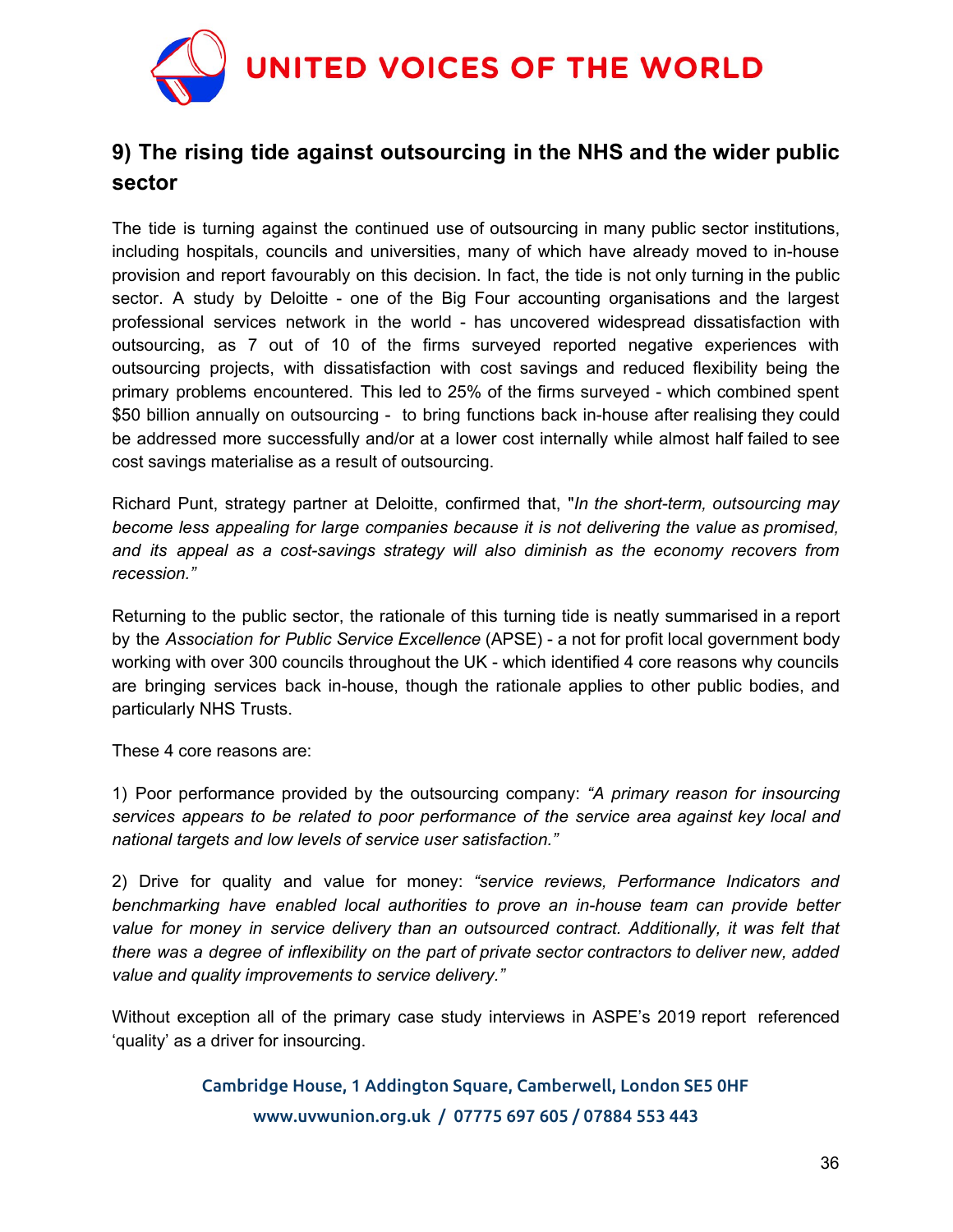

3) Strategic governance and local policy drive: *"Services have also been insourced as a result of factors such as local political support and the need for a more strategic, holistic approach to public service provision as part of an integrated service delivery model. This is particularly so in the case of street scene services. Local authorities have also brought services back in-house as a result of changing national and local policy agendas and a belief that in-house delivery would enable greater flexibility to respond to emerging policies."*

4) The workforce: *"Services have also been insourced as a result of unmotivated workforces contributing to poor performance. Poor terms and conditions, and poor career development opportunities would appear to impact upon the quality of service delivered"*

Further to the examples already provided, you will find some additional examples of in-housing in the NHS and universities. Whilst UVW recognises that there are clear differences in terms of the pressures faced by different NHS Trusts, councils and between NHS Trusts and universities, it also believes that the evidence shows insourcing is the evidence based policy choice and perfectly praticable.

## **a) Examples of in-housing in the NHS**

## **i) NHS Colchester Hospital University Foundation Trust (East Suffolk and North Essex NHS Foundation Trust)**

NHS Colchester, which was a 660-bed acute provider and had an income of £225m, managed to insource all of its 3,500 facilities and estates staff within a 16-week period from the decision to insource on the 9th of June 2011, to the successful start date on 1st October 2011. In an interview with Health Service Journal, Nick Chatten who oversaw the project, said the following:

*"In reaching the decision to bring estates and facilities services in-house the board considered three main objectives: Patient focus, to provide the opportunity to re-engineer the service model to one more suited to meeting current clinical needs. Future proofing, to deliver flexibility for future requirements, providing a greater degree of control in the process of change management at a pace set by the trust. Financial control, to achieve the required efficiency savings target in 2011-12, and to establish the context in which savings could be made in subsequent years.*

*The board considered that in delivering its overall objectives, the contribution of the estates and facilities services - for which the outsourced contract cost the trust £13m each year - could not be ignored. If we got these services right, they could make a significant contribution to the future success of the organisation. Entering a period of significant change in the NHS, the trust*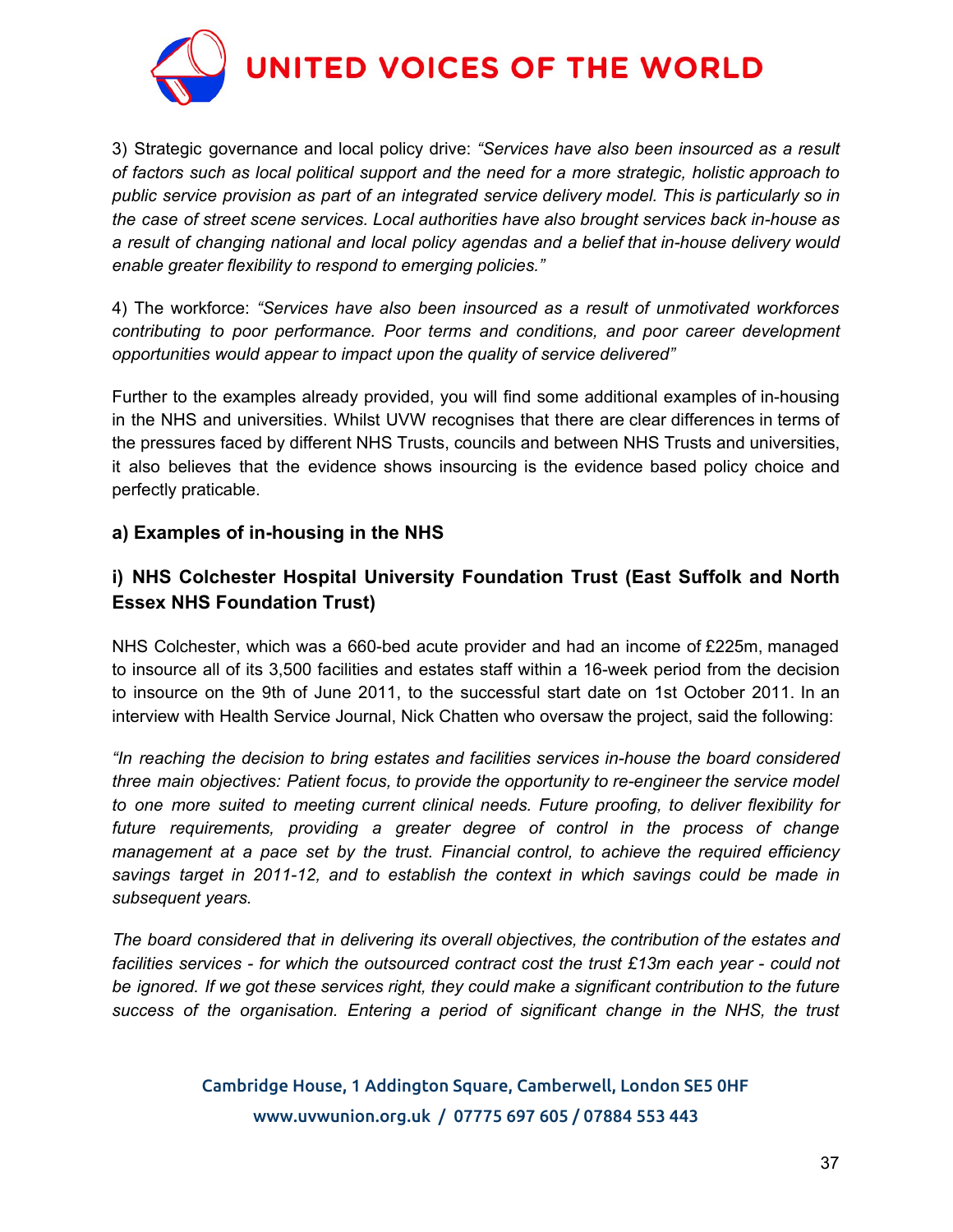

*needed to be responsive and nimble to the challenges the changing NHS landscape would throw up; in-house support services would allow for such a response.*

*In reaching the decision to come in-house it was increasingly apparent that the output-based specification that had been in place over the past 14 years gave the trust little control over how services were delivered and how they were aligned to support clinical care. This made it difficult for the trust to achieve added value and efficiency from the contract.*

*The board felt that at a time when financial pressures on the organisation were expected to increase, it was appropriate to gain greater direct control over its estates and facilities services and to integrate them into the overall approach the trust was taking to redesigning patient pathways and improving the patient experience"* (ibid).

## **ii) Imperial College Healthcare NHS Trust ("Imperial Trust")**

Following a decision made on 31st January 2020, the Board of Imperial College NHS Trust decided to in-house all of its 1,200 facilities workers, including cleaners, caterers and porters across its 5 hospitals.

Whilst this decision was made under the mounting weight of an ongoing industrial dispute organised by UVW, the decision was needless to say made in full recognition of its benefits. The dispute merely helped the Board to see and understand those benefits.

Following the announcement, Imperial Trust said the move would *"help ensure our hotel* services staff are able to play their full and fair role within our care teams and enable us to *improve service quality collaboratively*".

Chief Executive Professor Tim Orchard commented on the decision to in-house in the following way: "*We went into the hotel services contract re-tendering process knowing we wanted significant improvements in quality and for our cleaners, porters and catering staff to feel properly valued and part of our wider team. We thought we could achieve that through a new contract but it became apparent that our amended specification was not enough. We have looked at different models for managing hotel services, all with successful examples. We now* have an opportunity to make a real step change - for our patients and our staff - that best suits *our circumstances.*

*"These changes will create additional cost pressures next year but we are confident that there are also benefits to unlock, arising from better team working, more coordinated planning and improved quality. The pace of change will be challenging, but I am confident we will achieve our first test of better team working to meet the 1 April 2020 timescale. To help us manage the*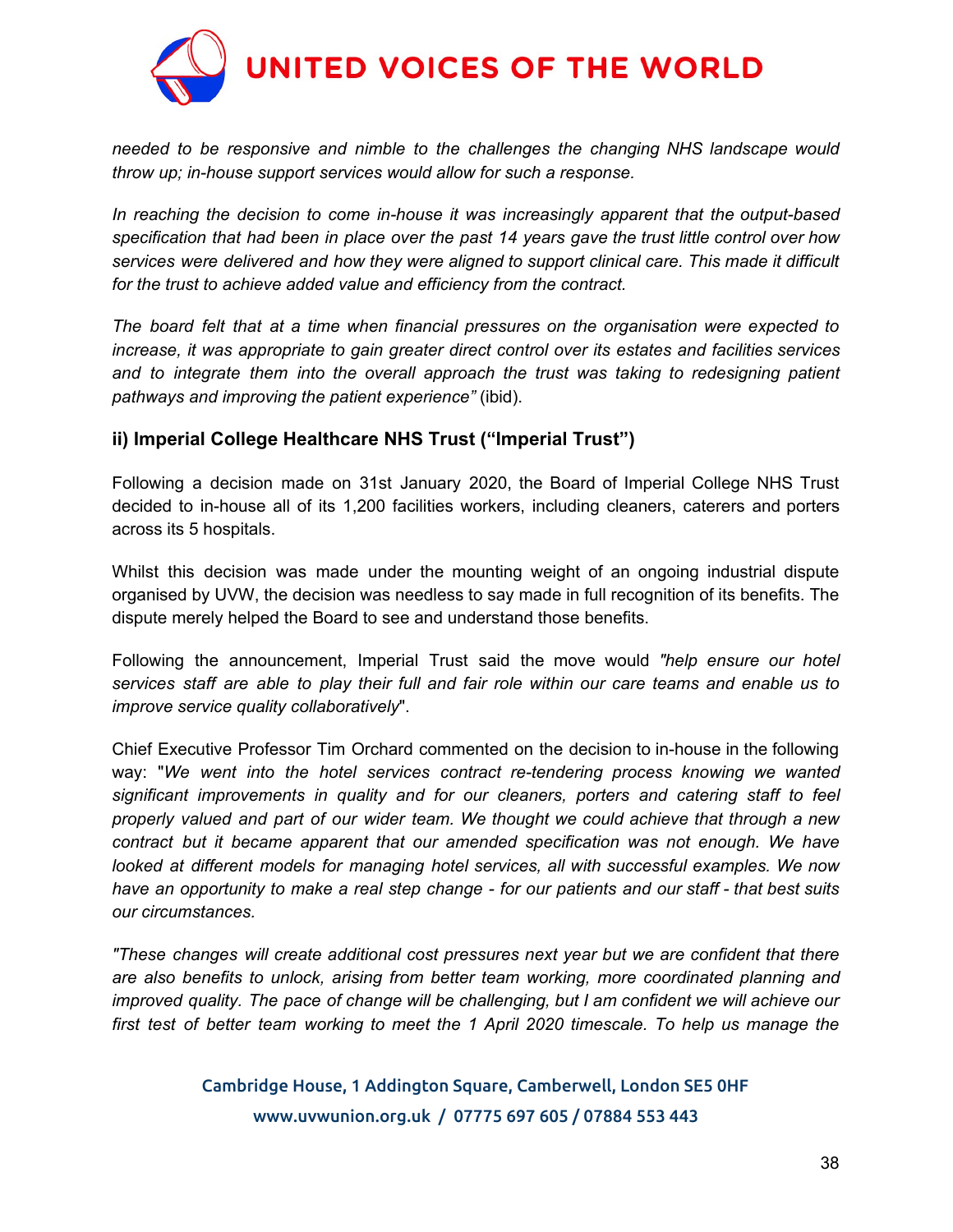

*transition, we have appointed Retearn, a specialist company with a strong track-record in supporting organisations temporarily to 'insource' as well as 'outsource' facilities management."*

## **iii) University Hospitals Plymouth NHS Trust ("Plymouth Trust")**

On 30th September 2019, a 10 year contract with Serco came to an end and all cleaning, housekeeping, portering, postal service and patient catering duties were brought 'in house' as 'Hotel Services'.

Stuart Windsor, Director of Estates and Facilities of Plymouth Trust said the following:

"We are really pleased to welcome our Hotel Services staff to the Trust and to the NHS; the only *noticeable change to the general public will be a change of uniform and the replacement of equipment.*

*"Welcoming such a large intake of staff is a major piece of work and the smooth transition is testament to the hard work of our Site Services team and a large number of support services staff to ensure everything goes seamlessly."*

In recognition of Stuart's successful navigation of the in-house move, the Health Estates and Facilities Management Association (HEFMA), which represents Estates and Facilities Professionals Operating within the NHS, won the HEFMA Leader of the Year Award in 2019, citing *"his inclusive, open and honest leadership style, which embeds the core NHS values of 'patient first' across his team and empowers them to make a difference."*

## **b) Examples of in-housing in higher education**

In 2017, the London School of Economics (LSE) University decided to in-house all 300 of its then outsourced cleaners. This decision was made on the back of a dispute with UVW. Following the LSE's decision a wave of other British universities, such as SOAS, Goldsmiths and King's College London, to name but a few, followed suit and began to insource their cleaning and other Soft FM services.

A statement from the Principal and President of King's College London following its decision to bring all outsourced staff in-house reads as follow:

*"I'm delighted to announce that King's has made the decision to bring its cleaners and security staff in-house at the end of our current contracts with Servest and CIS in 2019. The process of making these teams King's employees is complex, and will take time. However, our Revenue and Expenditure Review Committee (RERC) and College Council agree that this should be done as soon as practicably and legally possible. Bringing the people who deliver these vital services onto our payroll and properly into the King's community is the right thing to do. I would like to acknowledge the heartfelt campaigning by everyone who felt so strongly that King's should make sure these service-providers are part of the King's family. I also want to*

Cambridge House, 1 Addington Square, Camberwell, London SE5 0HF

www.uvwunion.org.uk / 07775 697 605 / 07884 553 443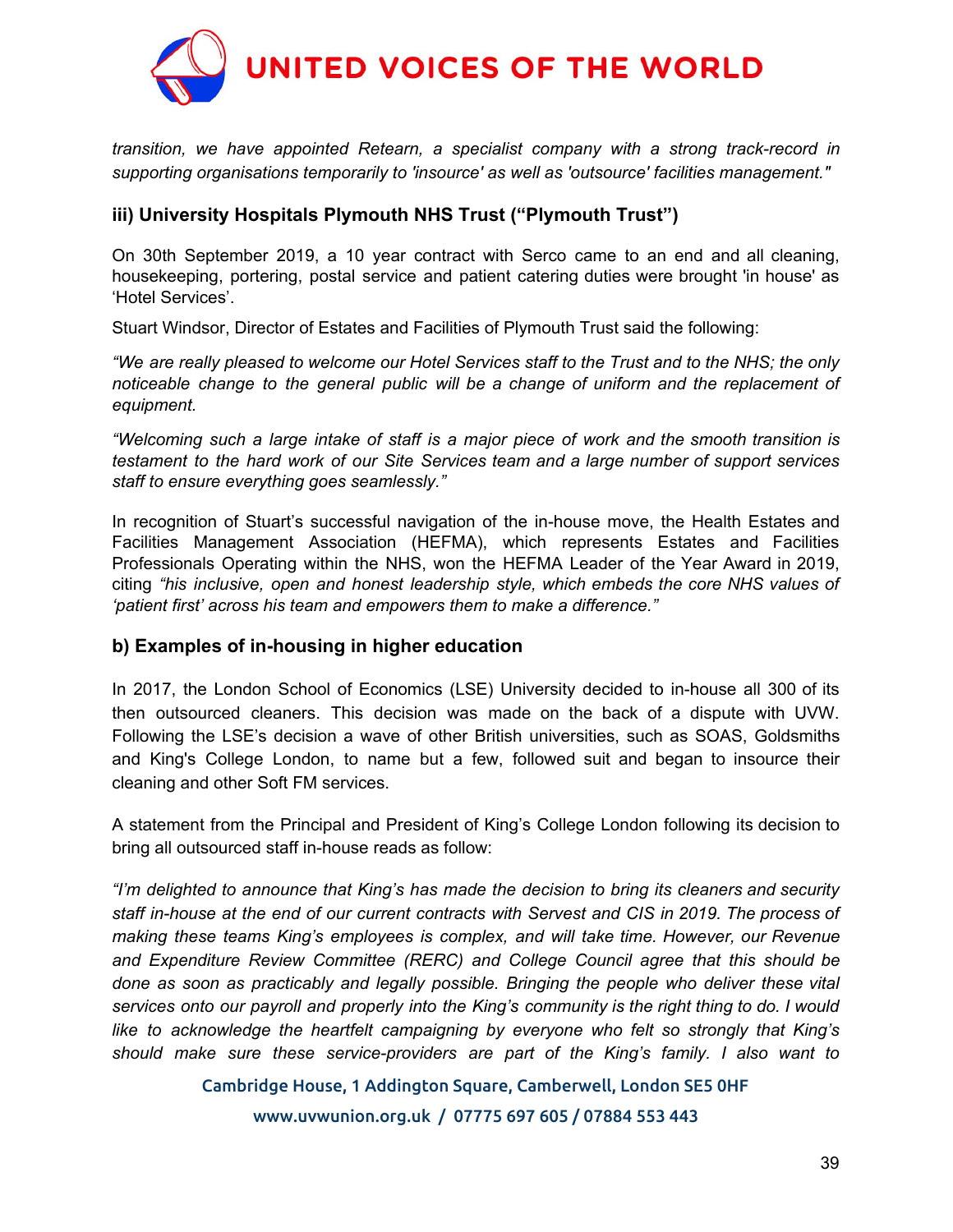

*acknowledge the people who worked so hard to produce proposals that could make this possible. In our Vision 2029 document we said that King's, like all great universities, should make a full contribution to society. Our decision to discontinue outsourcing these services is fully aligned with that ambition and our mission to make the world a better place"*

Likewise, a statement from Goldsmith's University reads as follows:

*"Cleaning provision is now in-house at Goldsmiths, University of London, with some 95 cleaners transferring from a third-party employer to direct employment by the College on 1 May 2019. Making the cleaners employees of Goldsmiths, based in Estates and Facilities, gives them better employment terms and conditions in line with equivalent staff employed by the College. It also provides wider training and development opportunities, with the College developing a range of support to help the new employees further their skills and experience….Having completed the transfer, the College is now focused on ensuring the cleaners settle into life as direct employees of Goldsmiths".*

At Queen Mary's University, one of the first universities to bring it's cleaning force in-house, it found that after ending outsourcing 83% of staff reported services had demonstrably improved as a result of insourcing, and that amongst academic staff there was increased "positive comments related to cleaning standards, the availability of cleaning staff and cleaners' behaviour".

Surveying the cleaners the university also found that 68% cited working more productively as a result of insourcing, whilst another 63% cited improvements in relations with managers and quality of supervision. A further 61% cited an improved ability to complete a broader range of tasks as an additional benefit. Indeed, the Executive Summary of the report, entitled, *The business case for the living wage: The story of the cleaning service at Queen Mary, University of London*, concluded with the following:

*The research has revealed that the move to [...] bring the cleaning service in-house has stimulated improvements in job quality, productivity and service delivery, with very little increase in costs. In addition, the decision has strong support in and beyond the wider community at QMUL'*

In a poignant reflection of Queen Mary's story, Guardian journalist Aditya Chakrabortty wrote: "This is more than just a great story. The cleaners of QMUL are the living rebuttal of some of the *most repugnant hypocrisies in Britain today – over who is entitled to what, over what kind of work matters, over who counts as part of a working community."*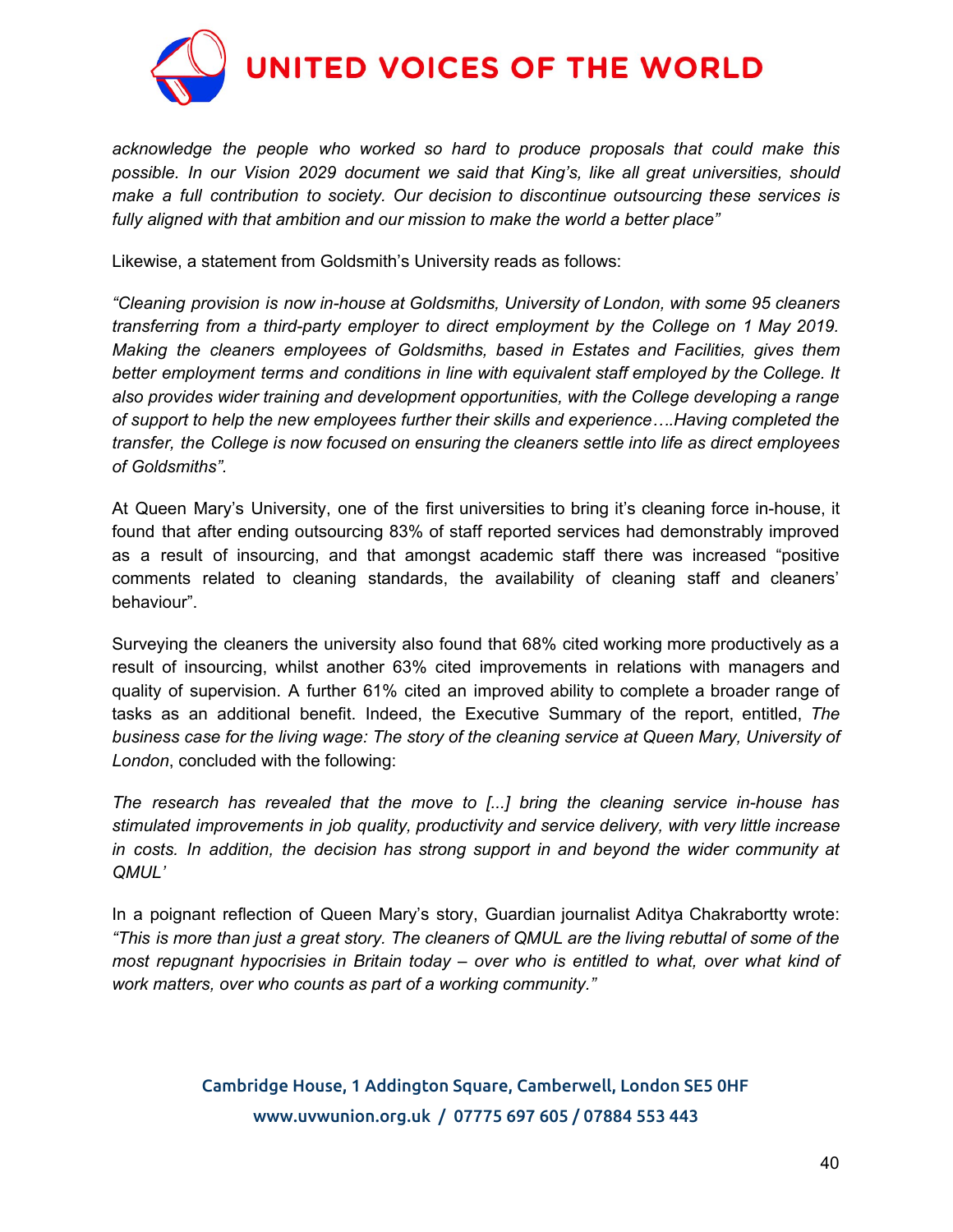

# **10) The vested interests and ideologies in defence of outsourcing**

The contracting out of cleaning services within the English NHS first took effect in 1983, following the publication of the eponymous Griffiths Report - commissioned by Margaret Thatcher and authored by Roy Griffiths, the then Director of J Sainsbury's plc. The report's recommendations were implemented in the Department of Health and Security Circular HC (83)18 entitled, *Health Services Management: Competitive Tendering in the Provision of Domestic, Catering and Laundry Services*, and thereafter competitive tendering of cleaning services was made compulsory.

The justification for such a drastic change in the service provision of cleaning, which was only provided by private contractors in 2% of hospitals at the time, was that it would drive down service costs, management costs, improve the quality of service provision, and control staff numbers whilst allowing Trusts to focus on and improve their "core" clinical services. Needless to say, the report and the legislative changes which ensued were the product of ideology, not evidence. And unsurprisingly, those who continue to advocate the private provision of cleaning and other facilities services with the same old hackneyed and discredited pitches - innovation, efficiency, expertise, quality, flexibility and cost savings - do so disingenuously, as ideologues in protection of vested interests.

Conversely, APSE noted that 67% of all councils surveyed who returned to an in-house provision of services included a high proportion of Conservative and No Overall Control authorities which suggests there is no specific ideological preference for in-house services, and that the decision to insource is taken for pragmatic and sound business reasons.

APSE also noted in its 2019 report that: *"...insourcing is not confined to any one particular service area; nor is it confined to any ideological or party-political allegiance. It is increasingly viewed as a pragmatic means to address service improvement, service efficiency and to recalibrate local services to local needs. As public policies change and as budgets are reduced the inflexibility and inefficiencies of outsourced contracts are increasingly exposed…."*

Unsurprisingly, the most vociferous advocates of a continuation of outsourcing are the cleaning contractors themselves and their representatives, such as the UK Cleaning Sector's employer's association, the Cleaning and Support Services Association (CSSA) whose sole raison d'etre is to represent the interests of private contractors in public and other institutions by advocating and lobbying for their continued and increased use. Indeed, the Chairman of the CSSA is himself the founder of a lucrative cleaning company.

Ironically, the same arguments that were originally used to drive and defend outsourcing, are now being used to end outsourcing, the only difference being that the arguments employed today are evidenced based, rather than ideologically based. And clearly peer reviewed studies Cambridge House, 1 Addington Square, Camberwell, London SE5 0HF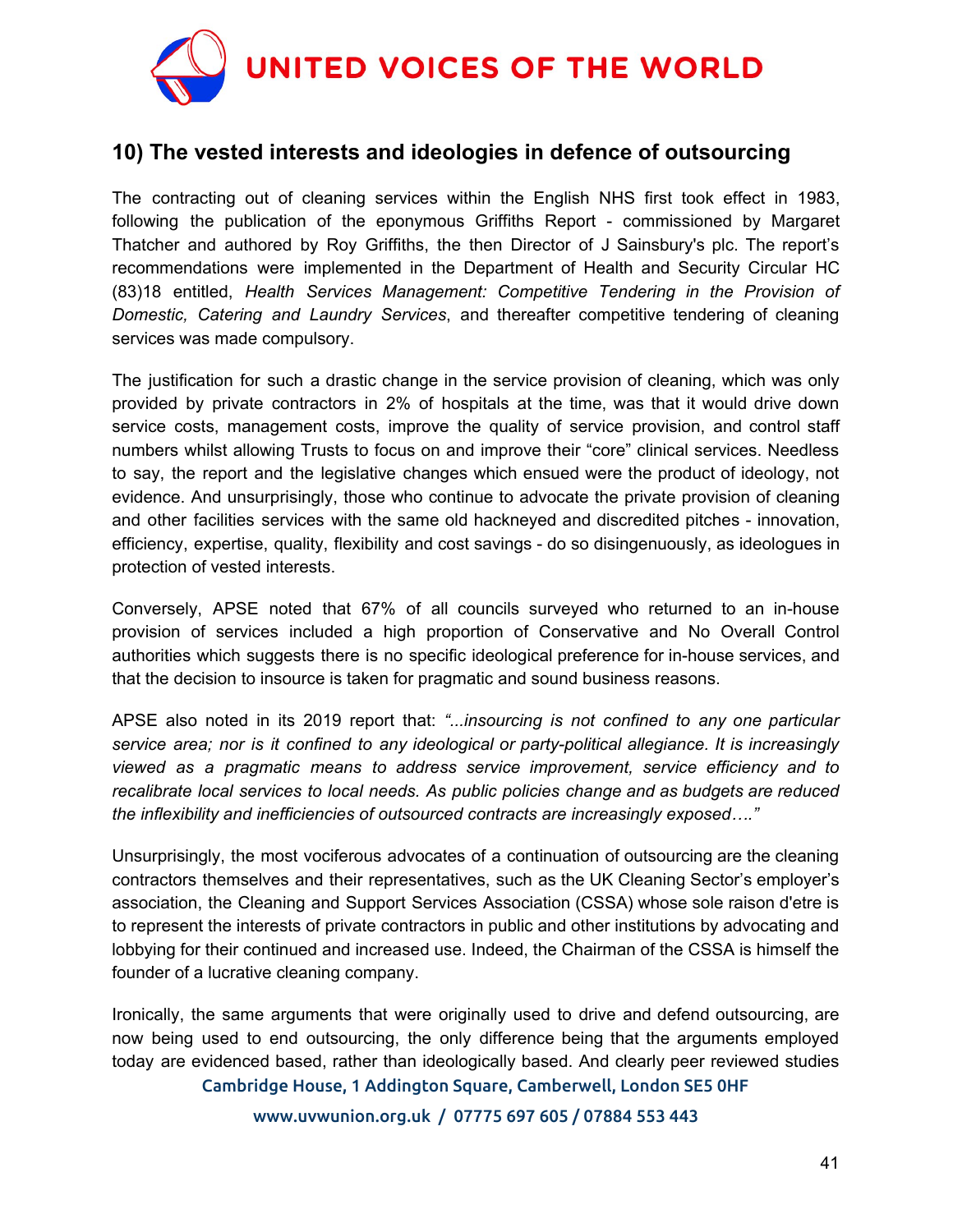

and actual examples of NHS trusts and other public bodies that provide domestic services in-house are a far more objective and accurate voice of authority than the voice of ideologues and vested interests.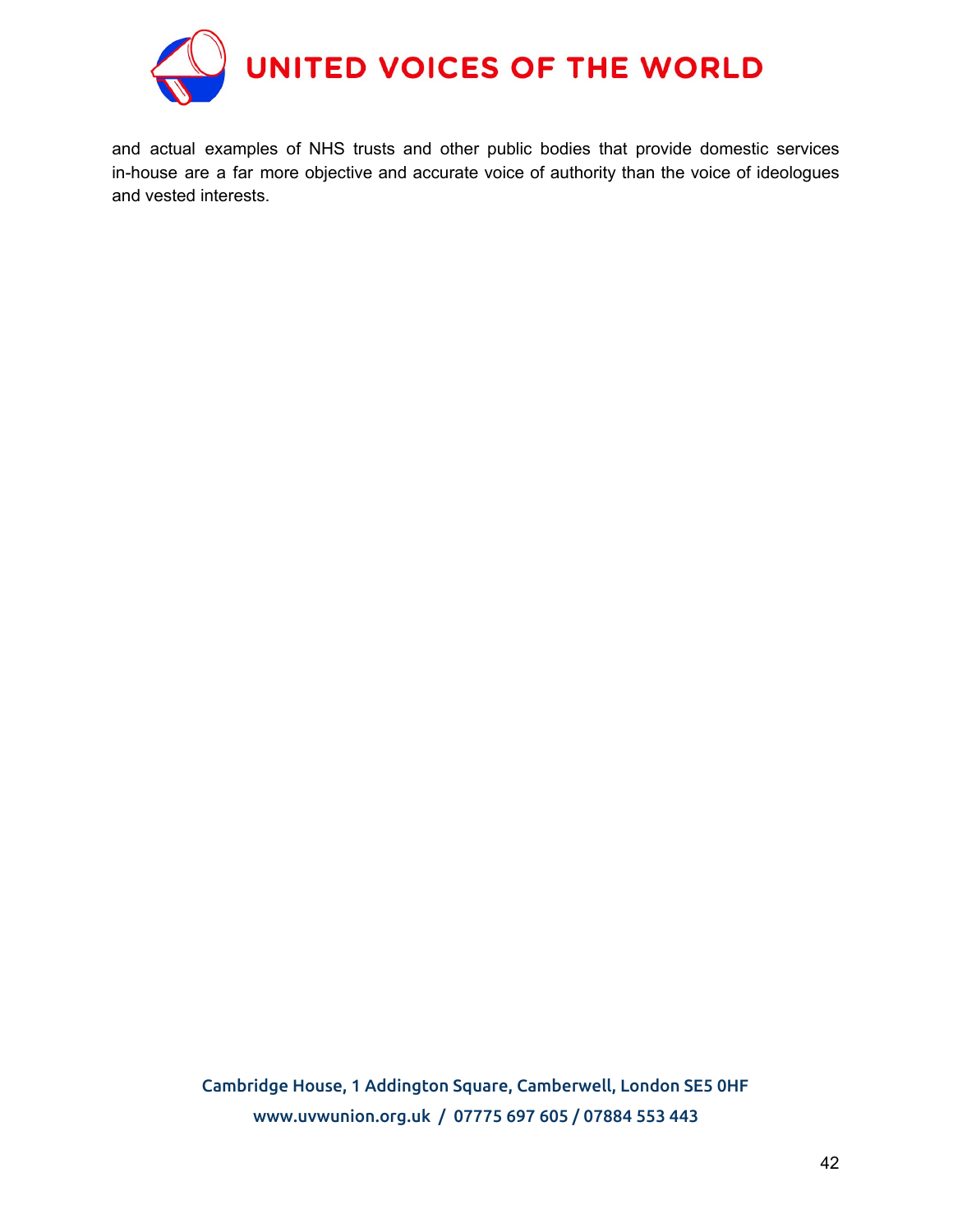

# **11) Timeframe for the transition in-house**

We understand that the contract between GOSH & OCS is due to expire on 31st July 2021 and that the transition to an in-house provision of the domestic services ("the transition") currently provided by OCS would require careful planning. In the case of Imperial Trust, all 1,200 outsourced workers across its 5 hospitals were successfully brought in-house within a period of 2 months whilst NHS Colchester brought 600 outsourced workers in-house within 4 months. These examples give some idea of the kind of timeframe we would expect GOSH to be able to emulate.

We would therefore expect a decision to be made on the continued use of private contractors at GOSH's next board meeting, or emergency board meeting if none are scheduled for the near future, so that the preparations for the transition can commence in a timely manner to ensure the transition takes place in an orderly manner.

If the decision to bring domestic services in-house cannot reasonably take effect until 31st July, then we would require that all domestic workers are afforded GOSH NHS AfC T&Cs as soon as practicably possible, and within a timeframe to be agreed with UVW.

However, if it is felt that the transition could and should take effect before the expiry of the contract, then you may wish to explore one of 4 possible ways to bring about early termination: 1) invoking the termination 'for cause' clause which most outsourcing contracts contain i.e if there has been a severe material breach which causes a significant operating problem and additional costs and OCS has not fixed it within a specified period; 2) invoking the termination 'for convenience' clause (i.e. without cause) which well negotiated outsourcing contracts will often contain; or 3) invoking the 'step-in' clause; or 4) my other mutual agreement. GOSH's legal advisors would be best placed to advise on this.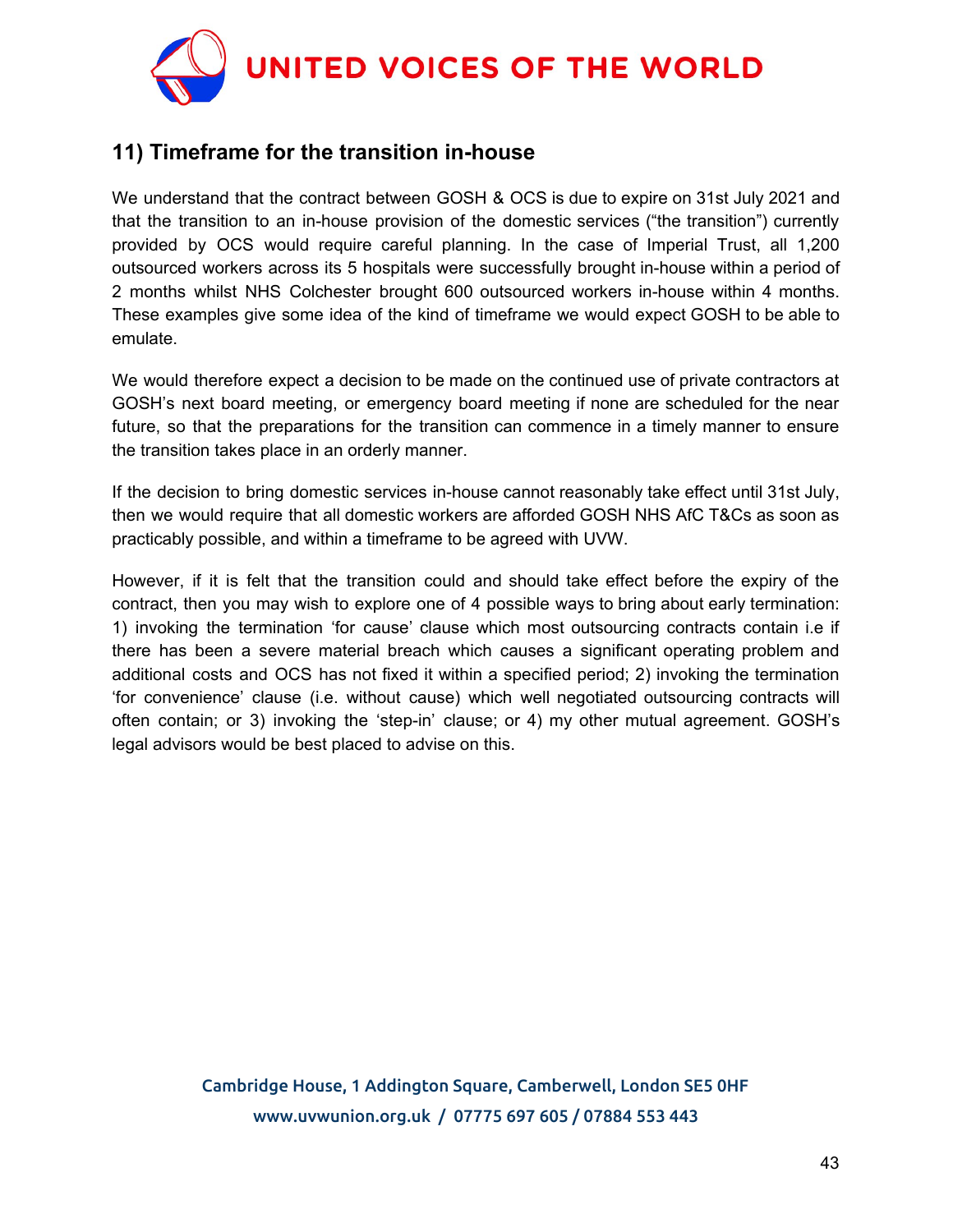

# **12) For the attention of representatives of OCS only: potential trade dispute and recognition**

You will appreciate that we recognise that GOSH is solely or principally responsible for the pay and terms and conditions of employment of the domestic workers at GOSH. However, as OCS is the current legal employer of the domestic workers at GOSH we are legally bound to make any requests to you directly for any changes in the pay and terms and conditions of employment of the domestic staff and declare any trade disputes with you.

Therefore, for the avoidance of doubt, we request that OCS provide all domestic workers employed by OCS on the contract at GOSH with complete parity of pay, terms and conditions and other benefits with those enjoyed by staff directly employed by GOSH on the equivalent band of the NHS Agenda for Change scale. For ease of reference, the pay, terms and conditions and other benefits requested can be found listed in section 7 of this document. Failure to confirm agreement to this request within 7 calendar days of receipt of this claim will automatically trigger a formal trade dispute situation between our organisations as defined by section 244 Trade Union and Labour Relations (Consolidation) Act 1992, following which notice of intention to ballot our members for industrial action will be provided.

Furthermore, we request that OCS recognises UVW for the purposes of collective bargaining in respect of the bargaining unit comprised of all domestic workers employed by OCS at Great Ormond Street Children's Hospital, London WC1N 3JH. This request is made under Schedule A1 of the Trade Union and Labour Relations (Consolidation) Act 1992. You may be aware that you have 10 working days to reply to this request.

# **13) Consequences of ignoring this claim or refusing to engage with UVW**

UVW wishes to avert a trade dispute situation at GOSH and any attendant legal or industrial action that may ensue and escalate if a dispute is declared. Instead, UVW is keen to work with GOSH to ensure the transition is as ordered and streamlined as possible. We already have experience in working with Imperial Trust and believe we can make a valuable contribution to the success of the transition. Working with UVW would be in keeping with one of the recommendations of the *Association for Public Service Excellence* which states that: "*Trade union and workforce involvement in insourcing discussions are both essential and helpful and should be encouraged*."